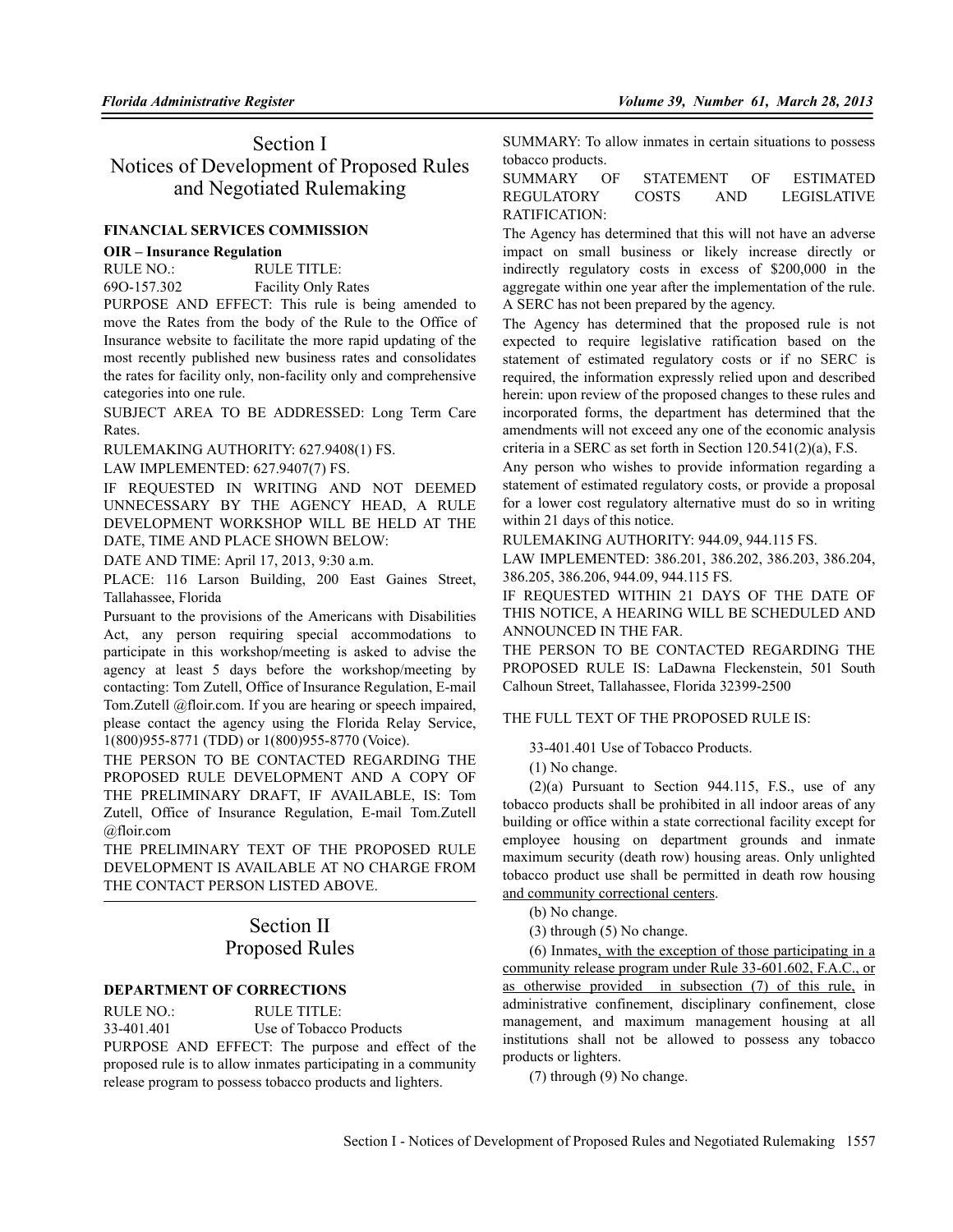Rulemaking Authority 944.09, 944.115 FS. Law Implemented 386.201, 386.202, 386.203, 386.204, 386.205, 386.206, 944.09, 944.115 FS. History–New 12-31-80, Formerly 33-20.01, Amended 3-12-86, 2-24-92, 1-4-94, Formerly 33-20.001, Amended 2-3-00, 10-1-03, 6-18-08, 10-1-11,

NAME OF PERSON ORIGINATING PROPOSED RULE: James Upchurch, Assistant Secretary of Institutions NAME OF AGENCY HEAD WHO APPROVED THE PROPOSED RULE: Michael D. Crews, Secretary DATE PROPOSED RULE APPROVED BY AGENCY HEAD: March 4, 2013 DATE NOTICE OF PROPOSED RULE DEVELOPMENT

PUBLISHED IN FAR: March 13, 2013

#### **DEPARTMENT OF CORRECTIONS**

RULE NOS.: RULE TITLES: 33-601.314 Rules of Prohibited Conduct and Penalties for Infractions 33-601.731 Suspension of Visiting Privileges

PURPOSE AND EFFECT: The purpose and effect of the proposed rule is to allow inmates participating in a community release program to possess tobacco products and cell phones. The rules of prohibited conduct and penalties for infractions rule is being amended to remove possession of these items by inmates participating in a community release program as being an infraction of Department rules. The suspension of visiting privileges rule is being amended to prevent possession of a cell phone resulting in the suspension of an inmate's visiting privileges if they are participating in a community release program.

SUMMARY: The removal of disciplinary penalties and visitation suspension for the possession of tobacco products and cell phones by inmates participating in a community release program.

SUMMARY OF STATEMENT OF ESTIMATED REGULATORY COSTS AND LEGISLATIVE RATIFICATION:

The Agency has determined that this will not have an adverse impact on small business or likely increase directly or indirectly regulatory costs in excess of \$200,000 in the aggregate within one year after the implementation of the rule. A SERC has not been prepared by the agency.

The Agency has determined that the proposed rule is not expected to require legislative ratification based on the statement of estimated regulatory costs or if no SERC is required, the information expressly relied upon and described herein: upon review of the proposed changes to these rules and incorporated forms, the department has determined that the amendments will not exceed any one of the economic analysis criteria in a SERC as set forth in Section 120.541(2)(a), F.S.

Any person who wishes to provide information regarding a statement of estimated regulatory costs, or provide a proposal for a lower cost regulatory alternative must do so in writing within 21 days of this notice.

RULEMAKING AUTHORITY: 944.09 FS.

LAW IMPLEMENTED: 20.315, 944.09, 944.14, 944.23, 944.279, 944.28, 944.47, 944.8031 FS.

IF REQUESTED WITHIN 21 DAYS OF THE DATE OF THIS NOTICE, A HEARING WILL BE SCHEDULED AND ANNOUNCED IN THE FAR.

THE PERSON TO BE CONTACTED REGARDING THE PROPOSED RULE IS: LaDawna Fleckenstein, 501 South Calhoun Street, Tallahassee, Florida 32399-2500

#### THE FULL TEXT OF THE PROPOSED RULE IS:

Maximum Disciplinary

33-601.314 Rules of Prohibited Conduct and Penalties for Infractions.

The following table shows established maximum penalties for the indicated offenses. As used in the table, "DC" means the maximum number of days of disciplinary confinement that may be imposed and "GT" means the maximum number of days of gain time that may be taken. Any portion of either penalty may be applied.

GT<br>60 DC + All

GT

| SECTIONS 1 through 2 No change.                                        | Actions |                           |
|------------------------------------------------------------------------|---------|---------------------------|
| SECTION 3 – CONTRABAND – ANY ARTICLE NOT SOLD IN THE                   |         |                           |
| CANTEEN, OR ISSUED BY THE INSTITUTION, OR FOR WHICH YOU DO             |         |                           |
| NOT HAVE A SPECIFIC PERMIT AUTHORIZED BY THE INSTITUTION               |         |                           |
| WHERE PRESENTLY HOUSED                                                 |         |                           |
| 3-1 Possession of or manufacture of weapons, ammunition, or explosives |         | 60 DC + All               |
| 3-2 Possession of escape paraphernalia                                 |         | GТ<br>$60$ DC + All<br>GТ |

3-3 Possession of narcotics, unauthorized drugs and drug paraphernalia 60 DC + 180

3-4 Trafficking in drugs or unauthorized beverages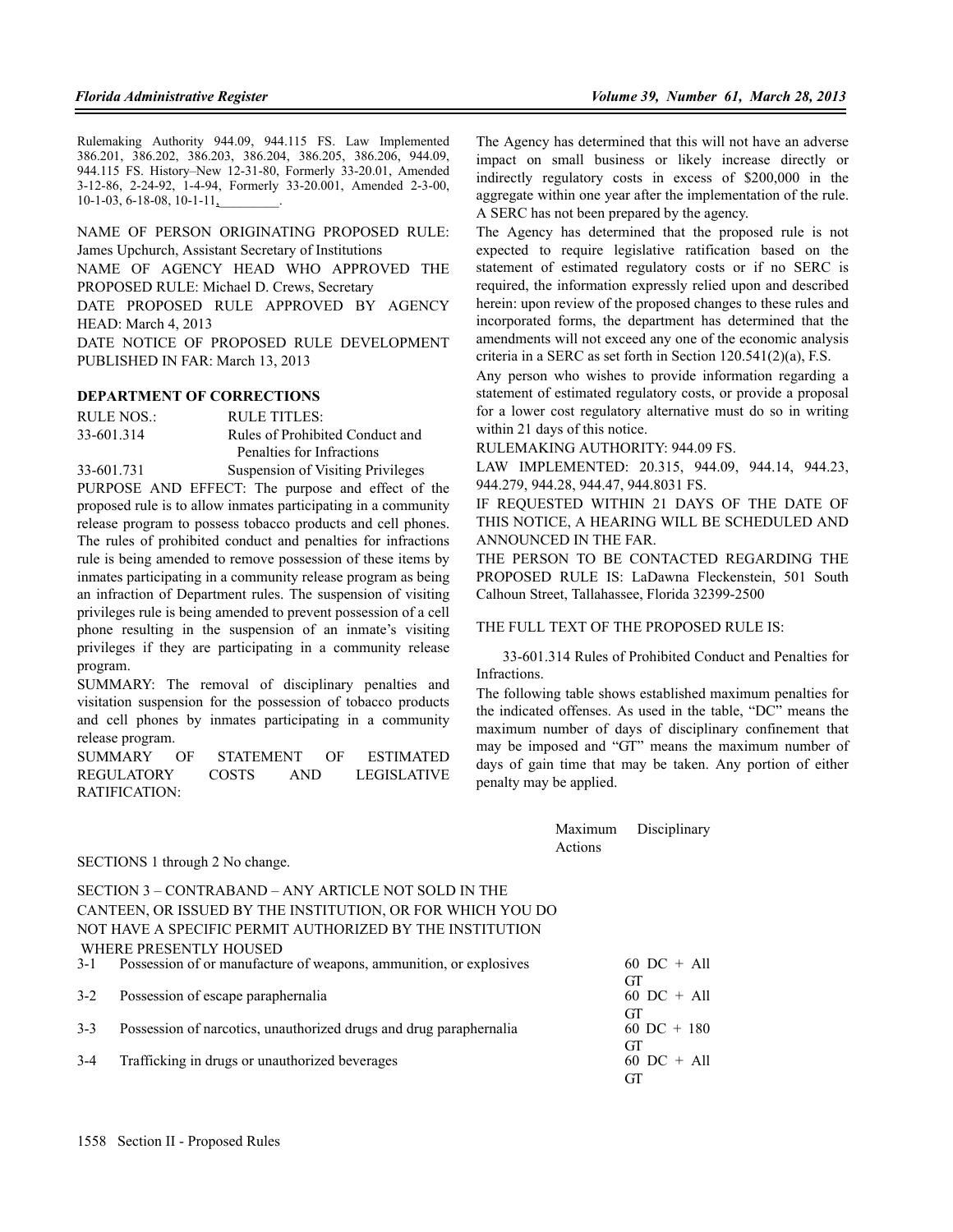| $3 - 5$            | Manufacture of drugs or unauthorized beverages                                                                                                                                                                                                                                                                                                                                                                             | 60 DC + $180$<br>GT                       |
|--------------------|----------------------------------------------------------------------------------------------------------------------------------------------------------------------------------------------------------------------------------------------------------------------------------------------------------------------------------------------------------------------------------------------------------------------------|-------------------------------------------|
| $3-6$              | Possession of unauthorized beverages                                                                                                                                                                                                                                                                                                                                                                                       | $30$ DC + 90<br>GT                        |
| $3 - 7$<br>$3 - 8$ | Possession of aromatic stimulants or depressants, such as paint thinner, glue,<br>toluene, etc.<br>Possession of negotiables – unauthorized amounts of cash where cash is<br>permitted, cash where cash is not permitted, other inmate's canteen coupons,<br>other inmate's cashless canteen or identification cards or gift certificates,<br>checks, credit cards or any other negotiable item which is                   | 60 DC + $180$<br>GT<br>$15$ DC + 30<br>GT |
| $3-9$              | not authorized<br>Possession of unauthorized or altered identification - driver's license, Social                                                                                                                                                                                                                                                                                                                          | 15 DC + 30                                |
| $3-10$             | security card, cashless canteen identification card, etc.<br>Possession of unauthorized clothing or linen - State or personal                                                                                                                                                                                                                                                                                              | GT<br>$15 \text{ DC} + 30$<br>GT          |
| $3 - 11$           | Possession of stolen property – State or personal                                                                                                                                                                                                                                                                                                                                                                          | $15 \text{ DC} + 30$<br>GT                |
| $3 - 12$           | Possession of any other contraband or transfer of item to another inmate                                                                                                                                                                                                                                                                                                                                                   | $15$ DC + 30<br>GT                        |
| $3 - 13$           | resulting in item becoming contraband<br>Introduction of any contraband                                                                                                                                                                                                                                                                                                                                                    | $60$ DC + All<br><b>GT</b>                |
| $3 - 14$           | Unauthorized pPossession or use of a cellular telephone or any other type of<br>wireless communication device, or any components or peripherals to such<br>devices, including but not limited to SIM cards, Bluetooth items, batteries,<br>and charging devices; any other technology that is found to be in furtherance<br>of possessing or using a communication device prohibited under<br>Section 944.47(1)(a)6., F.S. | $60$ DC + All<br><b>GT</b>                |
| $3 - 15$           | Possession of gang related paraphernalia or related material, gang symbols,<br>logos, gang colors,                                                                                                                                                                                                                                                                                                                         | $30$ DC + $30$<br><b>GT</b>               |
| $3 - 16$           | drawings, hand signs, or gang related documents<br>Non-death row and/or non-community release program inmates-                                                                                                                                                                                                                                                                                                             | $30\text{ DC} + 60$                       |
|                    | possession, introduction, or trafficking of tobacco or tobacco-related                                                                                                                                                                                                                                                                                                                                                     | <b>GT</b>                                 |
| $3 - 17$           | products such as lighters or cigarette papers.<br>Death row inmates – Possession of tobacco, other than authorized smokeless<br>tobacco, or possession of tobacco-related products intended for use with<br>smoking tobacco such as lighters or cigarette papers; introduction of tobacco                                                                                                                                  | $30 \text{ DC} + 60$<br><b>GT</b>         |
|                    | or tobacco-related products to non-death row housing or trafficking in such                                                                                                                                                                                                                                                                                                                                                |                                           |

products.

SECTIONS 4 through 11 No change.

Rulemaking Authority 944.09 FS. Law Implemented 20.315, 944.09, 944.14, 944.279, 944.28 FS. History–New 3-12-84, Amended 1-10-85, Formerly 33-22.12, Amended 12-30-86, 9-7-89, 11-22-90, 6-2-94, 10-1-95, 3-24-97, 7-9-98, 8-13-98, Formerly 33-22.012, Amended 9-30-99, 6-7-00, 4-18-02, 10-10-04, 1-9-05, 4-17-05, 6-5-05, 10-27-05, 10-12-06, 11-8-07, 5-18-08, 11-9-08, 5-11-09, 12-12-10, 10-1-11,

33-601.731 Suspension of Visiting Privileges.

(1) Suspension of Inmate Visiting Privileges.

(a) No change.

(b) Suspension of an inmate's visiting privileges shall be considered by the ICT as a management tool only when an inmate is found guilty of the following offenses:

1. No change.

2. Unauthorized pPossessing or using: a cellular telephone or other portable communication device as defined in Section  $944.47(1)(a)6$ ., F.S.; any components or peripherals to such devices, including but not limited to SIM cards, Bluetooth items, batteries, and charging devices; any other technology that is found to be in furtherance of possessing or using a communication device prohibited under the statute.

3. through 15. No change.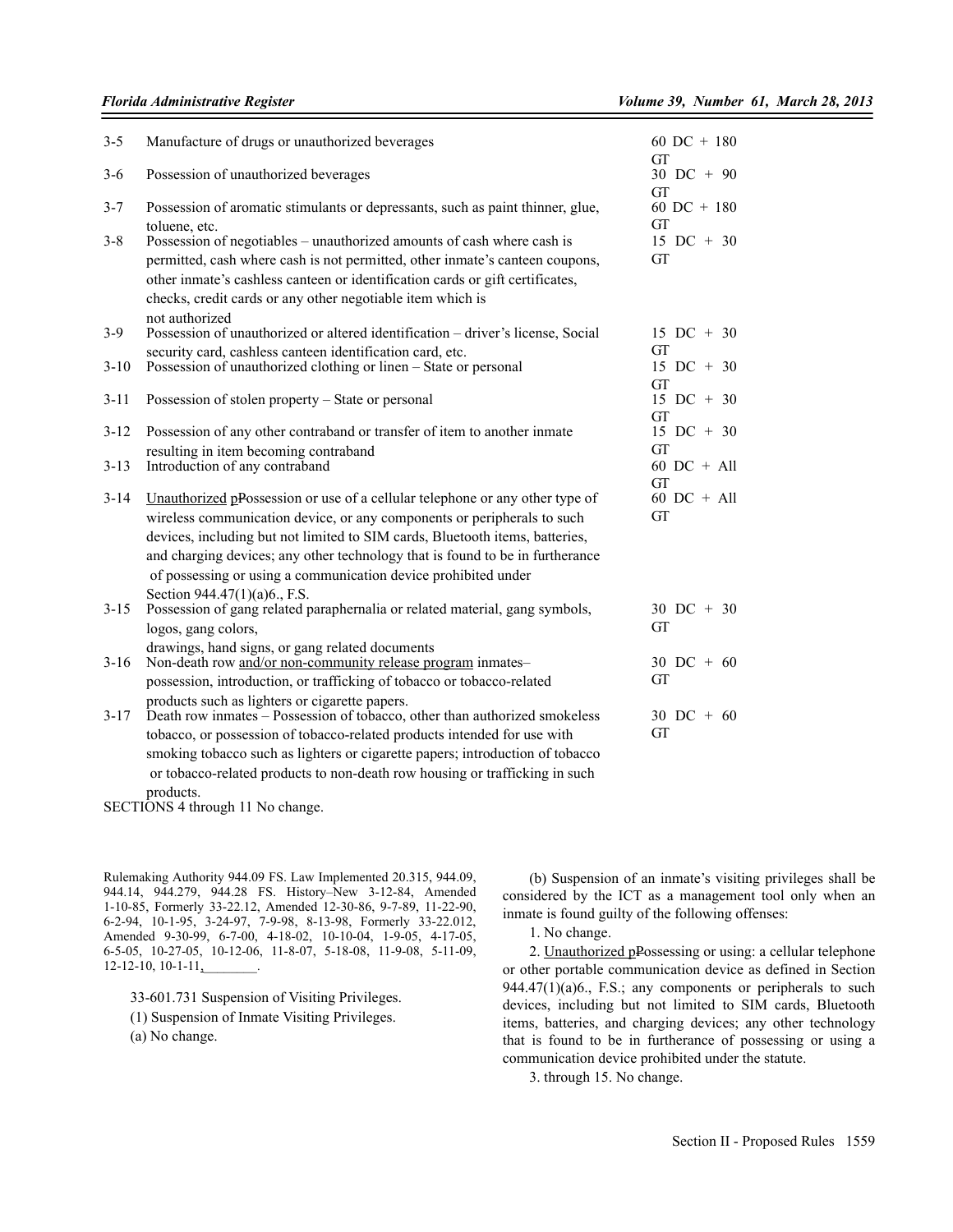(c) through (f) No change.

(2) through (4) No change.

Rulemaking Authority 944.09 FS. Law Implemented 944.09, 944.23, 944.47, 944.8031 FS. History–New 11-18-01, Amended 5-27-02, 9-29-03, 10-4-07, 1-8-09, 10-23-11, 9-24-12, 12-9-12,**\_\_\_\_\_\_\_\_\_.**

NAME OF PERSON ORIGINATING PROPOSED RULE: James Upchurch, Assistant Secretary of Institutions NAME OF AGENCY HEAD WHO APPROVED THE PROPOSED RULE: Michael D. Crews, Secretary DATE PROPOSED RULE APPROVED BY AGENCY HEAD: March 4, 2013 DATE NOTICE OF PROPOSED RULE DEVELOPMENT PUBLISHED IN FAR: March 13, 2013

#### **WATER MANAGEMENT DISTRICTS**

#### **Southwest Florida Water Management District**

RULE NO.: RULE TITLE: 40D-4.091 Publications, Forms and Agreements Incorporated by Reference

PURPOSE AND EFFECT: The purpose and effect of this rulemaking is to incorporate into Rule 40D-4.091, F.A.C., a proposed Applicant's Handbook Volume II which, together with an Applicant's Handbook Volume I to be adopted by the Department of Environmental Protection (DEP), will provide guidance to applicants seeking environmental resource permits (ERPs) under the new statewide ERP rules required by Section 373.4131, F.S.

SUMMARY: Section 373.4131, F.S., requires that the Department of Environmental Protection adopt statewide rules for implementation of the Environmental Resource Permit (ERP) program set forth in Part IV of Chapter 373, F.S. The statewide ERP rules will also apply to the state's five water management districts and any delegated entities responsible for implementing the ERP program. As part of the statewide ERP rulemaking, and to promote greater consistency in rule implementation, the proposed statewide ERP rule under development by DEP will include adoption of an Applicant's Handbook to provide guidance for applicants in understanding and addressing the requirements for obtaining an ERP. The Applicant's Handbook will be prepared in two volumes. Volume I will be adopted by DEP for statewide use and will contain information concerning process and procedure, permit thresholds and conditions for issuance, environmental criteria, and operation and maintenance entities and requirements. Each water management district will adopt a Volume II for use within that specific district. Volume II will contain all district-specific performance criteria and design requirements relating to water quality, water quantity and any special basin criteria or other statutory requirements applicable within that water management district.

The District's proposed Applicant's Handbook Volume II, to be incorporated in Rule 40D-4.091, F.A.C., is based upon the District's existing ERP Information Manual Part B, Basis of Review, with minor changes. Volume II will also be incorporated by reference into the statewide ERP rules under development by DEP, which will become Chapter 62-330, F.A.C. It is intended that the District's Applicant's Handbook Volume II will not become effective until DEP's amendments to Chapter 62-330, F.A.C. to establish the statewide ERP rules take effect. Thus, the proposed effective date of the proposed rule amendments is July 31, 2013 or the date that amendments to Chapter 62-330, F.A.C, proposed by DEP to implement the statutory mandate in Section 373.4131, F.S., for statewide ERP rules, take effect, whichever is later.

SUMMARY OF STATEMENT OF ESTIMATED REGULATORY COSTS AND LEGISLATIVE RATIFICATION:

The Agency has determined that this will not have an adverse impact on small business or likely increase directly or indirectly regulatory costs in excess of \$200,000 in the aggregate within one year after the implementation of the rule. A SERC has not been prepared by the agency.

The Agency has determined that the proposed rule is not expected to require legislative ratification based on the statement of estimated regulatory costs or if no SERC is required, the information expressly relied upon and described herein: There are no anticipated cost increases to the regulated public as a result of the proposed amendments. Therefore, this rulemaking will not result in any adverse economic impacts or regulatory cost increases that require legislative ratification.

Any person who wishes to provide information regarding a statement of estimated regulatory costs, or provide a proposal for a lower cost regulatory alternative must do so in writing within 21 days of this notice.

RULEMAKING AUTHORITY: 373.044, 373.113, 373.118, 373.149, 373.171, 373.414, 373.4131 FS.

LAW IMPLEMENTED: 373.0361, 373.079(4)(a), 373.083(5), 373.114, 373.171, 373.403, 373.413, 373.4131, 373.4135, 373.4136, 373.414, 373.4131(3)(a), 373.4144, 373.416, 373.429, 373.441 FS.

IF REQUESTED WITHIN 21 DAYS OF THE DATE OF THIS NOTICE, A HEARING WILL BE SCHEDULED AND ANNOUNCED IN THE FAR.

Pursuant to the provisions of the Americans with Disabilities Act, any person requiring special accommodations to participate in this workshop/meeting is asked to advise the agency at least 5 days before the workshop/meeting by contacting: The Southwest Florida Water Management District Human Resources Director, 2379 Broad Street, Brooksville, Florida 34604-6899; telephone (352)796-7211, ext. 4702 or 1(800)423-1476 (FL only), ext. 4702; TDD (FL only) 1(800)231-6103 or email to ADACoordinator@swfwmd.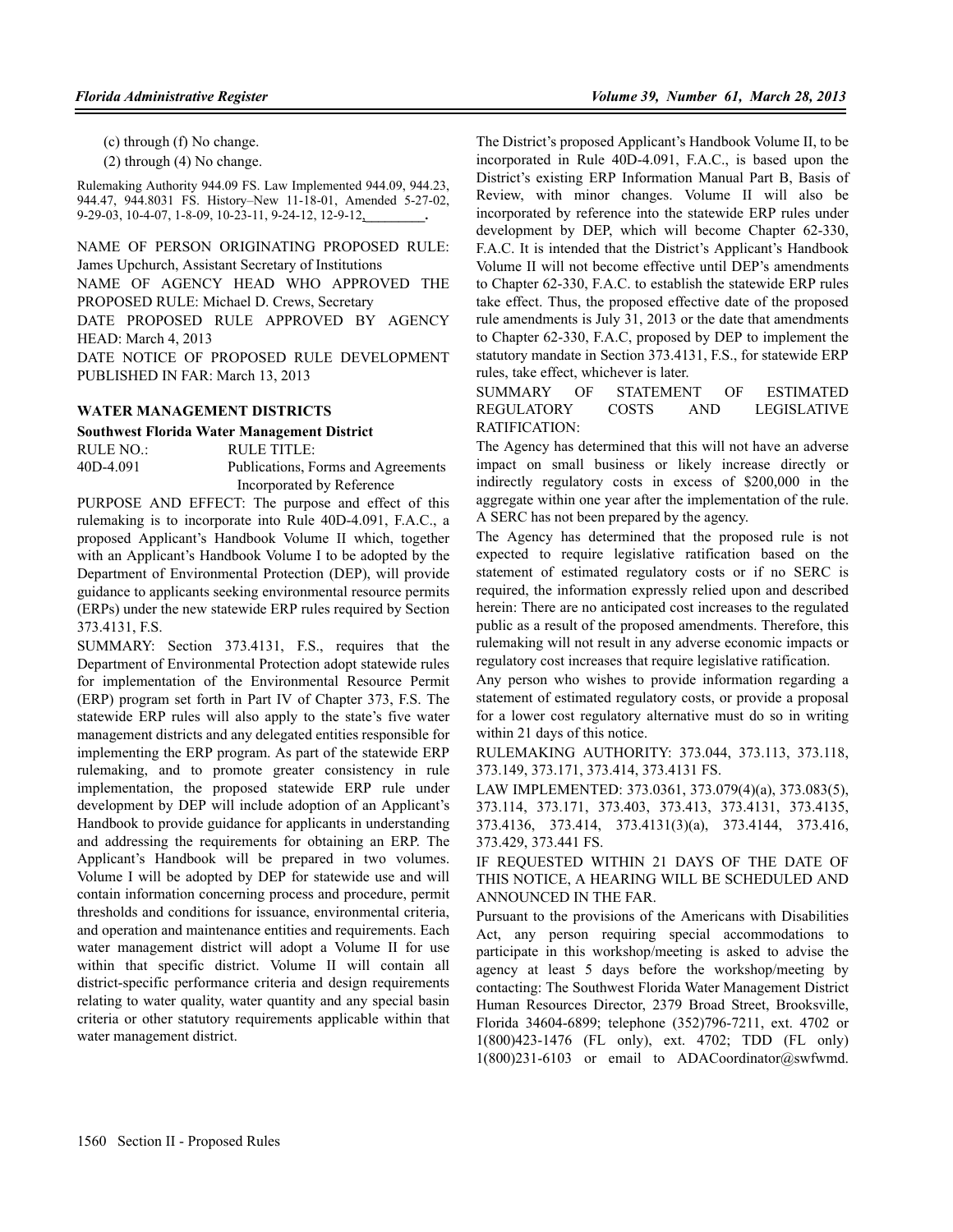state.fl.us.. If you are hearing or speech impaired, please contact the agency using the Florida Relay Service, 1(800)955-8771 (TDD) or 1(800)955-8770 (Voice).

THE PERSON TO BE CONTACTED REGARDING THE PROPOSED RULE IS: Sonya White, 7601 Highway 301 North, Tampa, FL 33637-6759, (813)985-7481 (4660) (OGC #2012023)

#### THE FULL TEXT OF THE PROPOSED RULE IS:

40D-4.091 Publications, Forms and Agreements Incorporated by Reference.

The following documents are hereby incorporated by reference and are applicable to this chapter and Chapters 40D-40 and 40D-400, F.A.C.:

(1) through (6) No change.

(7) Southwest Florida Water Management District Environmental Resource Permitting Applicant's Handbook Volume II (effective date). The document is available from the District's website at www.WaterMatters.org/permits/rules and from the District upon request. Applicant's Handbook Volume II applies only to permit applications, exemptions, notices and petitions for formal or informal delineations that are processed under the statewide environmental resource permit rule to be adopted by the Department of Environmental Protection as Chapter 62-330, F.A.C.

Rulemaking Authority 373.044, 373.046, 373.113, 373.171, 373.414, 373.4131 FS. Law Implemented 373.0361, 373.079(4)(a), 373.083(5), 373.114, 373.171, 373.403, 373.413, 373.4131, 373.4135, 373.4136, 373.414, 373.4144, 373.416, 373.429, 373.441 FS. History–New 4-2-87, Amended 3-1-88, 9-11-88, 10-1-88, 4-1-91, 11-16-92, 1-30-94, 10-3-95, 12-26-95, 5-26-96, 7-23-96, 4-17-97, 4-12-98, 7-2-98, 12-3-98, 7-28-99, 8-3-00, 9-20-00, 6-12-01, 10-11-01, 2-27-02, 7-29-02, 3-26-03, 7-22-03, 8-3-03, 3-11-04, 6-7-04, 2-1-05, 6-30-05, 10-19-05, 2-8-06, 5-2-06, 7-1-07, 9-25-07(1), 9-25-07(4), 11-26-07, 5-12-08, 5-20-08, 6-22-08, 5-12-09, 5-17-09, 8-30-09, 11-2-09, 11-3-09, 12-9-09, 9-5-10, 12-8-10, 12-12-11, 12-29-11, (to become effective on July 1, 2013, or upon the date that amendments to Chapter 62-330, F.A.C., proposed by the Department of Environmental Protection to implement the statutory mandate in Section 373.4131, F.S. (2012), take effect, whichever is later).

NAME OF PERSON ORIGINATING PROPOSED RULE: Martha A. Moore, Assistant General Counsel

NAME OF AGENCY HEAD WHO APPROVED THE PROPOSED RULE: Southwest Florida Water Management District Governing Board

DATE PROPOSED RULE APPROVED BY AGENCY HEAD: March 26, 2013

DATE NOTICE OF PROPOSED RULE DEVELOPMENT PUBLISHED IN FAR: September 21, 2012

### **WATER MANAGEMENT DISTRICTS**

| <b>South Florida Water Management District</b> |                                             |  |
|------------------------------------------------|---------------------------------------------|--|
| <b>RULE NOS.:</b>                              | <b>RULE TITLES:</b>                         |  |
| 40E-7.669                                      | Definitions                                 |  |
| 40E-7.670                                      | <b>Competitive Solicitation Preferences</b> |  |
| 40E-7.671                                      | District Implementation                     |  |
| 40E-7.672                                      | Compliance                                  |  |
| 40E-7.674                                      | <b>Certification Review Procedures</b>      |  |
| 40E-7.675                                      | <b>Recertification Review Procedures</b>    |  |
| 40E-7.677                                      | Reciprocity                                 |  |

PURPOSE AND EFFECT: As part of the continuing evaluation of the program required by the rule and in order to determine what specific provisions require modification, the Procurement Bureau has identified areas within the existing rule that necessitate an amendment.

SUMMARY: This amendment will allow greater access for small businesses to participate in the District's procurement and contracting activities. These areas include, but are not limited to: subcontracting requirements for proposals, compliance, and reciprocity of certification. Additionally, the proposed amendments will streamline business processes and make the program more effective.

SUMMARY OF STATEMENT OF ESTIMATED REGULATORY COSTS AND LEGISLATIVE RATIFICATION:

The Agency has determined that this will not have an adverse impact on small business or likely increase directly or indirectly regulatory costs in excess of \$200,000 in the aggregate within one year after the implementation of the rule. A SERC has not been prepared by the agency.

The Agency has determined that the proposed rule is not expected to require legislative ratification based on the statement of estimated regulatory costs or if no SERC is required, the information expressly relied upon and described herein:

Any person who wishes to provide information regarding a statement of estimated regulatory costs, or provide a proposal for a lower cost regulatory alternative must do so in writing within 21 days of this notice.

RULEMAKING AUTHORITY: 373.044, 373.113 FS.

LAW IMPLEMENTED: 373.1135 FS.

A HEARING WILL BE HELD AT THE DATE, TIME AND PLACE SHOWN BELOW:

DATE AND TIME: July 11, 2013, 9:00 a.m.

PLACE: South Florida Water Management District – B-1 Headquarters (Auditorium), 3301 Gun Club Road, West Palm Beach, FL 33406

Pursuant to the provisions of the Americans with Disabilities Act, any person requiring special accommodations to participate in this workshop/meeting is asked to advise the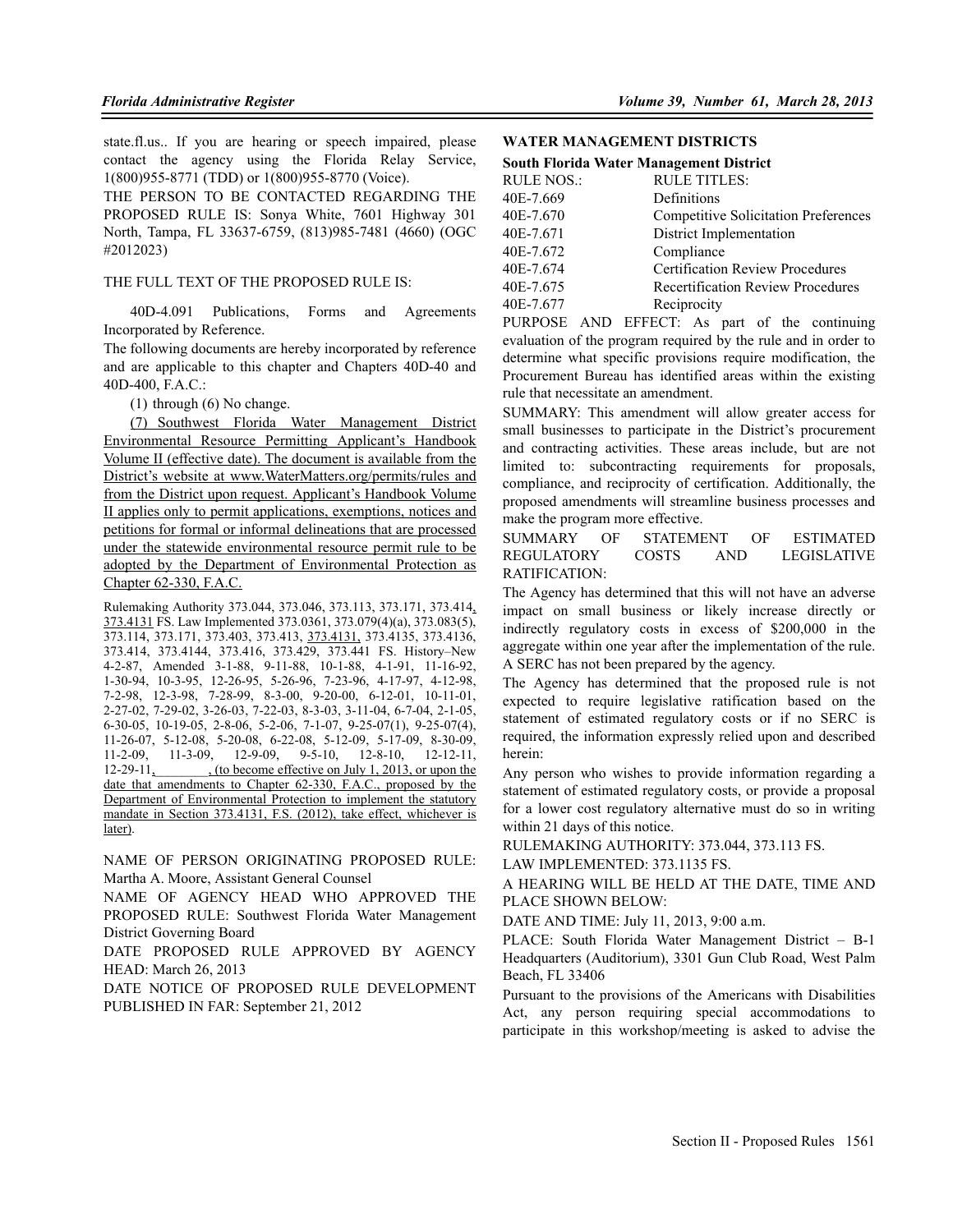agency at least 5 days before the workshop/meeting by contacting: South Florida Water Management District Clerk at (800)432-2045, x2087 or (561)682-2087. If you are hearing or speech impaired, please contact the agency using the Florida Relay Service, 1(800)955-8771 (TDD) or 1(800)955-8770 (Voice).

THE PERSON TO BE CONTACTED REGARDING THE PROPOSED RULE IS: Dorothy Bradshaw, Bureau Chief Procurement, South Florida Water Management District, Post Office Box 24680, West Palm Beach, FL 33416-4680, telephone 1(800)432-2045, x2823 or (561)682-2823, or by email to dbradsha@sfwmd.gov. For procedural questions, please contact Charron Follins Senior Paralegal, South Florida Water Management District, Post Office Box 24680, West Palm Beach, Fl 33416-4680, telephone 1(800)432-2045, x6293 or  $(561)682-6293$  or by email cfollins@sfwmd.gov

# THE FULL TEXT OF THE PROPOSED RULE IS:

#### SMALL BUSINESS ENTERPRISE CONTRACTING PROGRAM

40E-7.669 Definitions.

(1) through (3) No change.

(4) "Government Agency" means any state, county, regional or local government in Florida.

(5)(4) "Gross Receipts" means the total sales for the Applicant as specified in its Federal tax return or if a new company which has not filed a Federal tax returns, in its audited financial statement before deductions for returned items, allowances, and discounts.

(6)(5) "Industry Categories" means construction, commodities and services.

(7)(6) "Non SBE Prime" means a business not currently certified by the District as a small business enterprise which submits a bid or proposal for the purpose of being awarded a legally binding agreement as a Prime Contractor for the performance of work at a mutually agreed upon price in accordance with agreed upon terms and conditions with the **District** 

(8)(7) "Prime Contractor" means any individual or contracting entity with whom the District has entered into a legally binding agreement for performance of work at a mutually agreed upon price in accordance with agreed upon terms and conditions.

 (9)(8) "Responsible" means a business that is capable in all respects of fully performing the contract requirements and which has the integrity and reliability that will assure good faith performance.

 $(10)(9)$  "Responsive" means a business's bid or proposal conforms in all material respects to the invitation to bid or request for proposal.

(11)(10) "District Small Business Enterprise (SBE)" means a business certified by the District, whose three (3) year average gross receipts, including affiliates, shall not exceed \$13 million if the business provides construction, \$5 million if the business provides commodities, and \$6 million if the business provides services. Additionally, a District Small Business Enterprise is licensed to do business in the State of Florida if the business requires a license.

 $(12)(11)$  "SBE Prime" means a business certified by the District as a small business that submits a bid or proposal for the purpose of being awarded a legally binding agreement as a SBE Prime Contractor for the performance of work at a mutually agreed upon price in accordance with agreed upon terms and conditions with the District.

Rulemaking Specific Authority 373.044. 373.113 FS. Law Implemented 373.1135 FS. History–New 8-3-06. Amended  $8-29-07$ ,

40E-7.670 Competitive Solicitation Preferences.

The Small Business Enterprise Contracting Rule in this part provides for three types of Competitive Solicitation Preferences designed to assist small businesses. The Bid Equalization, Sheltered Market and Subcontracting Requirements are outlined below.

(1) No change.

(2) Sheltered Market Program. The District may shall provide for sheltered markets to allow for only SBE's to bid on designated solicitations. The District shall be guided in designating a sheltered market by selecting industries in which small businesses have usually not had an opportunity to compete for awards against larger businesses. In order to designate a sheltered market the District must identify at least 3 SBEs available to perform work within the industry identified in the solicitation.

(3) Subcontracting Requirements.

(a) Bids – The District shall set subcontracting goals for all bids based on availability of vendors registered with the District, including SBE firms able to perform work within specific commodity codes. The goals shall be applied as a percentage of the total contract value to be assigned to SBE firms. Availability refers to vendors registered with the District, including SBE firms able to perform work within specific commodity codes. The formula for setting a goal is expressed as the total number of SBE firms within specific commodity codes in a scope of work divided by the total number of vendors registered with the District's Procurement Department within the same commodity codes at the time of the preparation of the solicitation. Numerically, this is expressed as: Total Number of SBE's**/**Total Number of District Registered Vendors = Subcontracting Goal Percentage.

The maximum goal that will be applied to any solicitation will be 25%. When an SBE goal is set bidders shall provide work to one or more SBEs in order to meet the goal. At the time of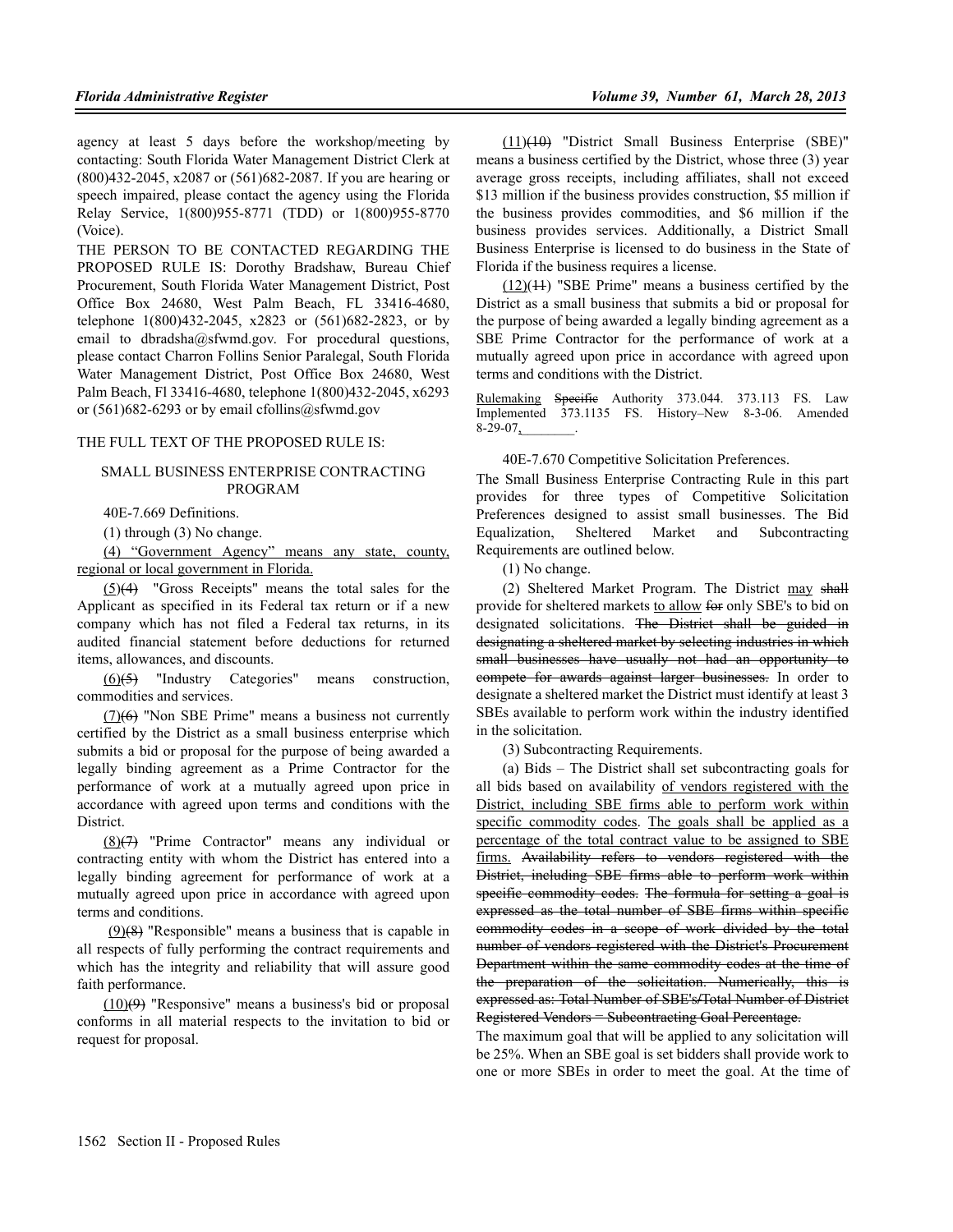submittal of its bid, the bidder shall identify all SBE firms which will be utilized as subcontractors, by using Form No. 0956, "Small Business Enterprise SBE Subcontractor Participation Schedule" effective (August 3, 2006 ) (add hyperlink). which can be obtained from the District upon request. All bids submitted where SBE participation is required, shall include Form No. 0957, "Statement of Intent to Perform as a Small Business Enterprise SBE Subcontractor" effective (August 3, 2006 (add hyperlink**)**. This form shall be signed by both the SBE subcontractor, and the bidder and the form Form Nos. 0956 and 0957, together called the SBE Subcontractor Utilization Plan, must shall reflect the parties' intent to establish a business relationship as well as the type of work and percentage of work that the SBE subcontractor will perform. Failure to submit any of the information as required herein shall lead to the bid being deemed non-responsive. Form Nos. 0956 and 0957 are incorporated by reference herein and are available at no cost by contacting the South Florida Water Management District Clerk's Office, South Florida Water Management District, 3301 Gun Club Road, West Palm Beach, FL 33406, (800)432-2045, ext. 6436, or (561)682-6436.

Any bidder failing to meet the established goal shall be deemed non-responsive. If an SBE Prime intends to subcontract work to an SBE subcontractor, the SBE Prime must submit the aforementioned forms at the time of submitting its bid or be deemed non-responsive. If the SBE Prime intends to perform 100% of the work, the SBE Prime does not have to submit the aforementioned forms.

(b) Standard Proposals – For solicitations where a contracts is awarded based on an evaluation criteria, and where the scope of work is clearly defined the District shall determine subcontracting goals for each solicitation based on availability of SBE firms as stated above in paragraph  $(3)(a)$  award points as reflected in Table 7.6-2. The maximum points will be awarded to the proposer if 25% or more of the total project work is performed by SBE firms. The maximum goal that will be applied to any solicitation will be 25%. The goals shall be applied as a percentage of the total contract value to be assigned to SBE firms. Percentages reflect the amount of the total contract value proposed to be assigned to SBE firms.

> TABLE 7.6-2 EVALUATION POINT TABLE

|                                       | ІА ВАІКТУ ЕАР УРЕ ВАРТІЛІВАТІАН<br><u>19 I OINTO I ON ODE LANTICILATION</u> |
|---------------------------------------|-----------------------------------------------------------------------------|
| $-750/-$<br>2J 70                     | 10 Points                                                                   |
| $-220/-$<br>2270                      | 9 Points                                                                    |
| $710/-$<br>ZT 70                      | 8 Points                                                                    |
| $100/-$<br>$+770$                     | <b>TPoints</b>                                                              |
| 707<br>770                            | <del>6 Points</del>                                                         |
| 1.770                                 | 5 Points                                                                    |
| .770                                  | 4 Points                                                                    |
| 10/<br>1170                           | <del>3 Points</del>                                                         |
| $^{10/2}$<br>$\overline{\phantom{a}}$ | <del>2 Points</del>                                                         |
| 707.<br>70                            | $D_{\alpha int}$<br><del>1 romu</del>                                       |

(c) At the time the proposal is submitted the proposer shall identify all SBE firms (if any) which will be utilized as subcontractors, by using Form No. 0956, "Small Business Enterprise SBE Subcontractor Participation Schedule," incorporated by reference in paragraph  $(3)(a)$  herein. from the District upon request. All proposals with SBE subcontractor participation shall include Form No. 0957, "Statement of Intent to Perform as a Small Business Enterprise SBE Subcontractor, also incorporated by reference in paragraph  $(3)(a)$  herein. from the District upon request. This form shall be signed by the SBE subcontractor and the proposer and the form shall reflect the parties' intent to establish a business relationship as well as the type of work and percentage of work that the SBE subcontractor will perform. Form Nos. 0956 and 0957 together called the SBE Subcontractor Utilization Plan must reflect the parties' intent to establish a business relationship as well as the type of work and percentage of work that the SBE subcontractor will perform. If an SBE Prime intends to subcontract work to an SBE subcontractor, the SBE Prime must submit the aforementioned forms at the time of submitting its proposal. Non SBE Primes will not receive points if they choose not to use SBE subcontractors. The District will not provide SBE points to a proposer if the District cannot establish the proposer's intent. Any non SBE Prime contractor who fails to meet the established goal shall be deemed non-responsive.

(c) Work Order Proposals – For solicitations where a contract is awarded based on evaluation criteria and where the scope of work is not clearly defined resulting in work order contracts, will not contain a goal, but shall require proposers to commit to goals assigned to individual work orders issued throughout the term of the contract. The goal for individual work orders will be based on availability of SBE firms as stated above in paragraph (3)(a). The maximum goal that will be applied to any work order will be 25%. At the time the proposal is submitted, the proposer shall identify all proposed SBE firms that will be utilized as subcontractors. At the time a work order with an SBE goal is assigned, the Prime Contractor shall submit a cost proposal, and identify all SBE subcontractors and the percentage of work that the SBE subcontractor(s) will perform by using Form No. 0956, "Small Business Enterprise Subcontractor Participation Schedule," incorporated by reference in paragraph (3)(a) herein. All cost proposals shall also include Form No. 0957, "Statement of Intent to Perform as a Small Business Enterprise Subcontractor," also incorporated by reference in paragraph  $(3)(a)$  herein. This form shall be signed by the SBE subcontractor. A work order will not be executed with a Prime Contractor whose cost proposal does not meet the established goal for that work order. In addition, failure to meet the goal set by the District for an executed work order will result in a breach of contract by the Prime Contractor.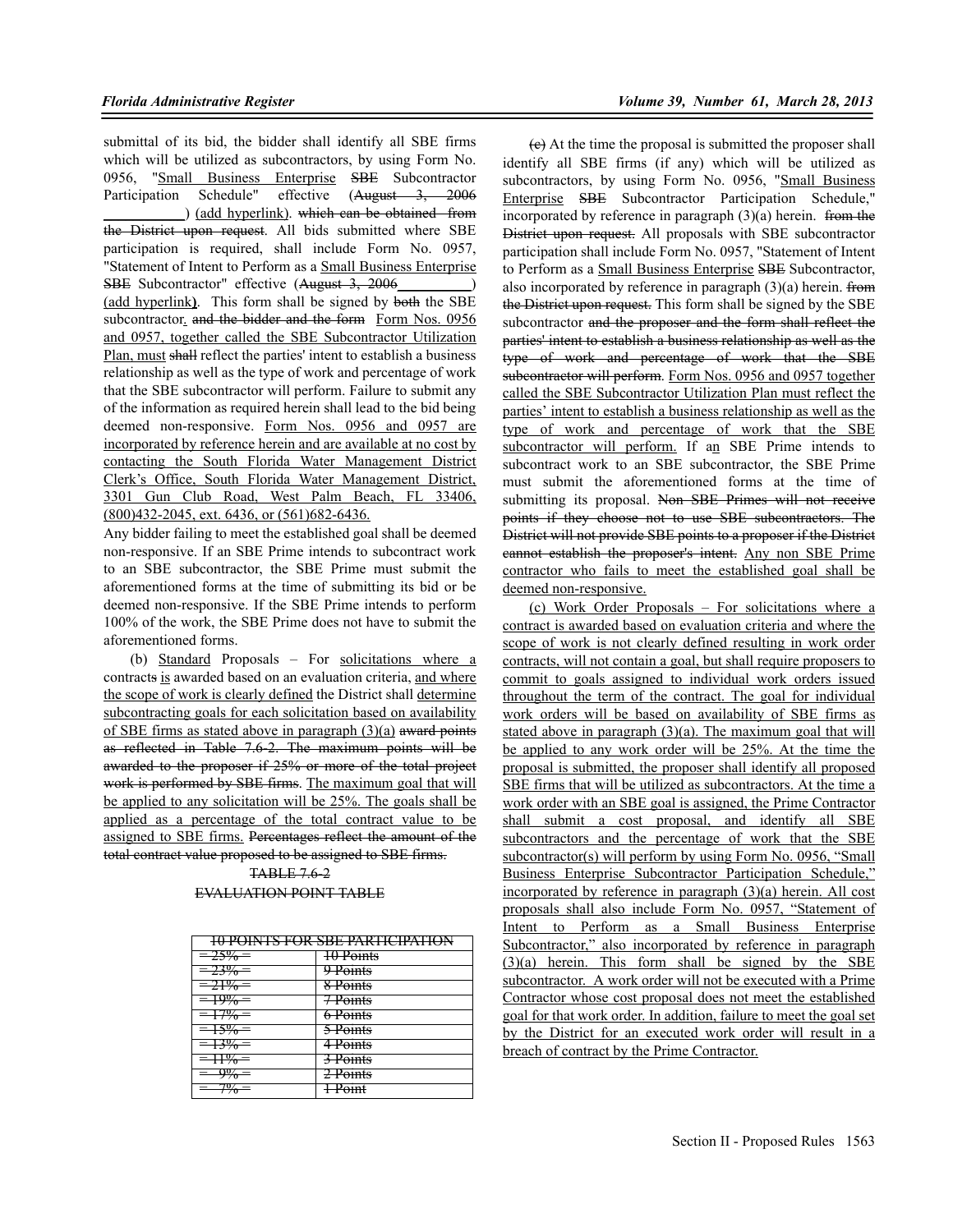Rulemaking Specific Authority 373.044, 373.113 FS. Law Implemented 373.1135 FS. History–New 8-3-06, Amended 8-29-07,

40E.-7.671 District Implementation.

The District shall ensure all small businesses have the maximum opportunity to participate in the District's contracting and procurement processes. The following are examples of efforts to be taken by the District:

(1) Establish a Small Business Enterprise program office to implement the rules established under this Part.

(2) through (5) No change.

(6) Monitor Evaluate the District's efforts to achieve SBE objectives.

(7) No change.

Rulemaking Specific Authority 373.044, 373.113 FS. Law Implemented 373.1135 FS. History–New 8-3-06, Amended  $\sim$   $\sim$   $\sim$ 

#### 40E-7.672 Compliance.

The District shall monitor and evaluate Program performance and compliance as follows:

(1) through (3) No change.

(4) The Prime Contractor shall advise the District of any situation in which regularly scheduled progress payments are not made to SBE subcontractors.

 $(4)(5)$  Prime eContractors must notify the District when the need to add or replace an SBE subcontractor arises. When a SBE substitution is requested, the Contract Specialist will request a letter from the contractor explaining why substitution is needed. The prime contractor and shall provide attach a completed Form No. 1373, "Small Business Enterprise Subcontractor Revised Pparticipation Schedule" effective )(add hyperlink), which contains an explanation of the need for the substitution. Form 1373 is incorporated by reference herein and a copy can be obtained at no cost by contacting the South Florida Water Management District Clerk's Office, South Florida Water Management District, 3301 Gun Club Road, West Palm Beach, FL 33406, (800)432-2045, ext. 6436, or (561)682-6436. In addition, a completed Form No. 0957, "Statement of Intent to Perform as a Small Business Enterprise Subcontractor", incorporated by reference in paragraph  $(3)(a)$  herein, must be submitted if applicable plan to the letter.

 $(5)(a)$  Failure of the Prime Contractor to honor the SBE requirements of an awarded contract shall be a material breach of the contract which may result in the Prime Contractor being deemed non-responsive in subsequent bids or proposals and/or suspension or debarment of the firms pursuant to Chapter 40E-7, Part II F.A.C.

(6) Each District contract awarded with SBE participation shall contain a provision incorporating the rules under this Part by reference and a statement that failure to comply with the requirements of the bid or proposal submitted to the District by a contractor shall be considered a material breach of contract which may result in suspension or debarment of the firms or individuals involved pursuant to Chapter 40E-7, Part II F.A.C.

Rulemaking Specific Authority 373.044, 373.113 FS. Law Implemented 373.1135 FS. History–New 8-3-06, Amended  $\mathcal{L}=\mathcal{L}^{\mathcal{L}}$ 

40E-7.674 Certification Review Procedures.

(1) No change.

(2) Within  $sixty(60)$  thirty (30) days following receipt of the application, the District will request that the applicant business to furnish omitted items or additional information, if any. All requested information must be received by the District within  $sixty$  (60) thirty (30) days from the date of the request, or the applicant District will be deemed ineligible for certification. Applicants may re-apply. return the unprocessed application to the applicant business.

(3) through (4) No change.

Rulemaking Specific Authority 373.044. 373.113 FS. Law Implemented 373.1135 F.S. History–New 8-3-06, Amended  $8-29-07$ ,

40E-7.675 Recertification Review Procedures.

(1) through (2) No change.

(3) Upon receipt, all recertification requests shall be given an initial screening to ensure appropriate signature and completeness. Within  $sixty(60)$  thirty  $(30)$  days following initial receipt of the applicant's recertification request, the District will request the applicant to furnish omitted or additional information. If the requested information or items are not received by the District within  $sixty(60)$  thirty  $(30)$ days from the date of the request, the District will deny the application for recertification.

(4) through (7) No change.

Rulemaking Specific Authority 373.044, 373.113 FS. Law Implemented 373.1135 FS. History–New 8-3-06, Amended

#### 40E-7.677 Reciprocity.

Reciprocal certification application shall be granted to applicant businesses which are have been certified by other jurisdictions that meet the District certification standards as outlined in this rule. Florida Government Agencies provided that the agency has a small business program and that the applicant business is certified as a small business by that agency. Applicant shall provide the District with documentation that provides the date of certification and expiration date. The District reserves the right to request any additional documentation deemed necessary to certify with the District.

Rulemaking Specifie Authority 373.044, 373.113 FS. Law Implemented 373.1135 FS. History–New 8-3-06, Amended  $\mathcal{L}_\text{max}$  and  $\mathcal{L}_\text{max}$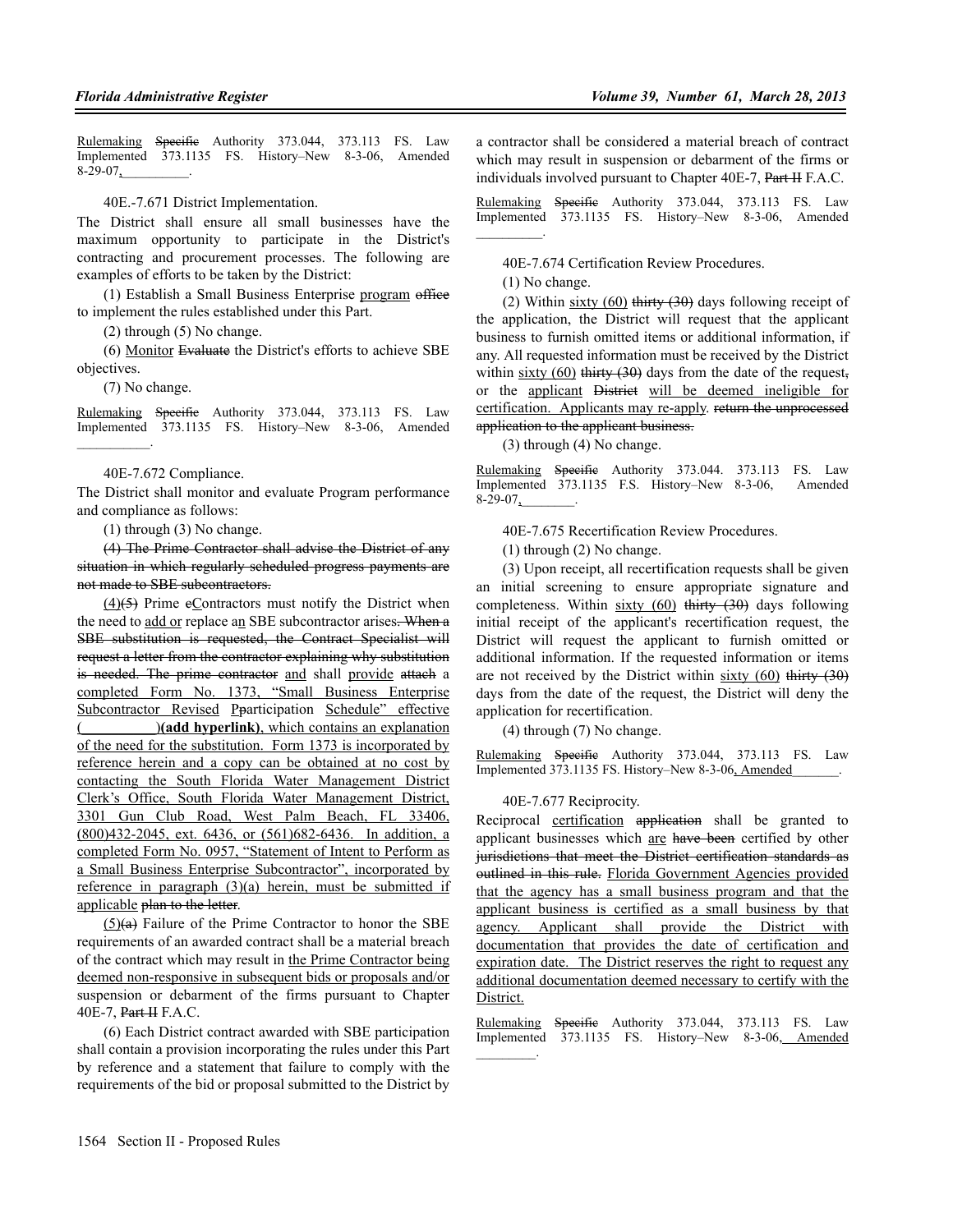NAME OF PERSON ORIGINATING PROPOSED RULE: Dorothy Bradshaw

NAME OF AGENCY HEAD WHO APPROVED THE PROPOSED RULE: South Florida Water Management District DATE PROPOSED RULE APPROVED BY AGENCY HEAD: March 13, 2013

DATE NOTICE OF PROPOSED RULE DEVELOPMENT PUBLISHED IN FAR: September 7, 2012

# Section III Notices of Changes, Corrections and **Withdrawals**

#### **STATE BOARD OF ADMINISTRATION Florida Prepaid College Board**

| <b>RULE NOS.:</b> | <b>RULE TITLES:</b>                  |
|-------------------|--------------------------------------|
| 19B-16.001        | Application of Rule Chapter;         |
|                   | Definitions                          |
| 19B-16.002        | Application for Participation in the |
|                   | Program                              |
| 19B-16.003        | Participation Agreement              |
| 19B-16.004        | Payment and Minimum                  |
|                   | Contributions                        |
| 19B-16.005        | Maximum Account Balance Limit        |
| 19B-16.006        | Change of Benefactor                 |
| 19B-16.007        | Change of Designated Beneficiary     |
| 19B-16.008        | Contingent Benefactor                |
| 19B-16.009        | <b>Rollover Distributions</b>        |
| 19B-16.010        | Termination and Withdrawal;          |
|                   | <b>Distributions</b>                 |
| 19B-16.011        | Unclaimed Refunds                    |
| 19B-16.012        | Fee Schedule                         |
|                   | <b>NOTICE OF CORRECTION</b>          |

Notice is hereby given that the following correction has been made to the proposed rule in Vol. 39, No. 55, March 20, 2013 issue of the Florida Administrative Register.

The Florida Prepaid College Board is noticing correction of the Notice of Proposed Rule to reflect that the Agency has determined that the proposed rules are not expected to require legislative ratification based on the statement of estimated regulatory costs or if no SERC is required, the information expressly relied upon and described herein: Compliance with the proposed rules is not anticipated to require additional time or costs to be expended by the Agency or participants in the Florida College Savings Plan. The primary purposes of the rule amendments are to reflect new Investment Options under the Florida College Savings Program; to recognize a minimum threshold for refunds of fifty dollars (\$50.00) before sending notices one year prior to escheatment; to set forth a right of survivorship for beneficiaries; to set forth factors the Florida

Prepaid College Board may consider in setting the Administration Fee for the 529 Savings Plan; and to reduce redundancy.

#### **AGENCY FOR HEALTH CARE ADMINISTRATION Cost Management and Control**

| RULE NO.:  | RULE TITLE:                        |
|------------|------------------------------------|
| 59B-12.001 | <b>Bone Marrow Transplantation</b> |
|            | NOTICE OF CORRECTION               |

Notice is hereby given that the following correction has been made to the proposed rule in Vol. 39, No. 31, February 14, 2013 issue of the Florida Administrative Register.

The Notice of Proposed Rule, as advertised on February 14, 2013 omitted a reference to the publication date of the notice of rule development and did not fully address information that should have been included under the Summary of Statement of Estimated Regulatory Costs and Legislative Ratification.

Publication date of the notice of rule development: June 10, 2011; Vol. 37, No. 23

Information that should have been included under the Summary of Statement of Estimated Regulatory Costs and Legislative Ratification: The Agency has determined that this will not have an adverse impact on small business or likely increase directly or indirectly regulatory costs in excess of \$200,000 in the aggregate within one year after the implementation of the rule. The Agency has determined that no SERC is required and that no legislative ratification pursuant to subsection 120.541(3), F.S. is required based upon the Agency's review of information at the time of analysis and the preparation of a checklist to determine the need for the creation of a SERC.

Any person who wishes to provide information regarding the statement of estimated regulatory costs or to provide a proposal for a lower cost regulatory alternative must do so in writing within 21 days of this notice. The person to be contacted regarding the proposed rule and a copy of the proposed rule, as advertised on February 14, 2013 is: Karin Jacobson, Bureau of Managed Health Care, (850)412-4312.

### **DEPARTMENT OF BUSINESS AND PROFESSIONAL REGULATION**

#### **State Boxing Commission**

| <b>RULE NOS.:</b> | <b>RULE TITLES:</b>            |
|-------------------|--------------------------------|
| 61K1-3.002        | Promoter and Matchmaker;       |
|                   | Licensing and Bond; Duties and |
|                   | Conduct.                       |
| 61K1-3.003        | Concessionaire; License; Bond. |
| 61K1-3.004        | Physician; License and Duties; |
|                   | Authority                      |
| 61K1-3.005        | Manager; License               |
|                   |                                |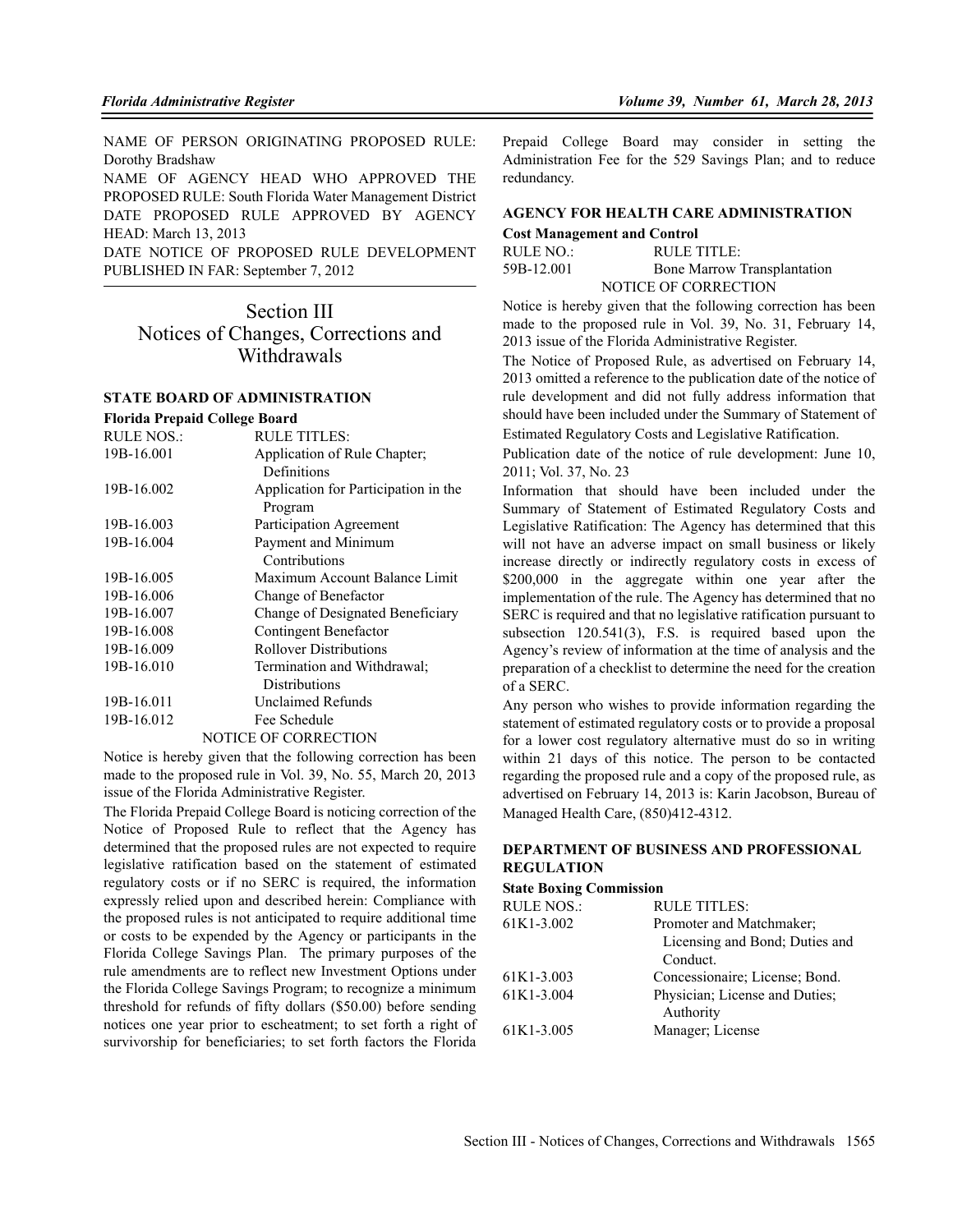| 61K1-3.006  | Contracts Between Manager and<br>Participant                        |
|-------------|---------------------------------------------------------------------|
| 61K1-3.007  | Participant; License; Conduct and<br>Other Requirements             |
| 61K1-3.008  | Judge; License and Duties                                           |
| 61K1-3.009  | Announcer; License and Duties                                       |
| 61K1-3.010  | Timekeeper or Knockdown                                             |
|             | Timekeeper; License and Duties                                      |
| 61K1-3.011  | Second; License and Duties                                          |
| 61K1-3.012  | Referee; License and Duties                                         |
| 61K1-3.013  | Trainer; License and Conduct                                        |
| 61K1-3.014  | Booking Agent, Representative of<br>Booking Agent; License          |
| 61K1-3.015  | <b>Insurance Requirements</b>                                       |
| 61K1-3.0165 | Weigh-In                                                            |
| 61K1-3.018  | Emergency Equipment; Other                                          |
|             | <b>Equipment and Services</b>                                       |
| 61K1-3.019  | Arena Equipment; Ring                                               |
|             | Requirements; Floor Plan and                                        |
|             | <b>Apron Seating</b>                                                |
| 61K1-3.020  | Post-Match Physical Requirements;                                   |
|             | Suspensions                                                         |
| 61K1-3.021  | Post-Match Reports Required to be<br>Filed; Penalty for Late Filing |
| 61K1-3.022  | Unprofessional or Unethical Conduct                                 |
| 61K1-3.023  | Citations                                                           |
| 61K1-3.024  | Notices of Non-Compliance                                           |
| 61K1-3.025  | Records                                                             |
| 61K1-3.026  | <b>Disciplinary Guidelines</b>                                      |
| 61K1-3.027  | <b>Boxing Weight Classes</b>                                        |
| 61K1-3.028  | <b>Boxing Participants' Apparel</b>                                 |
| 61K1-3.029  | Boxing Bandages and Handwraps;                                      |
|             | Gloves                                                              |
| 61K1-3.030  | Boxing Conduct of Bout; Rounds                                      |
| 61K1-3.031  | <b>Boxing Scoring</b>                                               |
| 61K1-3.032  | Kickboxing Weight Classes                                           |
| 61K1-3.033  | Kickboxing Participants' Apparel                                    |
| 61K1-3.034  | Kickboxing Bandages and<br>Handwraps; Gloves                        |
| 61K1-3.035  | Kickboxing Conduct of Bout;<br>Rounds                               |
| 61K1-3.036  | Kickboxing Scoring                                                  |
| 61K1-3.037  | Mixed Martial Arts Weight Classes                                   |
| 61K1-3.038  | Mixed Martial Arts Participants'<br>Apparel                         |
| 61K1-3.039  | Mixed Martial Arts Bandages and<br>Handwraps; Gloves                |
| 61K1-3.040  | Mixed Martial Arts Conduct of Bout;<br>Rounds                       |
| 61K1-3.041  | Mixed Martial Arts Scoring                                          |

### NOTICE OF CHANGE

Notice is hereby given that the following changes have been made to the proposed rule in accordance with subparagraph 120.54(3)(d)1., F.S., published in Vol. 39, No. 60, March 27, 2013 issue of the Florida Administrative Register.

61K1-3.002 Promoter and Matchmaker; Licensing and Bond; Duties and Conduct.

(1) Licensing and Bond.

 $\mathcal{L}_\text{max}$  and  $\mathcal{L}_\text{max}$  and  $\mathcal{L}_\text{max}$  and  $\mathcal{L}_\text{max}$ 

(a) Any person desiring to become licensed as a promoter shall submit to the commission Form DBPR-FSBC 07. "Application for Licensure, as a Promoter", effective February 2013 December 2012, adopted and incorporated herein, which may be obtained on the "Boxing, Kickboxing, & Mixed Martial Arts" link at https://www.myfloridalicense.com/intentions2.asp, or at

(b) Any person desiring to become licensed as a matchmaker shall submit to the commission Form DBPR-FSBC  $6\,$  04, "Application for Licensure as a Manager, Concessionaire, Matchmaker, or Booking Agent<del>, General</del>", effective February 2013 December 2012, adopted and incorporated herein, which may be obtained on the "Boxing, Kickboxing, & Mixed Martial Arts" link at https://www.myfloridalicense.com/intentions2.asp, or at

(c) through (h) No change.

 $\mathcal{L}_\text{max}$  and  $\mathcal{L}_\text{max}$  and  $\mathcal{L}_\text{max}$  and  $\mathcal{L}_\text{max}$ 

(2) Duties and Conduct.

(a) and (b) No change.

\_\_\_\_\_\_\_\_\_\_\_\_\_\_\_\_\_\_\_\_\_\_\_\_\_\_\_.

 (c) A matchmaker or promoter shall not contract with or negotiate with any person licensed under Chapter 548, F.S., who is under suspension or whose license has been revoked in Florida or any other state. This information may be found at

(d) No change.

(e) Once the contracts are filed and after determination that they are in compliance with these rules, each contract will be affixed with the signature of the executive director or his or her designee commission representative.

(f) No change.

(g) After the application for a permit has been tentatively approved and a proposed match has been approved, the promoter may provide the names of the participants for the approved match to the media. Under no circumstances shall a promoter advertise, sell or cause to be sold any tickets, distribute or cause to be distributed any complimentary tickets, enter into any contracts or in any way make any obligations, commitments or announcements relative to a match or program of matches unless the match or program of matches has been approved and the permit has been tentatively approved by the executive director or commission representative.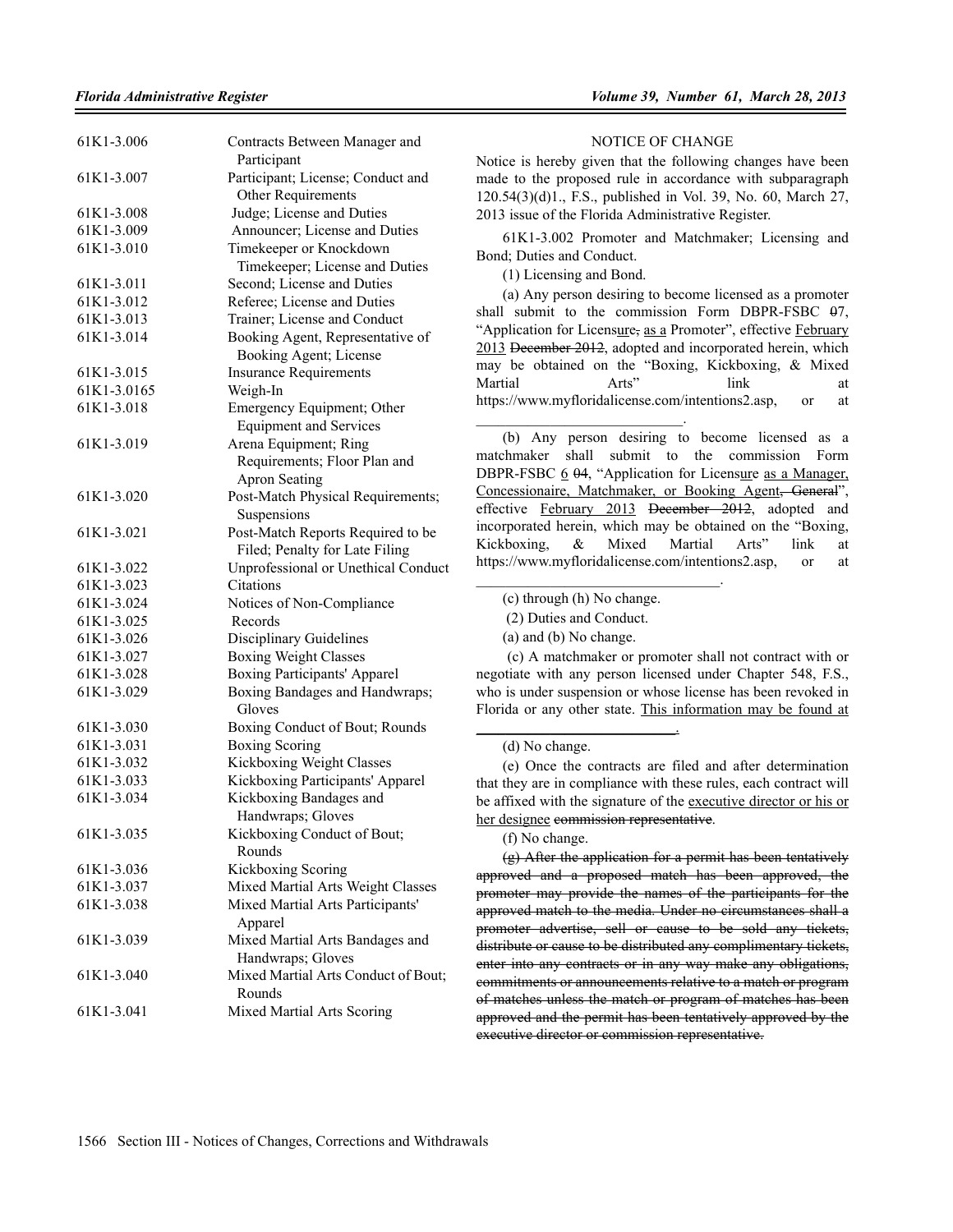(h) The promoter shall, in the case of a substitution in a main event participant or participants, post in a conspicuous place in front of the arena or directly over the cashier windows, notice of the substitution, and if time permits, shall advertise the substitution by radio and in a newspaper expected to have the widest circulation for the intended audience.

 $(g)(i)$  The promoter shall be responsible for ensuring that each participant scheduled to be engaged in a match shall have received all pre-match physical tests or medical exams as provided by Rule 61K1-3.016, F.A.C. any medical examination deemed necessary by the commission through its executive director, and that an ophthalmic examination has been performed within the immediate past 12-month period.

(j) The commission representative shall, if there is cause to believe that a participant may have suffered cardiac or neurological injury, direct the participant to undergo an EKG, EEG, neurological examination, MRI, CT scan, or any other exam deemed by a physician licensed by the commission as medically necessary. The interpretation and diagnosis shall be filed with the commission. It is the responsibility of the promoter to ensure that this requirement is satisfied.

(k) The promoter shall advise all managers and participants under contract for a match or program of matches of the time and place of the weigh-in as designated by the executive director or his or her designee commission representative and of the time and place of their appearance for the match or program of matches.

(l) The promoter shall be responsible for appointing a licensed announcer.

(m) The executive director shall appoint a minimum of one physician for the weigh-in and a minimum of two physicians for the program of matches. Each physician who is assigned to be present at the weigh-in and program of matches shall be compensated no less than \$700 by the promoter. Each physician who is assigned to be present at either the weigh-in or the program of matches, but not both, shall be compensated no less than \$150, at the discretion of the executive director. Promoters shall reimburse a physician for the actual cost of any medical equipment or kits, such as stitching kits, that are used to provide required medical treatment to licensees during an event.

(n) through (q) No change.

(r) The promoter shall be responsible for providing the proper arena equipment, seating and services as set forth in Rule 61K1-3.019, F.A.C., facilities, personnel, ushers, ticket sellers, security and other equipment, services or personnel necessary, as set forth in Rule 61K1-3.018, F.A.C., to provide for the correct handling of the program of matches. The promoter is solely responsible for ensuring that adequate security from a security company licensed by the Department of Agriculture is on site and prepared to immediately respond to any security related situation. If the seating capacity relative to a live event permit is filed with a seating capacity of 2,000

or greater, the promoter shall ensure that, in addition to other regular security, a minimum of 2 security certified law enforcement officers from a security company licensed by the Department of Agriculture or are located immediately adjacent to each of the red and blue corners and that additional security is eertified law enforcement officers are located within the premises of the program of matches in positions to have a clear and unobstructed view of the ring and are able to immediately respond to their fellow officers at ringside.

(s) The promoter shall ensure that all tickets have clearly printed on them the admission price, and the promoter or his or her agent shall not sell the tickets no ticket shall be sold for a price higher than the price shown on its face. In the case of generic tickets that are not printed with the ticket prices, each differently priced ticket shall be a different color. Each complimentary ticket shall by some distinguishing mark indicate the face value of the ticket, and in no case shall the dollar value of a complimentary ticket be less than the lowest ticket price available for sale to the general public.

(t) through (u) No change.

Form DBPR-FSBC 7, "Application for Licensure as a Promoter" has been amended by condensing the sections, using a smaller font, and removing duplicative information.

Form DBPR-FSBC 6, "Application for Licensure as a Manager, Concessionaire, Matchmaker, or Booking Agent" is submitted to replace Form DBPR-FSBC 04, "Application for License, General." Form DBPR FSBC 6 is shorter due to the sections being condensed, using a smaller font, and removing duplicative information.

61K1-3.003 Concessionaire; License.

\_\_\_\_\_\_\_\_\_\_\_\_\_\_\_\_\_\_\_\_\_\_\_\_\_\_\_\_\_\_\_\_\_\_\_\_\_\_\_.

(1) License.

(a) Any person desiring to become licensed as a concessionaire shall submit Form DBPR-FSBC  $6\quad 03$ , "Application for Licensure as a Manager, Concessionaire, Matchmaker, or Booking Agent Concessionaire/Manager," effective February 2013 December 2012, adopted and incorporated herein, which may be obtained on the "Boxing, Kickboxing, & Mixed Martial Arts" link at https://www.myfloridalicense.com/intentions2.asp, or at

(b) No change.

Form DBPR-FSBC 6, "Application for Licensure as a Manager, Concessionaire, Matchmaker, or Booking Agent" is submitted to replace Form DBPR-FSBC 03, "Application for License, Concessionaire/Manager."

61K1-3.004 Physician; License and Duties; Authority.

(1) License.

(a) through (b) No change.

(c) Any person desiring to become licensed as a ringside physician shall submit Form DBPR-FSBC 05, "Application for Licensure, Ringside Physician", effective February 2013 October 2012, adopted and incorporated herein, which may be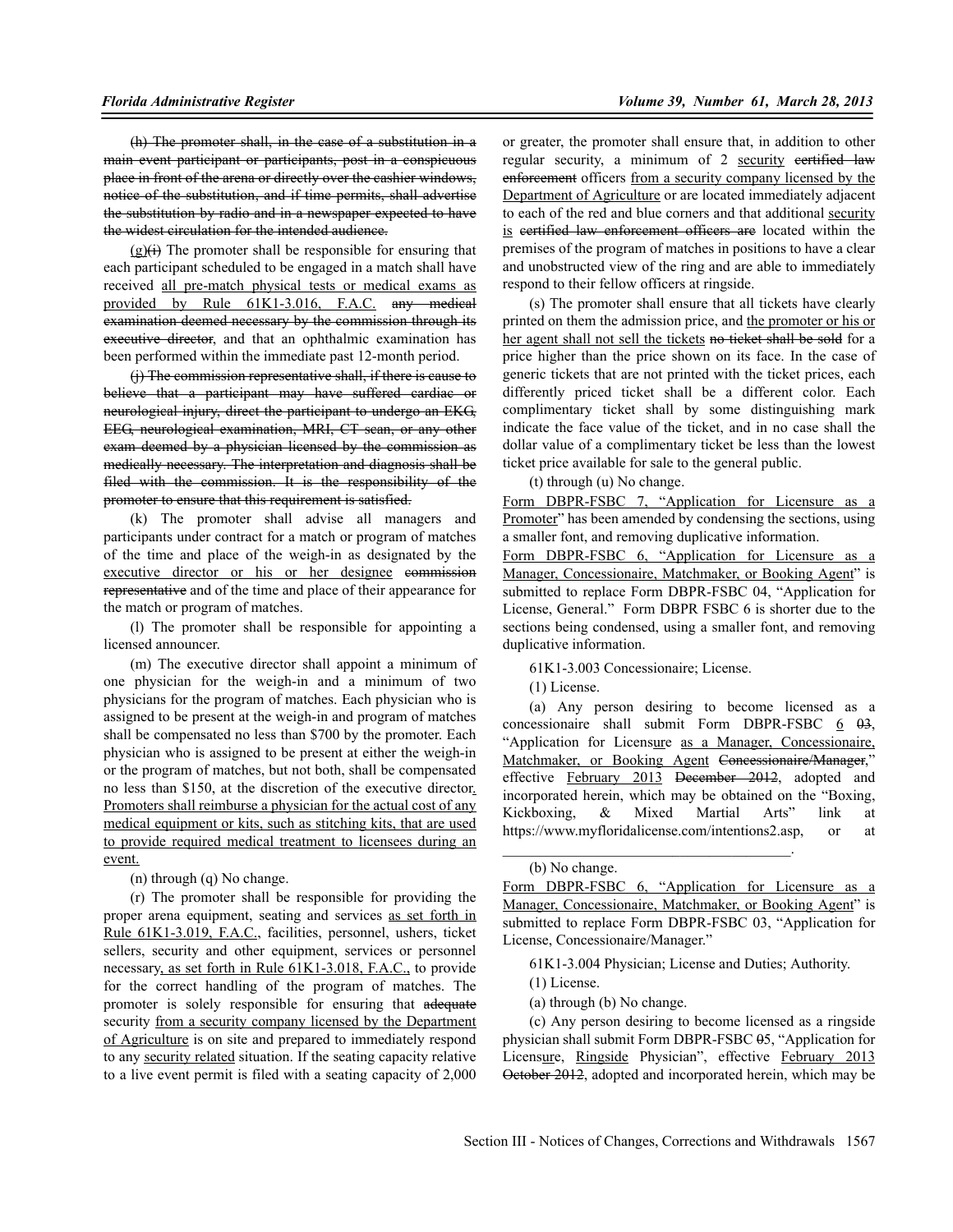obtained on the "Boxing, Kickboxing, & Mixed Martial Arts" link at https://www.myfloridalicense.com/intentions2.asp, or at

(d) All applicants shall hold a license in good standing to practice medicine as an M.D. or a D.O., and be capable of initiating life-saving procedures and demonstrate education training or practical experience in sports medicine, trauma, neurology, or as a ringside physician.

 $(2)(a)$  through (b) No change.

 $\mathcal{L}_\text{max}$  and  $\mathcal{L}_\text{max}$  and  $\mathcal{L}_\text{max}$  and  $\mathcal{L}_\text{max}$ 

(c) Two physicians shall be present at each match and render service and assistance as necessary, including emergency treatments for injuries sustained by the participants or other licensees, as provided for in these rules. A physician shall be located near each participant's corner in a designated seat for the duration of each match. No match shall be allowed to begin or continue unless at least one physician is in his designated seat. The physician shall not leave the premises until after the final match has been conducted, all participants participating have been cleared by the physician(s), and the executive director, or his or her designee has cleared the physician to leave.

(d) If, at any time during the match, the physician is of the opinion that a participant has received severe punishment or injury, or that to continue the match would pose the threat of unreasonable harm or injury to a participant, the physician shall advise the referee that the match should be terminated. In this event, however, the referee, the executive director, or commission representative are the only individuals authorized to stop a match.

(e) In the event of injury to or illness of any person under the jurisdiction of the commission and while located on the premises where a program of matches is being conducted, the physician shall have complete charge of such person, shall provide medical assistance, and shall be accorded the full cooperation of the executive director, or his or her designee commission representatives and all licensees present.

(f) The physician shall not leave the premises until after the decision in the final match has been rendered, the physician is satisfied that his or her services are no longer necessary and the executive director or his or her designee commission representative have cleared the participants to leave.

(g) No change.

Form DBPR-FSBC 5, "Application for Licensure, Ringside Physician" has been amended by clarifying the term ringside physician, condensing the sections, using a smaller font, and removing duplicative information.

61K1-3.005 Manager; License.

(1)(a) through (b) No change.

(c) Any person desiring to become licensed as a manager shall submit Form DBPR-FSBC  $6\overline{0}$ , "Application for Licensure as a Manager, Concessionaire, Matchmaker, or Booking Agent Concessionaire/Manager," effective February 2013 December 2012, adopted and incorporated herein, which may be obtained on the "Boxing, Kickboxing, & Mixed Martial Arts" link at https://www.myfloridalicense. com/intentions2.asp, or at

 $(2)(a)$  through  $(c)$  No change.

(d) A manager may verbally coach a participant during a round. A manager shall not excessively coach his or her participant while working in the corner. The executive director or his or her designee commission representative shall determine whether a manager's coaching or behavior is excessive, inappropriate, disruptive, or otherwise unbefitting a sportsman. A manager attempting by word or action to heckle or annoy his or her participant's opponent or any official is strictly prohibited. A manager shall not enter the corner ring, or fenced area at any time during the match and not interfere with the conduct of a match during the match. If any manager enters the ring or fenced area during any match, the match shall be temporarily stopped and the manager shall be immediately ejected by the referee, and the referee shall order the match to continue. If any manager reenters the ring or fenced area during any match after being ejected once, the match shall be forfeited to the opposing participant. Whenever a person licensed as a manager in this state desires to work in the corner of a participant under contract to the manager, the manager shall be designated a second and shall be deemed to be a second for that specific bout without the need to apply for a second license. When working in such capacity, the manager shall comply with the requirements set forth for seconds in Rule 61K1-3.011, F.A.C.

(e) Prior to a participant's debut, the manager may be required to certify to the commission that the debut participant is physically competent and possesses the skills of a trained participant including, but not limited to:

1. Competence in the elements of offense and defense;

- 2. Clean hitting;
- 3. Ring generalship; and

at  $\frac{1}{2}$ 

4. Physical stamina to fight at least the minimum number of scheduled rounds and duration.

(f) Professional debut certification shall be made to the executive director or commission representative prior to or at the time of the weigh-in by completing and signing Form BPR-0009-481, "Pro Debut Certification and Release," effective October 2012, adopted and incorporated by reference herein, which may be obtained at http://www.myfloridalicense.com/dbpr/pro/sbc/forms.html, or

(h) A manager shall be issued a citation and fined the manager's share of the purse for the second occurrence if the debut participant is not able to demonstrate the competence and skills listed above.

 $(g)$  A manager shall be issued a citation for the first occurrence if the debut participant is not able to demonstrate the competence and skills listed above.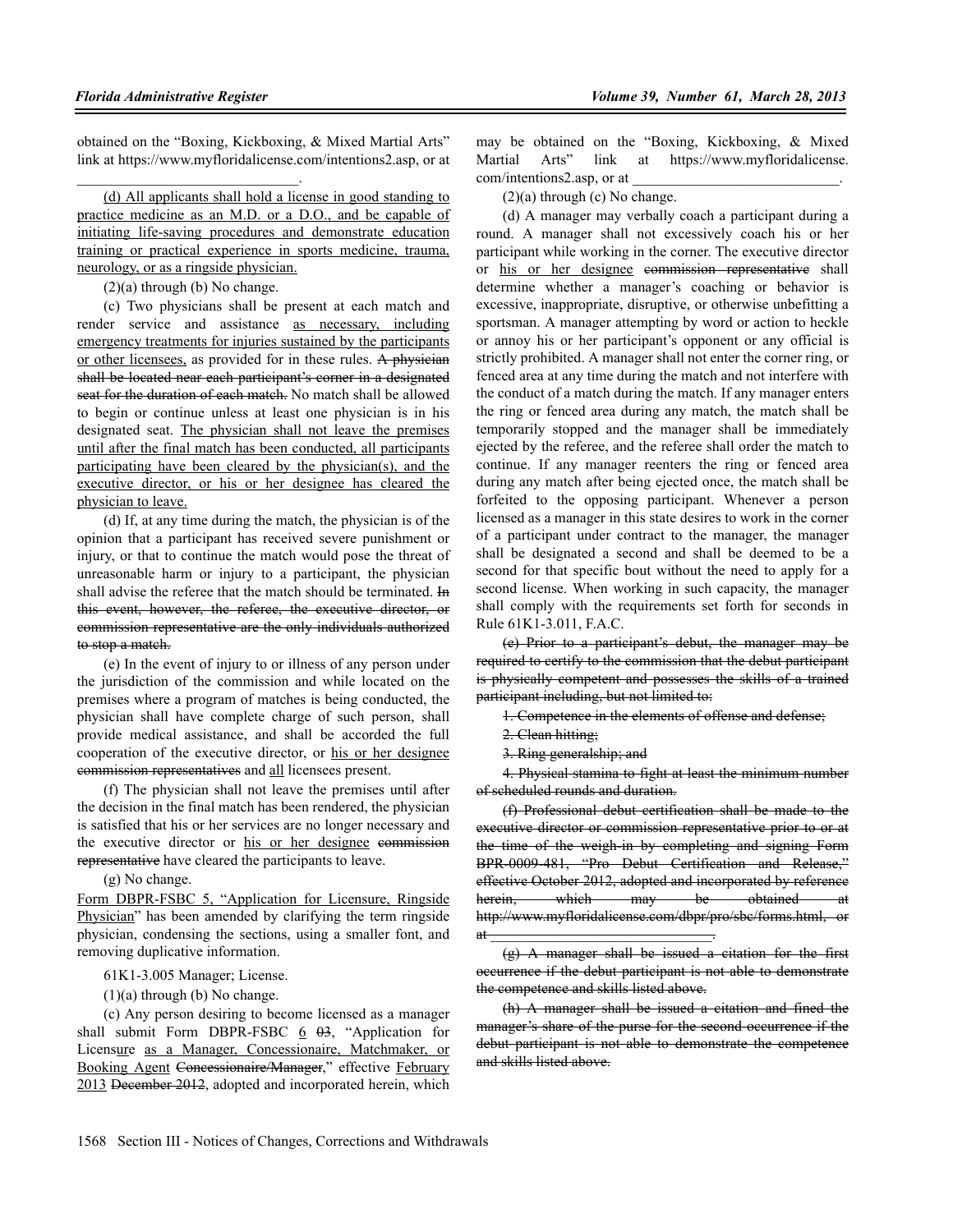(i)A manager's license may be suspended or revoked for the third occurrence and beyond.

Form DBPR-FSBC 6, "Application for Licensure as a Manager, Concessionaire, Matchmaker, or Booking Agent" is submitted to replace Form DBPR-FSBC 03, "Application for License, Concessionaire/Manager." Form DBPR FSBC 6 is shorter due to the sections being condensed, using a smaller font, and removing duplicative information.

61K1-3.006 Contracts Between Managers and Participants.

(1) No change.

(2) Execution of Contract

(a) No change.

(b) Unless otherwise directly by the commission, a contract between a participant and a manager is not valid unless signed by both parties and witnessed and signed by an impartial third party witness notarized at the time of the signing.

(c) through (e) No change.

(3) Changes to the Contract; Release from Contract.

(a) The commission and all parties to the contract shall be notified immediately of any changes in contractual status, which change shall be in writing, signed by all parties to the contract and an impartial third party witness, notarized, and filed with the commission within 7 calendar days of execution.

(b) No change.

(4) through (5) No change.

(6) All contracts entered into in Florida between a manager and a participant, and all such contracts entered into outside of Florida involving participants and managers licensed by or subsequently licensed by the commission, shall expressly contain all provisions specifically as worded in Form BPR-0009-451, "Letter of Agreement Between Participant and Manager", effective February 2013 October 2012, adopted and incorporated herein by reference, which may be obtained at http://www.myfloridalicense.com/dbpr/pro/sbc/forms.html.

(a) through (e) No change.

61K1-3.007 Participant; License; Conduct and Other Requirements.

(1) License.

(a) No change.

(b) No person shall be licensed as a participant if such person:

1. through 4. No change.

5. Has suffered cerebral hemorrhage or any other serious head injury. The executive director, or his or her designee commission representative shall, if the executive director, or his or her designee commission representative has cause to believe that a participant may have suffered neurological injury, direct the participant to undergo an EEG, complete neurological exam, EKG, MRI, CT scan, or other medical

examination deemed necessary by the ringside physician. The interpretation and diagnosis shall be filed with the commission; or

6. through 7. No change.

(c) Any person desiring to become licensed as a participant shall submit Form DBPR-FSBC 02, "Application for Licensure, Participant," effective February 2013 December 2012, adopted and incorporated herein, which may be obtained on the "Boxing, Kickboxing, & Mixed Martial Arts" link at https://www.myfloridalicense.com/intentions2.asp, or at

 $\mathcal{L}_\text{max}$  and  $\mathcal{L}_\text{max}$  and  $\mathcal{L}_\text{max}$  and  $\mathcal{L}_\text{max}$ (2) Conduct and Other Requirements.

(a) No change.

(b) Any participant who fails to appear at a match or fails to appear timely at a match for which he or his manager has contracted and does not provide a valid reason or, in the case of physical disability, furnish a physician's certificate, shall be issued a citation by the executive director, or his or her designee commission representative, indefinitely suspended by the executive director, fined or any combination thereof for a period to be determined by the commission. In making this determination, the commission shall consider the following factors:

1. through 3. No change

Form DBPR-FSBC 2, "Application for Licensure, Participant" has been amended by clarifying the term ringside physician, condensing the sections, using a smaller font, and removing duplicative information and requests for unnecessary information.

61K1-3.008 Judge; License and Duties.

(1) No change.

(2) Qualifications

 $\mathcal{L}_\text{max}$  , where  $\mathcal{L}_\text{max}$  is the set of the set of the set of the set of the set of the set of the set of the set of the set of the set of the set of the set of the set of the set of the set of the set of the se

(a) Any person desiring to become licensed as a judge shall submit Form DBPR-FSBC  $\frac{3}{5}$   $\frac{0.4}{0.4}$ , "Application for Licensure as Judge, Referee, or Timekeeper, General," effective February 2013 December 2012, adopted and incorporated herein, which may be obtained on the "Boxing, Kickboxing, & Mixed Martial Arts" link at https://www.myfloridalicense.com/intentions2.asp, or at

1. All applicants for a judge license must first be issued a temporary certificate by the executive director. To obtain a temporary certificate, the applicant must Demonstrate that he or she has completed the scoring of a minimum of 300 rounds of amateur boxing, kickboxing, or mixed martial arts and has been judging for a minimum of two years for an amateur sanctioning organization. Temporary certificates are required for any person desiring to unofficially score a match for evaluation purposes.

<sup>(</sup>b) In order to obtain a license as a judge, applicants must: Applications for a judge license will be reviewed, evaluated, and processed in the following manner: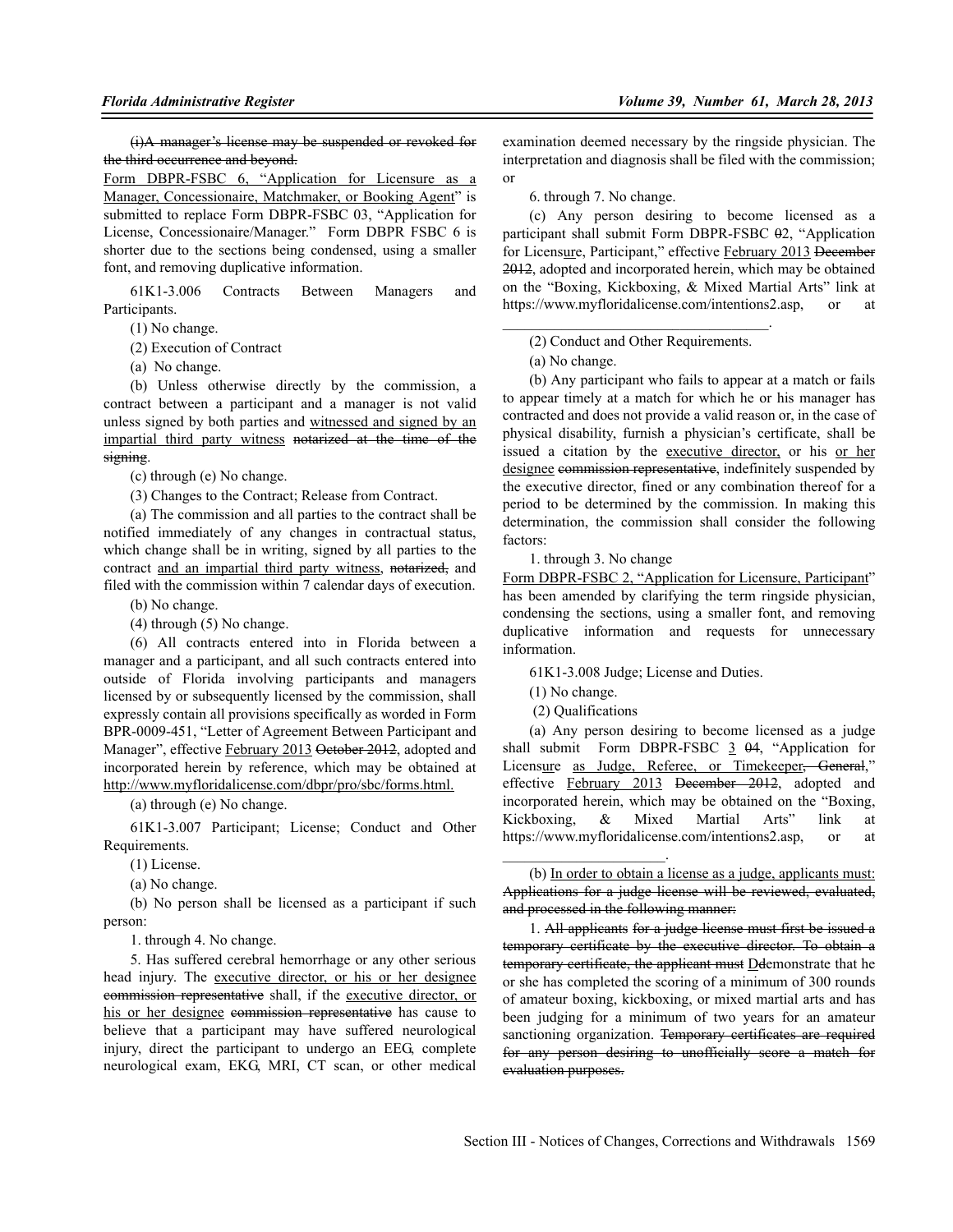2. Include The application for licensure as a judge shall include a certification from the executive director or his or her designee attesting that the applicant has completed the unofficial scoring of a minimum of 350 rounds of professional boxing, kickboxing, or mixed martial arts held in this state and has been unofficially judging in this state for a minimum of eighteen months with a temporary certificate issued by the commission which is in good standing. The scoring must be of the sport for which the judge is attempting to obtain licensure. The applicant must have a demonstrated record while obtaining the certificate, and evidence that he/she has the ability to perform the duties outlined below.

(c) Out of state licensed officials:

1.3. Applicants who are licensed as a judge by another state who wish to apply for licensure in Florida shall submit with their application: documentation evidencing that the applicant has completed the scoring of a minimum of 350 rounds of professional boxing, kickboxing, or mixed martial arts in a state that regulates professional boxing, kickboxing, or mixed martial arts, a certified copy of licensure or a letter of good standing indicating initial licensure date from another state and a letter from the other regulating body indicating that the applicant has been judging for a minimum of eighteen months in that state. The scoring must be of the sport for which the judge is attempting to obtain licensure.

a. Documentation evidencing that the applicant has completed the scoring of a minimum of 350 rounds of professional boxing, kickboxing, or mixed martial arts in a state that regulates professional boxing, kickboxing, or mixed martial arts. The applicant may provide a certificate from the executive director or his or her designee of the regulating state indicating the applicant demonstrated record while obtaining the certificate, and evidence that he/she has the ability to perform the duties outlined below;

b. A certified copy of licensure or a letter of good standing indicating initial licensure date from another state and a letter from the other regulating body indicating that the applicant has been judging for a minimum of eighteen months in that state. The scoring must be of the sport for which the judge is attempting to obtain licensure.

2. Out of state licensed officials that meet the above qualifications shall be licensed.

4. The executive director may issue a temporary license pending final action by the commission. The commission shall render a decision as to whether or not the application for judge license shall be approved, which decision is solely that of the commission. If a license application is not granted by the commission, the commission shall set forth the reasons for not granting the license.

(c) Foreign licensed officials may score a bout if they are licensed by the commission to do so. Foreign licensed officials may be temporarily licensed by the executive director upon demonstrating an ability to perform the duties outlined below. The foreign licensed official's record and ability shall be verified by obtaining records from a central repository and any such other information as the executive director deems necessary to qualify the official. After issuance of a temporary license, the chairman of the commission shall approve or disapprove the license, in accordance with these rules.

(d) At its first meeting after November 1 of each year, the commission shall review the performance of each licensed judge in Florida and shall approve or disapprove any application for renewal or subsequent application.

(d) Applicants who cannot provide a certificate from the executive director or his or her designee attesting that the applicant has complied with subparagraph (2)(b)2. above may request to accompany the executive director or his or her designee as an unofficial judge to appropriate matches in order to obtain the necessary experience. No more than three unlicensed judge applicants may attend any professional event.

(e) The executive director shall limit to three the number of unofficial judges at each event. The commission will make arrangements for *unofficial judge* unofficial judges to enter the premises of the program of matches free of charge and have an appropriate seat from which to **unofficially** judge the contests, provided however that in the case of televised television and such other publicized events which by their nature severely limit ringside access, permission to sit and unofficially judge at ringside will not be authorized. In the case that the event is sold out, authorization will not be granted to attend the event free of charge. Travel and other expenses of the unofficial judge unofficial judge shall be borne solely by the unofficial judge unofficial judge. Unofficial judge unofficial judge must present their scorecards to the executive director, or his or her designee commission representative prior to the announcement of the result by the announcer and all contests within one program of matches must be judged by the unofficial judge unofficial judge in order for any contest within that program of matches to be included in the judge's statistical record.

(3) It shall be the duty of each judge to:

(a) through (d) No change.

(e) Complete and sign the round or match score card and deliver it to the referee, executive director or his or her designee commission representative at the conclusion of each round.

Rulemaking Authority 548.003 FS. Law Implemented 548.003(2), 548.006, 548.011, 548.017, 548.056, 548.057 FS. History– New\_\_\_\_\_\_\_\_\_\_.

Form DBPR-FSBC 3, "Application for Licensure as Judge, Referee, or Timekeeper," is submitted to replace Form DBPR-FSBC 04, "Application for License, General." Form DBPR FSBC 3 is shorter due to the sections being condensed, using a smaller font, and removing duplicative information

61K1-3.009 Announcer; License and Duties. (1) License.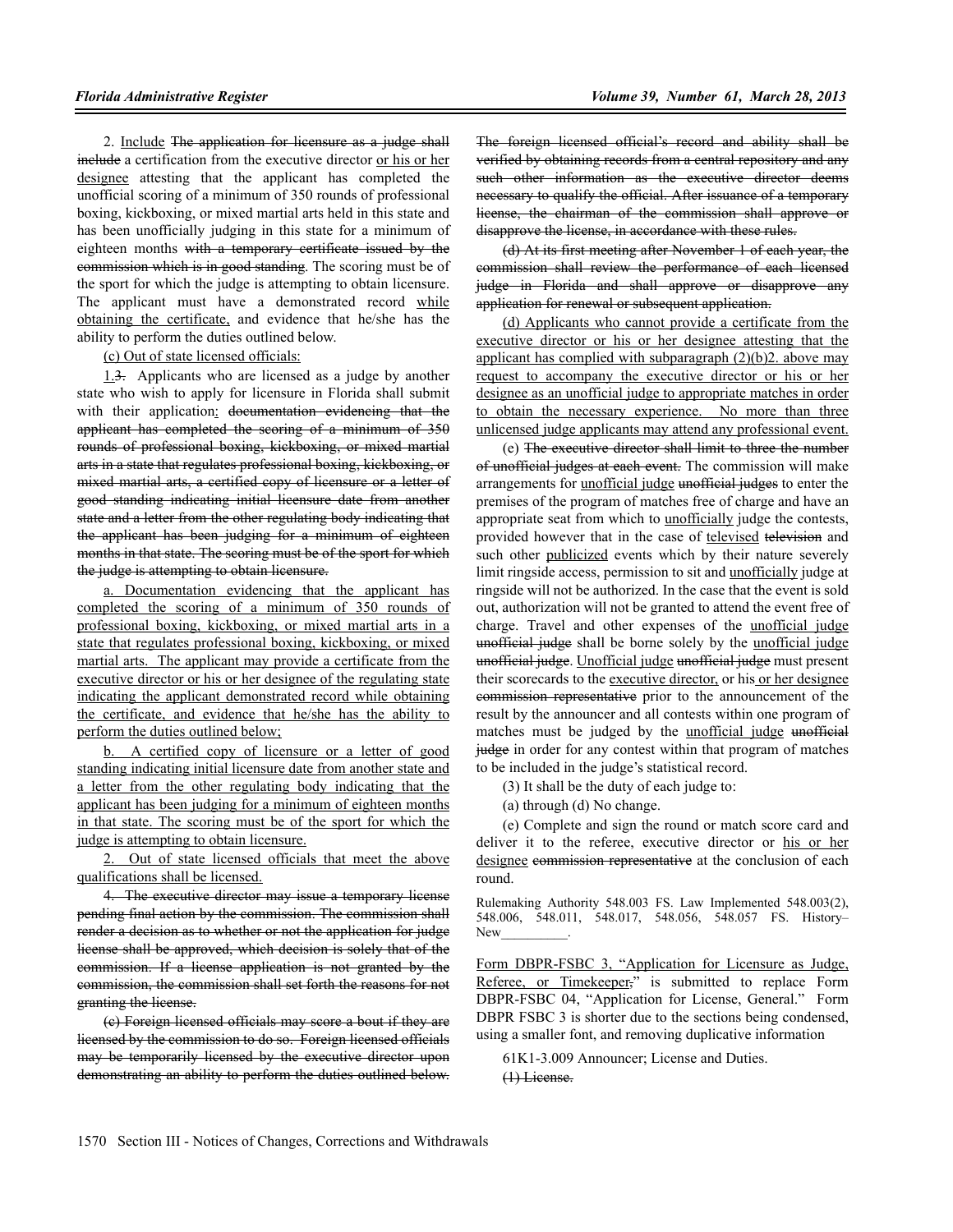(a) No licensed announcer shall act as an announcer at any match in a state without a state boxing commission or similar governmental authority unless the match is sanctioned by a national or international organization recognized by the commission, or at any match held in this state unless the match is sanctioned by the commission.

 $(1)(b)$  Any person desiring to become licensed as an announcer shall submit Form DBPR-FSBC 04, "Application for Licensure, General," effective February 2013 December 2012, adopted and incorporated herein, which may be obtained on the "Boxing, Kickboxing, & Mixed Martial Arts" link at https://www.myfloridalicense.com/intentions2.asp, or at

#### (2) Duties.

 $\mathcal{L}_\text{max}$  and  $\mathcal{L}_\text{max}$  and  $\mathcal{L}_\text{max}$  and  $\mathcal{L}_\text{max}$ 

(a) The announcer shall make all announcements in the English language unless approved to do otherwise by the executive director or commission representative.

(b) Announcers shall be neatly and appropriately dressed while discharging their duties.

(c) The announcer shall be at all times subject and responsible to the commission representative in the discharge of his duties and shall accept directions only from the commission representative.

 $(a)(d)$  An announcer shall not introduce an individual if the announcers knows or should know that the individual's Announcers shall not make unauthorized announcements or introductions of persons other than the participants and officials unless the commission representative has determined that the announcement or introduction is appropriate for the match. Under no circumstances shall an individual be introduced if his license has been revoked or is currently under suspension.

(b)(e) After participants and their chief seconds are in the ring, the announcer shall announce the name of each participant, his weight as determined at the weigh-in, and such other announcements as directed by the executive director, or his or her designee commission representative.

(c)(f) An announcer shall display strict impartiality in word and action while performing his duties.

 $(d)(\theta)$  The number of the round shall be announced at the 1-minute interval between rounds.

 $(e)$ (h) At the conclusion of each match, the announcer shall make the announcement of the result in the manner and at such time as directed by the commission representative.

 $(f)(i)$  In the event of a knockout or a technical knockout, the announcer shall obtain the result and the official time of the termination of the match from the executive director, or his or her designee commission representative, and shall announce the result, the time and the round in which the knockout or technical knockout occurred.

 $(g)(i)$  At the conclusion of each match and immediately after the announcements have been made, the announcer shall submit to the executive director, or his or her designee commission representative any match score cards used by the judges and the referee that he may have in his possession.

Rulemaking Authority 548.003 FS. Law Implemented 548.003(2), 548.006, 548.011, 548.017, 548.057 FS. History–New

Form DBPR-FSBC 04, "Application for License, General" was amended by condensing the sections, using a smaller font, and removing duplicative information and requests for unnecessary information

61K1-3.010 Timekeeper or Knockdown Timekeeper; License and Duties.

#### (1) License.

(a) No licensed timekeeper shall act as a timekeeper at any match in a state without a state boxing commission or similar governmental authority unless the match is sanctioned by a national or international organization recognized by the commission, or at any match held in this state unless the match is sanctioned by the commission.

 $(1)(b)$  Any person desiring to become licensed as a timekeeper shall submit Form DBPR-FSBC  $3\,$   $0\,$ 4, "Application for Licensure as Judge, Referee, or Timekeeper<del>, General</del>," effective February 2013 December 2012, adopted and incorporated herein, which may be obtained on the "Boxing, Kickboxing, & Mixed Martial Arts" link at https://www.myfloridalicense.com/intentions2.asp, or at

(2) Duties for Timekeeper:

 $\mathcal{L}_\text{max}$  and  $\mathcal{L}_\text{max}$  and  $\mathcal{L}_\text{max}$  and  $\mathcal{L}_\text{max}$ 

(b) The timekeeper shall be located within his arm length of the bell in a seat designated by the executive director, or his or her designee commission representative. No match shall begin or continue unless the timekeeper is in his designated seat.

(c) The timekeeper shall not use the whistle, bell, horn, or gong or other instrument during the progress of a round except in the manner and at the time authorized herein.

(d) Ten seconds before the beginning of each round, the timekeeper shall give warning to the seconds of each participant by blowing the whistle, bell, horn, or gong. Ten seconds before the end of each round, the timekeeper shall give warning by pounding the table three times in succession with a hammer, block of wood or similar object.

(e) through (f) No change.

(g) If a match ends before the scheduled number of rounds, the timekeeper shall inform the referee and the executive director, or his or her designee commission representative of the exact duration of the match.

(h) The timekeeper shall be familiar with and perform such other duties as set forth in these rules.

<sup>(</sup>a) No change.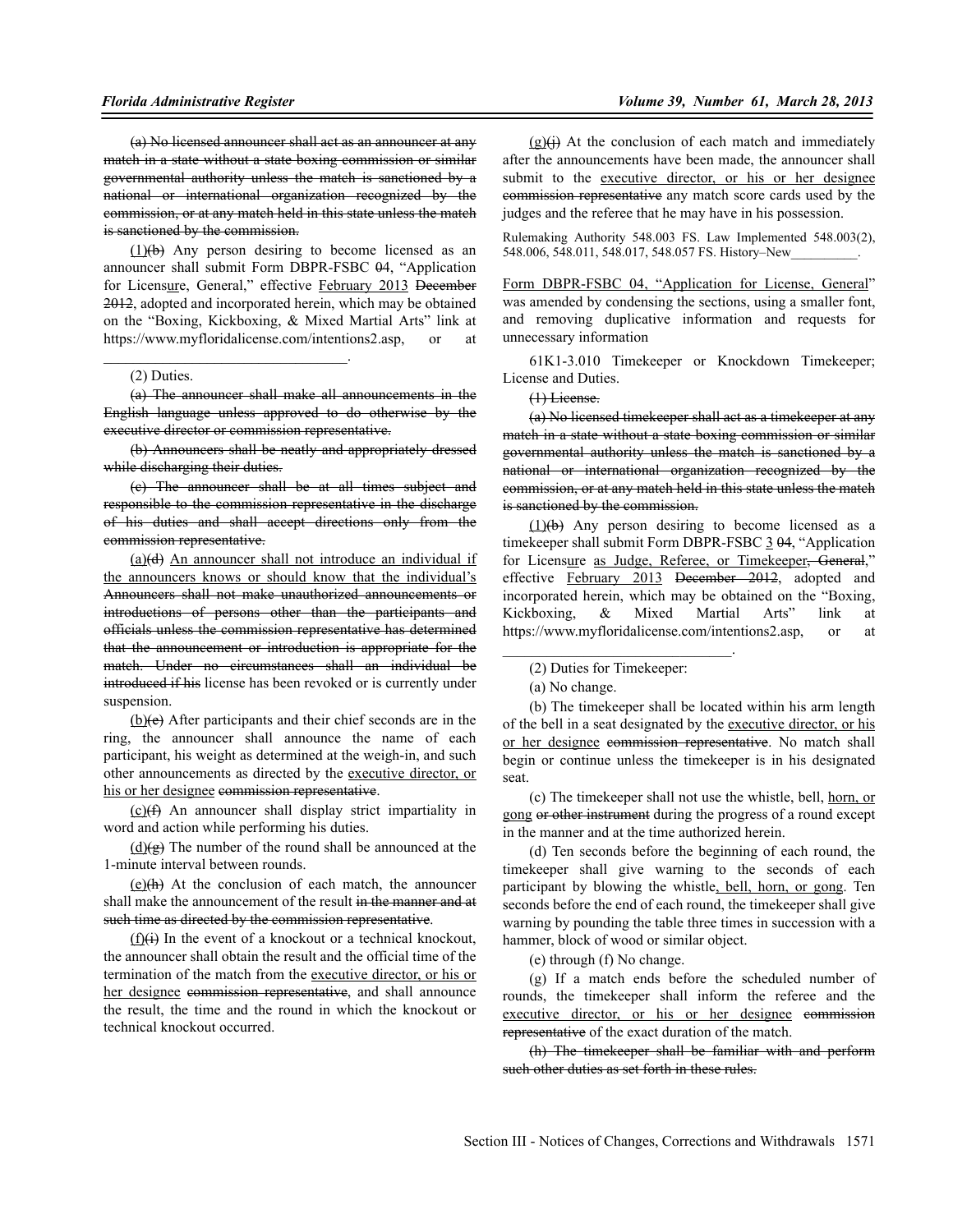$(h)(i)$  In the event that an automatic timekeeping machine is available, its use is authorized, provided however, that manual timekeeping is maintained contemporaneously in the event of equipment failure.

(3) Duties, Knockdown Timekeeper.

(a) The knockdown timekeeper shall be located adjacent to the timekeeper in a seat designated by the executive director, or his or her designee commission representative. No match shall begin or continue unless the knockdown timekeeper is in the designated seat.

(b) No change.

(c) The knockdown timekeeper shall comply with the rules set forth above that apply to timekeepers be familiar with and perform such other duties as set forth in these rules.

Form DBPR-FSBC 3, "Application for Licensure as Judge, Referee, or Timekeeper," is submitted to replace Form DBPR-FSBC 04, "Application for License, General." Form DBPR FSBC 3 is shorter due to the sections being condensed, using a smaller font, and removing duplicative information

61K1-3.011 Second; License and Duties.

(1) License.

(a) A licensed manager may be designated as one of his or her participant's trainer seconds.

(b) No second shall also be licensed as a judge, physician, promoter, or referee, or manager, and shall not act as a judge, physician, promoter, or referee, or manager.

(c) No change.

(d) Any person desiring to become licensed as a second shall submit Form DBPR-FSBC  $\theta$ 4, "Application for Licensure, General," effective February 2013 December 2012, adopted and incorporated herein, which may be obtained on the "Boxing, Kickboxing, & Mixed Martial Arts" link at https://www.myfloridalicense.com/intentions2.asp, or at

(b) The chief second of any participant shall have with him at the ringside the following articles:

1. through 4. No change.

 $\mathcal{L}_\text{max}$  and  $\mathcal{L}_\text{max}$  and  $\mathcal{L}_\text{max}$ 

5. The necessary tape and bandages; and

6. Proper Ccaustics to stop bleeding of minor cuts and lacerations.

(c) First aid and other ring equipment of a second shall in all cases and at all times before, during, and after use, be available for inspection by the physician, inspector, and the executive director, or his or her designee commission representative. The commission representative's decision shall be final as to the propriety of its use.

(d) Seconds may verbally coach a participant during a round. A second shall not excessively coach his or her participant. The executive director or his or her designee commission representative shall determine whether a second's coaching is excessive, inappropriate, disruptive, or otherwise unbefitting a sportsman. A second attempting by word or action to heckle or annoy his or her participant's opponent or any official is strictly prohibited. Seconds shall remain seated in place during the fight period of any round and shall not knock or pound on the ring floor, cage fence, or apron.

(e) No change.

(f) If any second steps up onto the ring apron during any fight period of any match unless ordered to do so by the referee, the participant for whom that second is performing as a second shall be immediately determined as the losing participant and the opponent shall be declared the winner by technical knockout, unless the executive director or his or her designee commission representative at ringside determines the act was done to avoid the fighter losing by knockout, in which case the executive director or his or her designee commission representative may order the result be announced and recorded as a knockout and administer the appropriate suspension accordingly.

(g) Only one second per participant shall be allowed in the ring. No second shall enter the ring until the timekeeper has indicated the end of a round. He shall leave the ring at the sound of the timekeeper's whistle indicating the beginning of the next round is imminent. Prior to the beginning of each round, the entire ring platform and ropes shall be cleared of all obstructions, including buckets, stools, towels, and other articles; and none of these articles shall again be placed on the ring platform until the bell has sounded indicating the end of the round.

(h) No second shall harass, threaten or touch opposing participants, managers, or seconds. A second who violates this rule shall be immediately ejected from the premises and shall be subject to disciplinary action automatically banned from any involvement with boxing, kickboxing, and mixed martial arts in this state unless the commission decides otherwise.

Form DBPR-FSBC 04, "Application for License, General" was amended by condensing the sections, using a smaller font, and removing duplicative information and requests for unnecessary information.

61K1-3.012 Referee; License and Duties.

 $\mathcal{L}_\text{max}$  and  $\mathcal{L}_\text{max}$  and  $\mathcal{L}_\text{max}$  and  $\mathcal{L}_\text{max}$ 

(1) License.

(a) Any person desiring to become licensed as a referee shall submit Form DBPR-FSBC  $\frac{3}{5}$   $\frac{68}{5}$ , "Application for Licensure as Judge, Referee, or Timekeeper, Referee," effective February 2013 December 2012, adopted and incorporated herein, which may be obtained on the "Boxing, Kickboxing, & Mixed Martial Arts" link at https://www.myfloridalicense.com/intentions2.asp, or at

<sup>(2)</sup> Duties.

<sup>(</sup>a) No change.

<sup>(</sup>b) No change.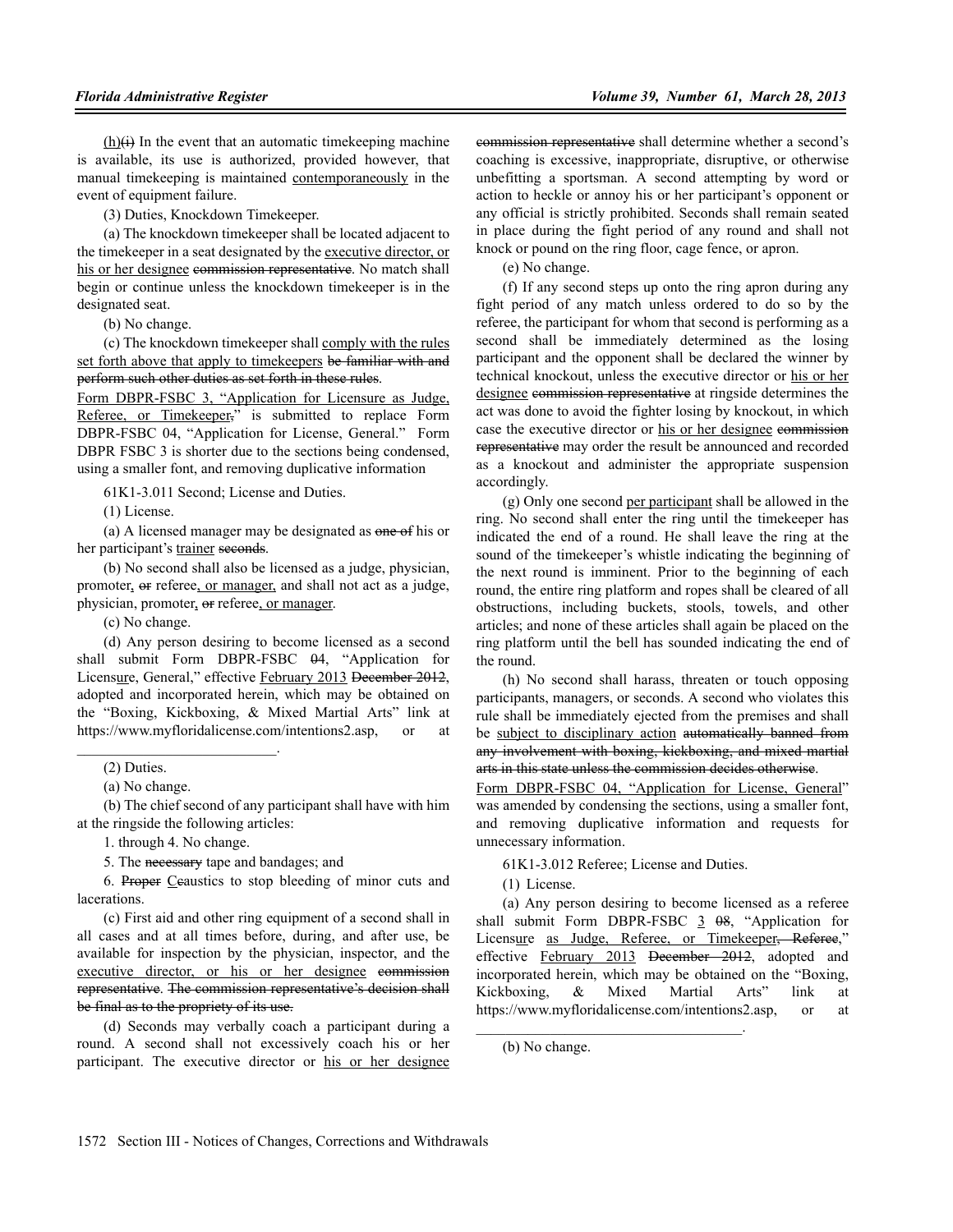(c) No referee licensed in this state shall act as a referee at any match in a state without a state boxing commission or similar governmental authority unless the match is supervised by a state boxing commission or similar governmental authority.

 $(c)(d)$  No referee shall also serve as a supervisor of a sanctioning organization or serve on the ratings committee or recommend participants to the ratings committee for a sanctioning body.

(2) In order to obtain a license as a referee, applicants must: Applicants for a referee's license will be reviewed, evaluated, and processed in the following manner:

(a) Any person desiring to become licensed for the first time as a referee shall submit the appropriate application as adopted by the commission for licensure.

(b) At its first meeting after November 1 of each year and following the submittal of the application for license, the commission shall render a decision as to whether or not the license will be granted.

 $(a)(e)$  Applicants for a referee license will be permitted to officiate at the discretion of the executive director for observation purposes. The executive director shall cause to be issued a temporary certificate for this purpose by collecting a license application and fee from the applicant. The executive director shall be cognizant of the relative importance of the match, the number of scheduled rounds and any other factors that may contribute to the health, safety and well being of participants or the referee, or any difficult set of circumstances for a referee early in his career. To obtain a temporary certificate, the applicant must Ddemonstrate that he or she has refereed a minimum of 300 rounds of amateur boxing, kickboxing, or mixed martial arts and has been refereeing for a minimum of two years for an amateur sanctioning organization.

(d) Applicants for a referee license will be admitted free of charge to professional event venues for the purpose of observing and interacting with licensed referees, provided however, that in the case of television events and such other events which by their nature severely limit ringside access, permission to sit at ringside will not be authorized. In the case that an event is sold out, authorization will not be granted to attend the event. Travel and other expenses will be borne solely by the applicant.

(e) At its first meeting after November 1 of each year, the executive director shall recommend to the commission a list of referees to be licensed or renewed as officials in this state and the commission shall approve or disapprove the recommendations.

(b)(f) The applicant must have a Ddemonstrated a record observed by the executive director or his or her designee while obtaining the necessary experience for licensure and evidence that he/she has the ability to perform the duties outlined in this section.

(3) How to obtain required professional experience:

(a) Applicants who have been denied due to lack of professional refereeing experience may request to accompany the executive director or his or her designee to appropriate matches in order to obtain the necessary experience. Such individuals may be permitted to officiate at the discretion of the executive director or his or her designee for observation purposes. When determining whether to permit the unlicensed individual to officiate, the executive director or his or her designee shall consider the relative importance of the match, the number of scheduled rounds and any other factors that may contribute to the health, safety and well being of participants or the referee, or any difficult set of circumstances for a referee early in his career. The executive director shall cause to be issued a temporary certificate for this purpose by collecting a license application and fee from the applicant.

(b) Applicants for a referee license will be admitted free of charge to professional event venues for the purpose of observing and interacting with licensed referees, provided however, that in the case of television events and such other events which by their nature severely limit ringside access, permission to sit at ringside will not be authorized. In the case that an event is sold out, authorization will not be granted to attend the event. Travel and other expenses will be borne solely by the applicant.

(3) Duties.

(a) A referee shall submit to an annual physical examination and submit the results of that physical examination to the commission office at the time of application each year, to establish physical fitness. The result of this examination shall be filed with the commission. If, in the opinion of the physician who provides the physical, the referee needs further medical tests to determine whether he or she is able to comply with the duties of a referee, the referee shall obtain the additional medical tests, as directed by the physician, prior to being permitted to act as a referee in a match. The executive director or commission representative may require the referee to be examined by a physician immediately prior to officiating a match at his discretion.

(b) through (c) No change.

(d) The referee shall have the authority to:

1. through 3. No change.

4. Terminate a match if either participant has been injured and is in such condition that to continue the match might subject the participant to a debilitating or life threatening injury, on the advice of ringside physician;

5. No change.

6. Enforce the requirements of licensees in and around the ring, as adopted by the commission, pertaining to the conduct and behavior of participants, managers, trainers, and seconds, during an event.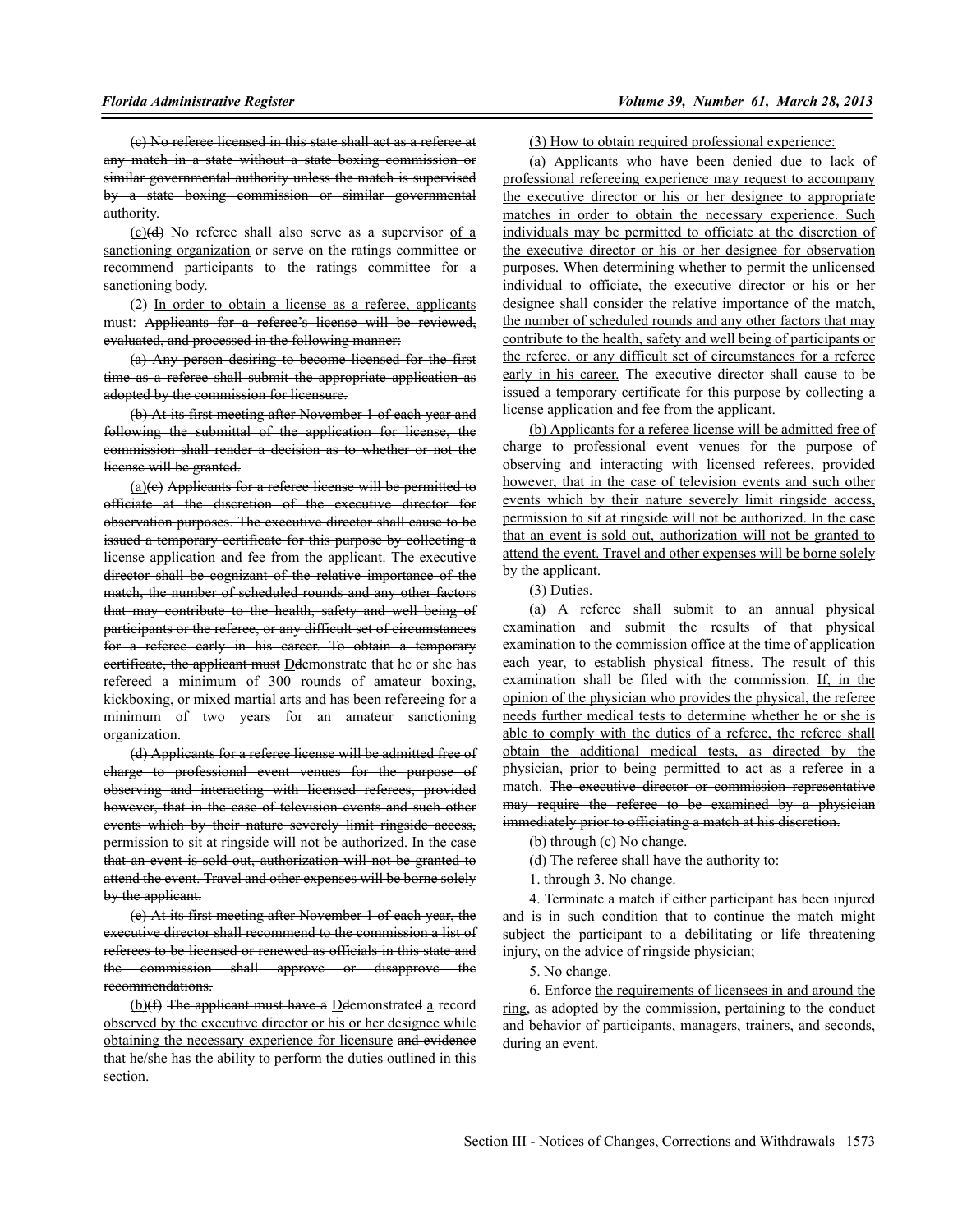Form DBPR-FSBC 3, "Application for Licensure as Judge, Referee, or Timekeeper," is submitted to replace Form DBPR-FSBC 08, "Application for License, Referee." Form DBPR FSBC 3 is shorter due to the sections being condensed, using a smaller font, and removing duplicative information

61K1-3.013 Trainer; License and Conduct.

(1) License.

(a) through (b) No change.

(c) Any person desiring to become licensed as a trainer shall submit Form DBPR-FSBC 4 06, "Application for Licensure, General Trainer," effective February 2013 December 2012, adopted and incorporated herein, which may be obtained on the "Boxing, Kickboxing, & Mixed Martial Arts" link at https://www.myfloridalicense. com/intentions2.asp, or at

(2) Conduct.

(a) All applicants for trainer licensure and all trainers licensed by the commission shall obtain and maintain CPR certification from a nationally recognized entity. Failure to obtain and maintain the certification by February 1, 2014 2013, shall subject the licensee to disciplinary action.

(b) No change.

(c) A trainer may verbally coach a participant during a round. The executive director or his or her designee commission representative shall determine whether a trainer's coaching or behavior is excessive, inappropriate, disruptive, or otherwise unbefitting a sportsman. A trainer shall not excessively coach his or her participant while working in the corner. The executive director or commission representative shall determine whether a trainer's coaching or behavior is excessive, inappropriate, disruptive, or otherwise unbefitting a sportsman. A trainer attempting by word or action to heckle or annoy his or her participant's opponent or any official is strictly prohibited.

(d) through (f) No change.

(g) Upon the proposal of a debut participant, the trainer may be required to certify to the commission that the debut participant is physically competent and possesses the skills of a trained participant including, but not limited to:

1. Competence in the elements of offense and defense;

2. Clean hitting;

3. Ring generalship; and

4. Physical stamina to fight at least the minimum number of scheduled rounds and duration.

(h) Professional debut certification shall be made to the executive director or commission representative prior to or at the time of the weigh-in by completing and signing Form BPR-0009-481, "Pro Debut Certification and Release," effective January 2010, which may be obtained at http://www.myfloridalicense.com/dbpr/pro/sbc/forms.html, or  $\mathfrak{a}$ t $\qquad \qquad$ 

(i) A trainer shall be issued a citation for the first occurrence if the debut participant is not able to demonstrate the competence and skills listed above.

(j) A trainer shall be issued a citation and fined the trainer's share of the purse for the second occurrence if the debut participant is not able to demonstrate the competence and skills listed above.

(k) A trainer's license may be suspended or revoked for the third occurrence and beyond.

Form DBPR-FSBC 04, "Application for License, General" was amended by condensing the sections, using a smaller font, and removing duplicative information and requests for unnecessary information

61K1-3.014 Booking Agent, Representative of Booking Agent; License.

(1) No person shall act as a booking agent or representative of a booking agent without first having obtained the appropriate license. Any person desiring to become licensed as a booking agent shall submit Form DBPR-FSBC 6 04, "Application for Licensure as a Manager, Concessionaire, Matchmaker, or Booking Agent<del>, General</del>," effective February 2013 December 2012, adopted and incorporated herein, which may be obtained on the "Boxing, Kickboxing, & Mixed Martial Arts" link at https://www.myfloridalicense. com/intentions2.asp, or at

(2) through (3) No change.

Form DBPR-FSBC 6, "Application for Licensure as a Manager, Concessionaire, Matchmaker, or Booking Agent" is submitted to replace Form DBPR-FSBC 04, "Application for License, General." Form DBPR FSBC 6 is shorter due to the sections being condensed, using a smaller font, and removing duplicative information.

61K1-3.0165 Weigh-In.

(1) Failure of a participant to be present or appears late at the weigh-in, at the time and place designated by the executive director or his or her designee commission representative, shall result in the following penalties on the licensee who is deemed by the executive director or his or her designee commission representative as the responsible party for the participant's delayed presence at the weigh-in. These penalties are in addition to their loss of right to be present at the official weigh-in of the participant's opponent:

(a) In lieu of suspension or revocation of the license(s) Ffor the first occurrence, the executive director or his or her designee commission representative shall issue a citation and assess a fine of \$50 per licensee;

(b) In lieu of suspension or revocation of a license Ffor the second occurrence, the executive director or his or her designee commission representative shall issue a citation and assess a fine of \$75 per licensee;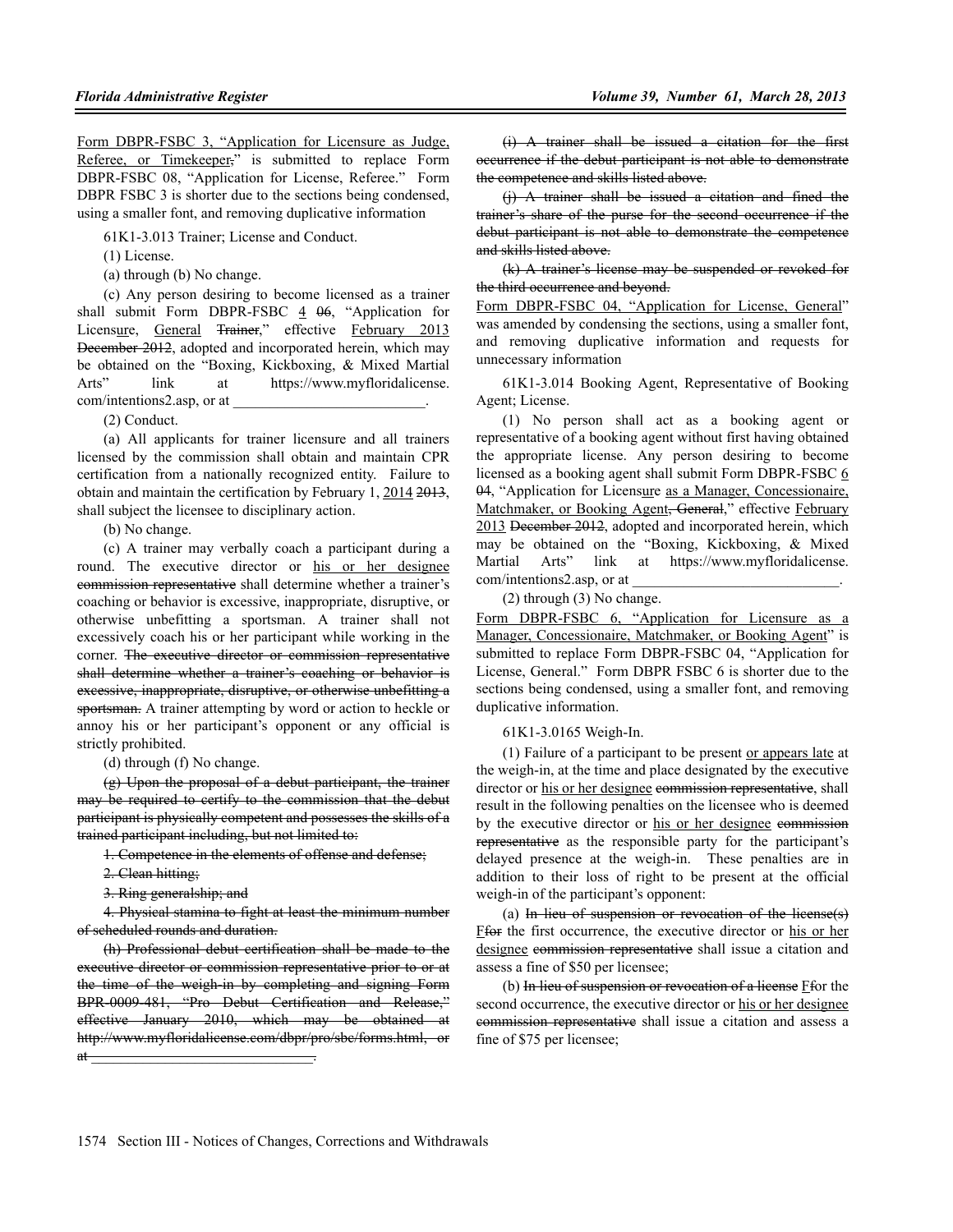(c) The third occurrence shall result in the loss of the participant engaging in the program of matches of the weigh-in violation, and shall subject the participant to further disciplinary action the suspension of the license(s) of the licensee(s) in violation of this rule for a period of time to be determined by the commission; and

(d) No change.

(2) through (3) No change.

(4) At the time of weigh-in, each participant in a match shall be required to provide to the executive director, or his or her designee commission representative for inspection an identification card issued by the Association of Boxing Commissions (ABC).

(a) through (g) No change.

(5) through (6) No change.

61K1-3.018 Emergency Equipment, Other Equipment and Services.

(1) Emergency Medical Equipment and Services.

(a) It shall be the responsibility of the promoter to provide the following at each match:

1. through 3. No change.

4. A minimum of two (2) commission-approved physicians with seats at the immediate ringside of all matches adjacent to each participant's corner in such location and such height that each physician shall have a clear and unobstructed view of the ring, ring floor, the participants' corners, and the referee. If a fenced area is used, the physicians shall be seated at the door where the participants enter and exit.

i. The physician shall hold a license in good standing to practice medicine as an M.D. or a D.O., and be capable of initiating life-saving procedures and demonstrate education training or practical experience in sports medicine, trauma, neurology, or as a ringside physician.

i. The physician shall not leave the premises until after the final match has been conducted, all participants participating have been cleared by the physician(s), and the executive director or commission representative has eleared the physician to leave.

ii. Physicians shall be prepared to assist if any serious emergency shall arise, and shall render temporary or emergency treatments for cuts and minor injuries sustained by the participants.

5. through 6. No change

(b) No match shall begin or continue unless such equipment and personnel are on the premises in a state of readiness and in a pre-designated readily accessible location known to the referee, physicians and the executive director or his or her designee commission representative.

(2) No change.

61K1-3.019 Arena Equipment; Ring Requirements; Floor Plan and Apron Seating.

(1) Boxing, Kickboxing, and Mixed Martial Arts Ring Requirements

(a) The ring shall be not less than 18 feet nor more than 24 22 feet square inside the ropes.

(b) No change.

(c) Rope requirements:

1.(c) The ring shall be formed of four posts and at least four ropes for boxing and kickboxing, except for San Shou or Sanda style kickboxing. The ropes shall extend in parallel lines 18, 30, 42, and 54 inches in height above the ring floor.

2. The ring shall be formed of four posts and at least five ropes for San Shou or Sanda style kickboxing and mixed martial arts. The ropes shall extend in parallel lines 18, 30, 42, 48, and 54 inches in height above the ring floor.

3. The top three ropes shall be not less than 1 inch in diameter, and the lowest rope shall be not less than 1 1/2 inches in diameter.

4. The lowest rope must be no higher than six inches from the ring floor.

5. All ropes shall be wrapped in velvet or other similarly soft material. Ropes shall be properly adjusted and sufficiently taut to inhibit the participant from falling between the ropes.

6. An additional tie rope shall be centered on all four sides of the ring surrounding the ring ropes to prevent excessive separation of the ring ropes.

7. The juncture of the ropes at each corner shall be padded with at least an inch and one half of foam rubber or other similar padding.

(d) Ring posts shall be not less than 3 inches in diameter and shall extend from the floor of the ring to a height of no more than 58 inches.

(e) The ring platform shall not be more than 4 feet above the surrounding floor and shall be provided with steps for use of the participant in each participant's corner. Steps shall also be provided in a neutral corner for use by the announcer, referee, round card carrier and physicians.

(f) through (g) No change.

(h) If the match or program of matches is being held outdoors, the ring, apron and seating for all officials shall be protected from inclement weather by use of a heavy duty weatherproof tarpaulin or cover of similar material. The covering shall be erected in such a manner as to ensure that the ring, apron and seating do not become wet. Under no circumstances will the referee or the executive director, or his or her designee commission representative allow a match to continue if the condition of the ring floor deteriorates such that its condition poses a hazard to the participants or the referee.

(i) Ring posts must be properly padded in one inch of closed-foam padding a manner approved by the commission. (j) No change.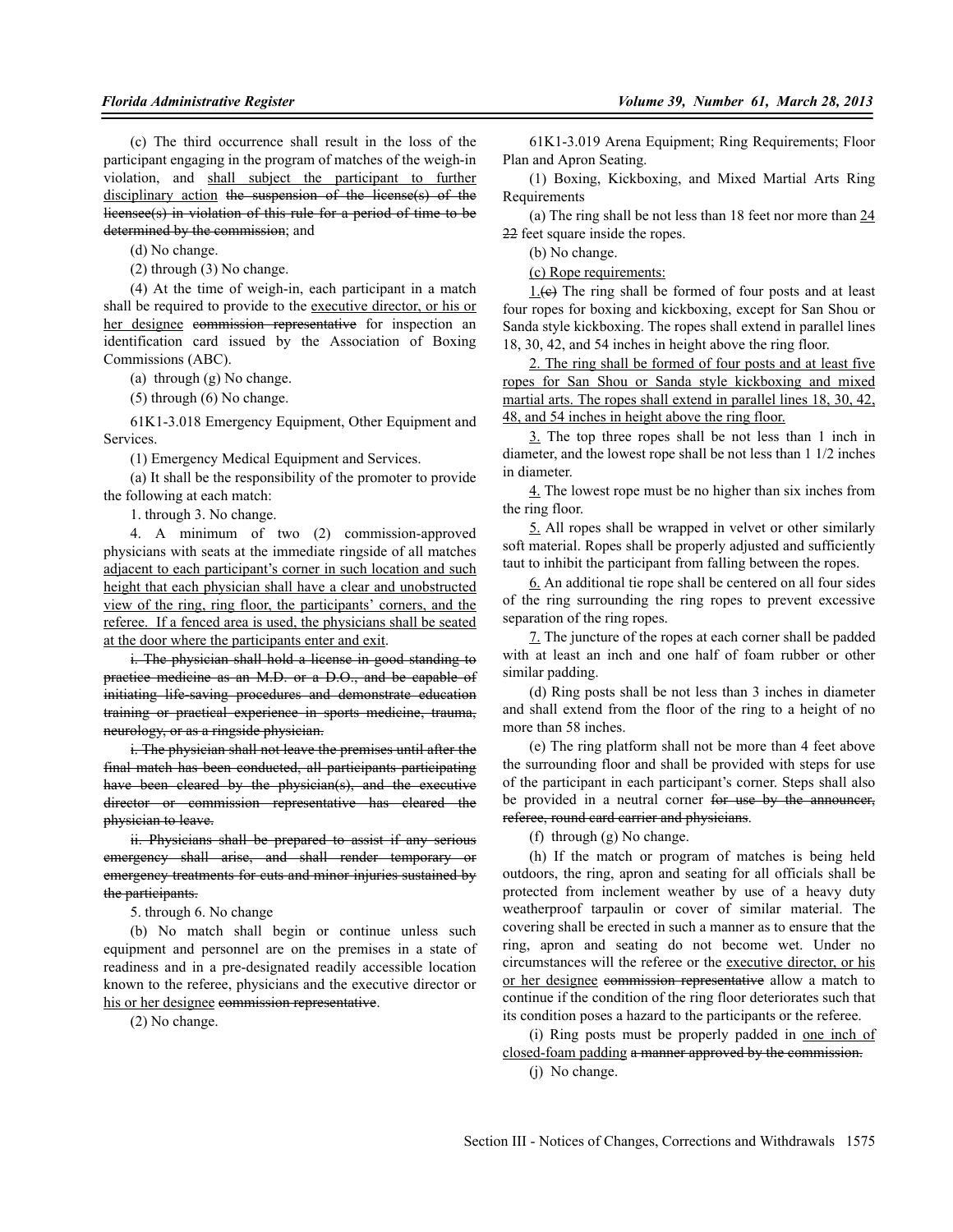(2) Kickboxing and Martial Arts Fenced Area Requirements.

(a) No change;

(b) The fenced area within the fencing must be padded with Ensolite or similar closed-cell foam with at least a 1 inch layer of foam padding;

(c) The fenced area padding must be covered with canvas, duck or similar material tightly stretched and laced to the platform. Any covering that is slippery or deemed by the commission as unsafe will not be allowed. Material that tends to gather in lumps or ridges must not be used;

(d) No change;

(e) Ring posts shall be made of metal with dimensions of not less than 3 inches nor more than 6 inches in diameter and shall extend from the floor of the building to a height of no less than 60 inches nor more than 84 inches above the floor of the fenced area. Ring posts must be properly padded one inch of closed-foam padding a manner approved by the commission. Ring posts padding shall not include abrasive, sharp or potentially injuring materials;

(f) Fencing must be made of a material that will prevent a participant from falling out of the fenced area or breaking through the fenced area onto the floor of the building or onto the spectators, including, without limitation, chain link fence coated with vinyl;

(g) Any metal portion of the fenced area must be covered and padded in one inch of closed-foam padding a manner approved by the commission and must not be abrasive to the participants;

(h) When the fenced area is comprised of equal sections or panels of fencing, metal tubing or pipes are permissible along the outer dimensions or perimeter of the panels for structural purposes. No metal tubing or pipes are allowed within each individual panel running horizontally or vertically from one panel perimeter to another. Each panel should have four sides with no metal tubing or pipes within each individual square;

(i) There must not be an visual obstruction on any part of the fence surrounding the fenced area in which the participants are competing.

(j) Each door must be secured by a latch and pin mechanism or another approved dual locking system.

(3) Other Fight Mediums for Kickboxing and Mixed Martial Arts.

(a) Fight mediums other than a ring as described in subsection (1) above or a fenced area as described in subsection (2) above may be proposed to the commission at least 45 days prior to the proposed date of the live event. At a minimum. Detailed specifications regarding dimensions and materials used must be provided to the executive director. Any other information, including but not limited to video footage, requested by the executive director must be provided no later than 30 days prior to the proposed date of the live event;

(b) Proposals are subject to approval by the commission executive director or commission representative. The commission shall consider whether the proposed fight medium will pose a risk to the participants or hinder the ability of other licensees from providing their services as necessary to ensure the safety and wellbeing of the participants and the public.

(4) Boxing, Kickboxing, and Mixed Martial Arts Floor Plan and Apron Seating.

(a) The executive director or commission representative shall determine the seating arrangements and space requirements for each location at which a match or program of matches is to be held and shall advise the promoter of the floor plan to be used.

 $(a)(b)$  The executive director or his or her designee commission representative shall designate seating at the ring apron as provided in these rules. Ring apron seating on all four sides of the ring shall be exclusively controlled by the commission and no person shall be permitted to be seated or have access to the apron without the approval of the executive director or his or her designee assigned commission representative. The commission's control of the apron is for the purpose of providing for appropriate control of the event including participant, staff, and audience safety, ensuring that only those officials assigned by the commission are seated at the apron and ensuring that adequate seating for working officials is available at the apron. Apron seating not designated by the executive director or his or her designee assigned commission representative may be utilized as desired by the promoter, provided however that such use does not interfere with any of the officials, the executive director, or his or her designees or commission representatives seated at the ring apron. Alcoholic beverages shall not be consumed by anyone seated at the ring apron. The following seating shall be provided at the ring apron for all matches:

1. through 3. No change.

4. Seats for the executive director, his or her designees commission representatives, and each commissioner present shall be located in such location and at such height that the executive director, his or her designees commission representatives, and the commissioners shall have a clear and unobstructed view of the ring, ring floor, referee, and timekeeper;

5. A seat for each physician shall be located adjacent to each participant's corner in such location and at such height that each physician shall have a clear and unobstructed view of the ring, ring floor, the participant's corner, and the referee. If a fenced area is used, the physicians shall be seated at the door where the participants enter and exit.

 $(b)(e)$  No match shall begin or continue unless three judges, the timekeeper, knockdown timekeeper, and at least one physician are located in their designated seats, and the referee is in the ring.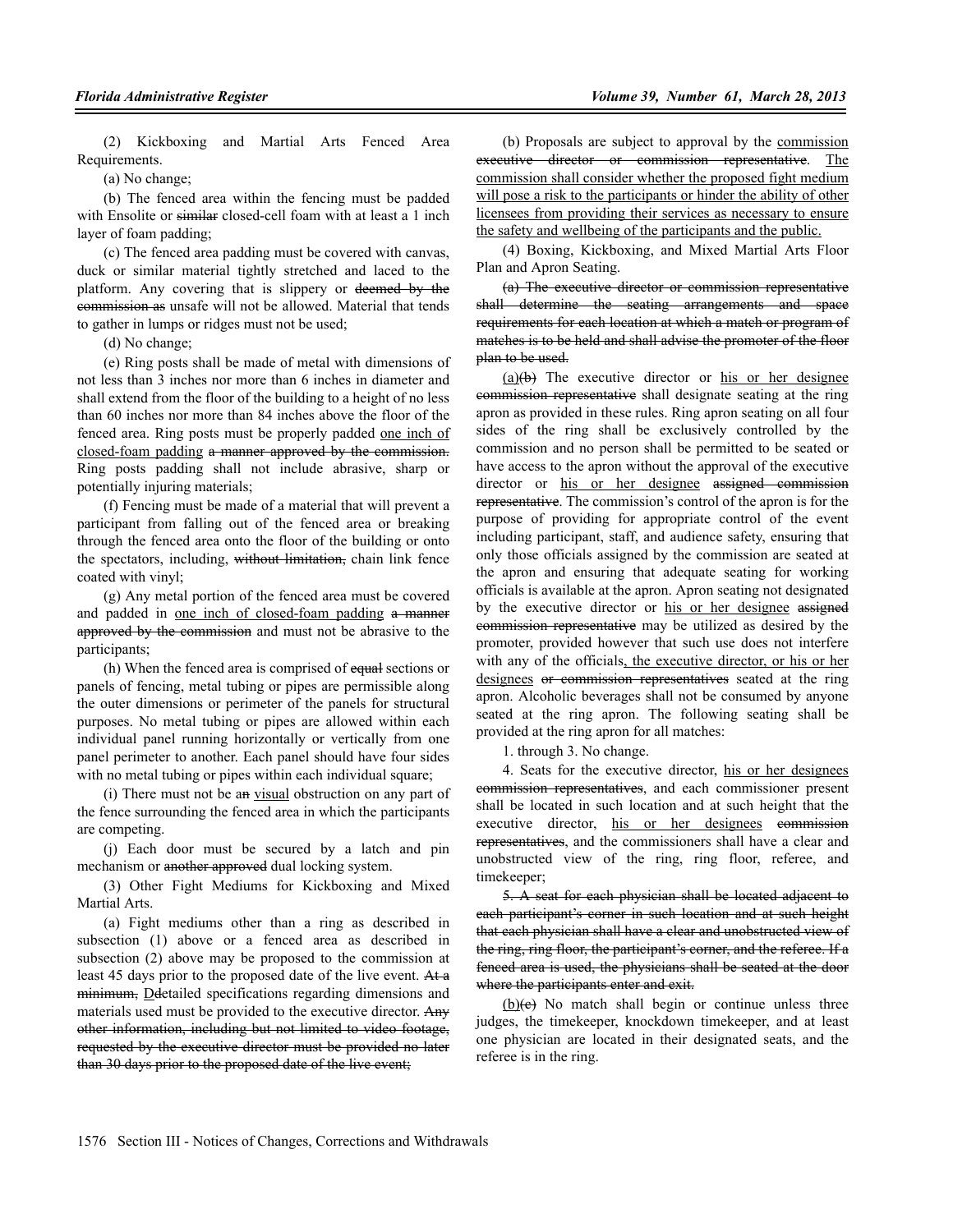61K1-3.020 Post-Match Physical Requirements; Suspensions.

(1) As a result of injuries or suspected injuries sustained or suspected to have been sustained in any match, the executive director or his or her designee commission representative shall order a medical examination to be given to any participant or referee at any time, if he has cause to believe that the health or safety of the participant or referee is in jeopardy.

(2) through (3) No change.

(4) When it appears to a ringside physician, for whatever reason and regardless of how the injury was sustained, that a participant or referee is no longer able to safely continue to compete or officiate, the physician shall report such findings, in writing, to the executive director or his or her designee commission representative. If the physician has so recommended, the participant or referee shall not be permitted to participate until such time as he is certified as fit to participate by a commission licensed ringside physician.

(5) No change.

(6) When a participant is suspended from participating in boxing, kickboxing, or mixed martial arts, the ringside physician who performs the post-match physical shall complete Form BPR-0009-478, "Order of Automatic Suspension", effective October 2012, adopted and incorporated herein by reference, which may be obtained at http://www.myfloridalicense.com/dbpr/pro/sbc/forms.html.

The order shall be signed by the executive director. A copy of the "Order of Automatic Suspension" shall be provided to the participant, and the executive director or his or her designee commission representative. A physician may issue a medical suspension any time he/she believes it to be in the best interest for the safety of a participant.

(7) A physician may issue a medical suspension any time he/she believes it to be in the best interest for the safety of a participant.

 $(8)(7)$  Pursuant to Section 548.046 $(3)(a)$ , F.S., if the executive director or his or her designee commission representative has requested a urine sample be collected for testing to determine whether a participant has taken a prohibited drug, the participant shall be responsible for the cost of the drug test.

61K1-3.021 Professional Post-Match Reports Required to be Filed; Penalty for Late Filing.

(1) through (3) No change.

 $(4)(a)$  Failure to file either or both the report and tax payment within the time frame described in Section 548.06, F.S., shall result in a daily fine of 10 percent of the amount of the tax payment due or \$25, whichever is greater. If the fine is calculated based upon the 10 percent of the tax payment due, such fine shall not exceed \$5,000. The fine shall begin the day following the end of the timeframe described above and shall continue for each day that either or both the report is not filed or the tax payment remains unpaid.

(b) If the report and tax payment filed with the commission is determined to be understated, the fine assessment of 10 percent of the amount of the tax payment due or \$25, whichever is greater, shall apply to the balance remaining after crediting the tax payment filed. The fine shall commence 72 hours following receipt of notice of the underpayment by the promoter responsible for the tax payment.

Rulemaking Authority 548.003 FS. Law Implemented 548.053, 548.06, 548.075 FS. History–New\_\_\_\_\_\_\_\_\_.

61K1-3.022 Unprofessional or Unethical Conduct.

Unprofessional or unethical conduct, for professional licensees, as described in Section 548.071(4), FS, shall include, but is not limited to:

(1) through (6) No change.

 (7) Discriminating on the basis of race, creed, religion, sex, age or national origin, in the in the practice of a licensee's profession as it relates to human rights and dignity of the individuals;

(8) Exercising influence on any person in the practice of a licensee's profession for the purpose of financial gain of the licensee or a third party;

(9) through (12) No change.

(13) Failing or neglecting attempting to fail to perform any statutory or legal obligation placed upon a licensee;

(14) through (18) No change.

(19) Refusing access to an event or program, or full access to the site of an event or match, including dressing rooms to any Departmental or commission staff or authorized individuals independent contractors designated by the Department, or executive director or his or her designee to attend events or matches;

(20) through (21) No change.

61K1-3.023 Citations.

(1) through (4) No change

(5) The commission hereby designates the following as citation violations for professional licensees, which shall result in a penalty of fifty dollars (\$50.00):

(a) Failure of a participant to be present at the weigh-in, first offense; participant and or any other licensee deemed by the executive director or his or her designee commission representative as a responsible party relative to the participant's timely presence shall be issued this citation;

(b) Failure on the part of a manager for the first occurrence if the debut participant is not able to demonstrate the competence and skills listed in paragraph 61K1-3.013(2)(f), F.A.C. as requested by the commission representative;

(c) Failure on the part of a trainer for the first occurrence if the debut participant is not able to demonstrate the competence and skills listed in paragraph  $61K1-3.013(2)(f)$ , F.A.C. as requested by the commission representative.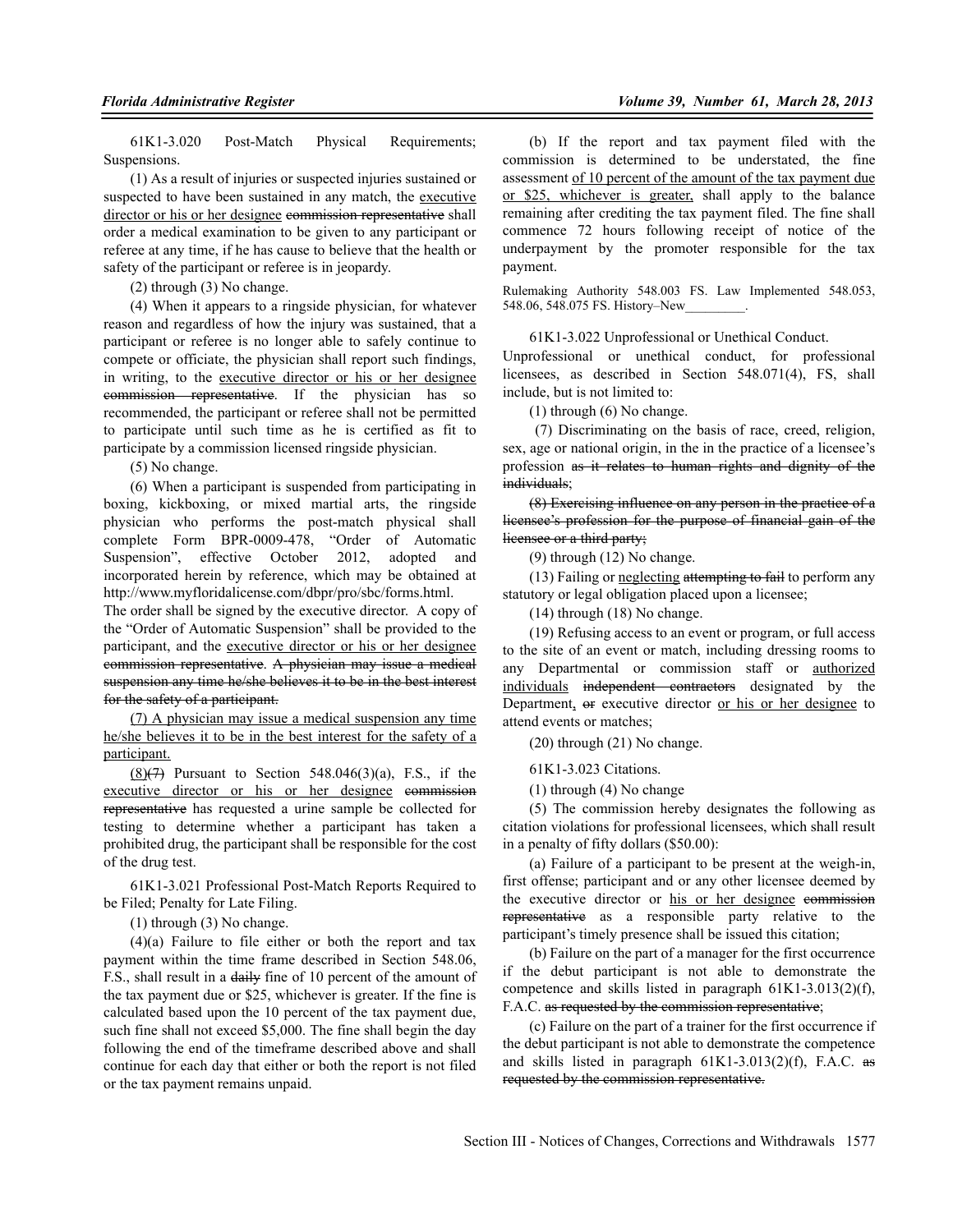(6) The commission hereby designates the following as citation violations for professional licensees, which shall result in a penalty of seventy-five dollars (\$75.00):

(a) Failure of a participant to be present at the weigh-in, second offense; participant and or any other licensee deemed by the executive director or commission representative as a responsible party relative to the who is responsible for the participant's timely presence shall be issued this citation;

(7) The commission hereby designates the following as citation violations for professional licensees, which shall result in a penalty of one hundred dollars (\$100.00):

(a) Failure on the part of a manager for the second occurrence if the debut participant is not able to demonstrate the competence and skills listed in Rule 61K1-3.013(2)(f), F.A.C. as requested by the commission representative;

(b) Failure on the part of a trainer for the second occurrence if the debut participant is not able to demonstrate the competence and skills listed in paragraph  $61K1-3.013(2)(f)$ , F.A.C. as requested by the commission representative.

(8) The commission hereby designates citation violations for professional licensees which shall result in a penalty ranging from fifty dollars (\$50.00) to five thousand dollars (\$5000.00) range, for unethical or unprofessional conduct, amount determined by the executive director or his or her designee commission representative based on seriousness of the violation and the risk to the health, safety, and welfare of participants and/or the public.

(9) No change.

61K1-3.025 Records.

(1) All licensees shall maintain a full, true, and accurate set of books and records in connection with all licensed activities. The records shall be made at or near the time of the occurrence recorded by a person with knowledge of the matters recorded. These records and any other documents required by statute or commission rule shall be kept for at least two five years and shall be open to inspection and audit by representatives of the department or commission upon reasonable notice.

(2) No change.

61K1-3.026 Disciplinary Guidelines.

probation

 $(1)(a)$  through  $(h)$  No change.

(i) Having loaned her or his license or permit to another person or having borrowed or used the license or permit of another. (Section 548.071(9)., F.S.)

> \$2000 fine and suspension to be followed by a term of

\$5000 fine and revocation

MINIMUM MAXIMUM<br>probation denial of licensure or FIRST OFFENSE \$1000 fine and probation

SECOND OFFENSE \$3000 fine and suspension denial of licensure or

(j) through (k) No change

(l) Having been disciplined by the commission or similar agency or body of any jursidiction. (Section 548.071(12)., F.S.)

|                       | <b>MINIMUM</b>                                                                                   | <b>MAXIMUM</b>                                                                          |
|-----------------------|--------------------------------------------------------------------------------------------------|-----------------------------------------------------------------------------------------|
| <b>FIRST OFFENSE</b>  | \$1000 fine and same penalty<br>imposed by the other<br>Jurisdiction up to \$5000 and revocation | denial of licensure or<br>\$5000 fine and susper<br>to be followed by a te<br>probation |
| <b>CECOMD OFFEMEE</b> | $2000$ fine and came people                                                                      | donial of liganours or                                                                  |

SECOND OFFENSE \$3000 fine and same penalty denial of licensure or<br>imposed by the other \$5000 fine and imposed by the other \$5000 fine and \$5000 fine and \$5000 fine jurisdiction

(m) Having failed to pay a fine imposed under Chapter 548, F.S. (Section 548.071(13), F.S.)

MINIMUM MAXIMUM

MAXIMUM \$5000 fine and suspension to be followed by a term of probation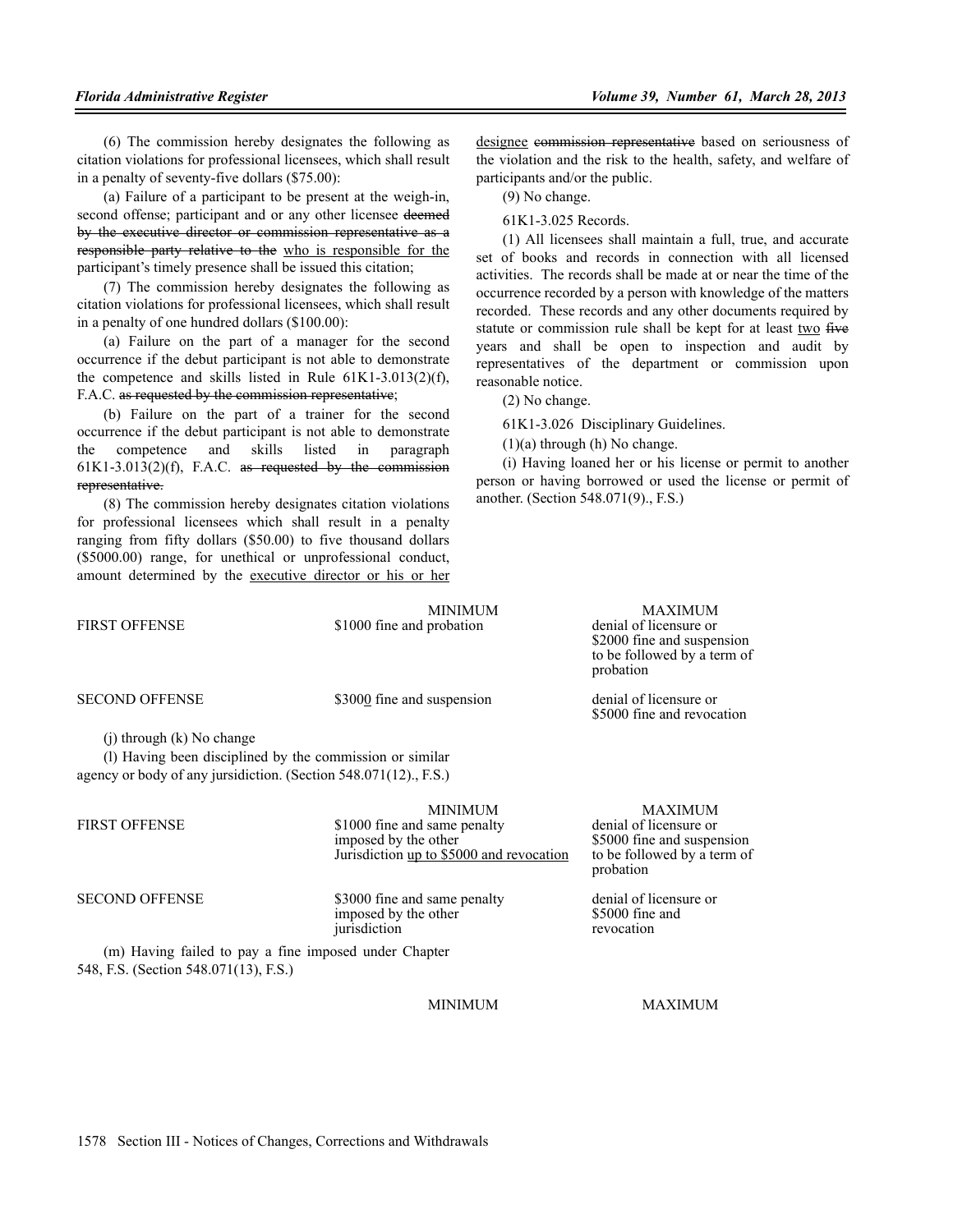| FIRST OFFENSE         | $$1000$ fine              | denial of licensure or<br>\$3000 fine and suspension<br>to be followed by a term of<br>probation |
|-----------------------|---------------------------|--------------------------------------------------------------------------------------------------|
| <b>SECOND OFFENSE</b> | \$5000 fine and probation | denial of licensure or<br>\$5000 fine and revocation                                             |

(2) Based upon consideration of the following factors, the commission may impose disciplinary action other than the penalties recommended above not to exceed \$5000 fine and revocation:

(a) through (c) No change.

(d) The length of time licensee or registrant has practiced;

(e) through (m) No change.

(3) through (4) No change.

61K1-3.029 Boxing Bandages and Handwraps; Gloves.

(1) No change.

(2) Gloves:

(a) through (b) No change.

(c) Where the weights of the two participants are such that, based upon these rules, one would wear 8 ounce gloves and one would wear 10 ounce gloves, the lighter of the two participants shall make the decision as to the weight of the gloves to be used, and both participants shall wear the same weight gloves.

(c) Both participants shall wear the same manufacturer of gloves as provided by the promoter unless both participants agree to use different manufacturers of gloves.

(d) Both participants shall use the same manufacturer of gloves.

(e) through (h) No change.

61K1-3.030 Boxing Conduct of Bout; Rounds.

(1) No change.

(2) No event shall include both amateur and professional matches.

(3) Pre-Match Conduct

(a) Participants shall report to the executive director or his or her designee commission representative in charge of dressing rooms at least two hours before the scheduled time of the first match.

(b) No change.

(4) Mouthpiece ejection requirements: The referee shall handle the ejection of the mouthpiece from the participant's mouth in the following manner:

(a) No change.

(b) If the referee believes that the participant spit out or allowed the mouthpiece to fall out of the mouth the referee shall, in addition to the actions required by paragraph  $(4)(a)$ :

1. Upon the first occurrence, wait until the flurry during which the mouthpiece was ejected has subsided. Referee shall then take time out, direct the participant whose mouthpiece remains in place to retire to a neutral corner, and take the other

participant to his or her own corner. The referee shall direct that the mouthpiece be rinsed and replaced in the participant's mouth and warn the participant that a point will be deducted if participant subsequently spits out or allows the mouthpiece to fall out. The referee shall direct that the fight period immediately continue.

2. Upon the second occurrence, wait until the flurry during which the mouthpiece was ejected has subsided. Referee shall then take time out, direct the participant whose mouthpiece remains in place to retire to a neutral corner, and take the other participant to his or her own corner. The referee shall direct that the mouthpiece be rinsed and replaced in the participant's mouth and warn the participant that participant will be disqualified if participant subsequently spits out or allows the mouthpiece to fall out. The referee shall direct each judge to deduct a point from the participant's score. The referee shall direct that the fight period immediately continue.

3. Upon the third occurrence, the referee may disqualify the participant who spit out or allowed his mouthpiece to fall out. The opponent of such participant shall be declared the winner due to disqualification of his or her opponent. The executive director or his or her designee commission representative shall immediately advise the promoter that the purse of such participant shall be forfeited and paid over to the commission.

(5) Conduct during Mmatch.

(a) through (c) No change.

(d) No match shall begin or continue unless three judges are in their designated seats.

(e) through (f) No change.

(6) Knockdown.

(a) No change.

(b) The following procedure shall be followed after a knockdown has occurred:

1. through 2. No change.

3. If a participant is knocked down and is down at the time the bell rings to end the round, the timekeeper shall continue to keep time and the referee shall continue to count. If the downed participant fails to rise before the count of 10, the participant shall be considered to have been knocked out in the next subsequent round they just completed. If the participant rises before the count of 10 and the referee determines that the contest can continue, both participants shall be afforded the full one minute rest period between rounds, beginning when one of their seconds comes onto the ring apron, regardless of the amount of time used during the knockdown and subsequent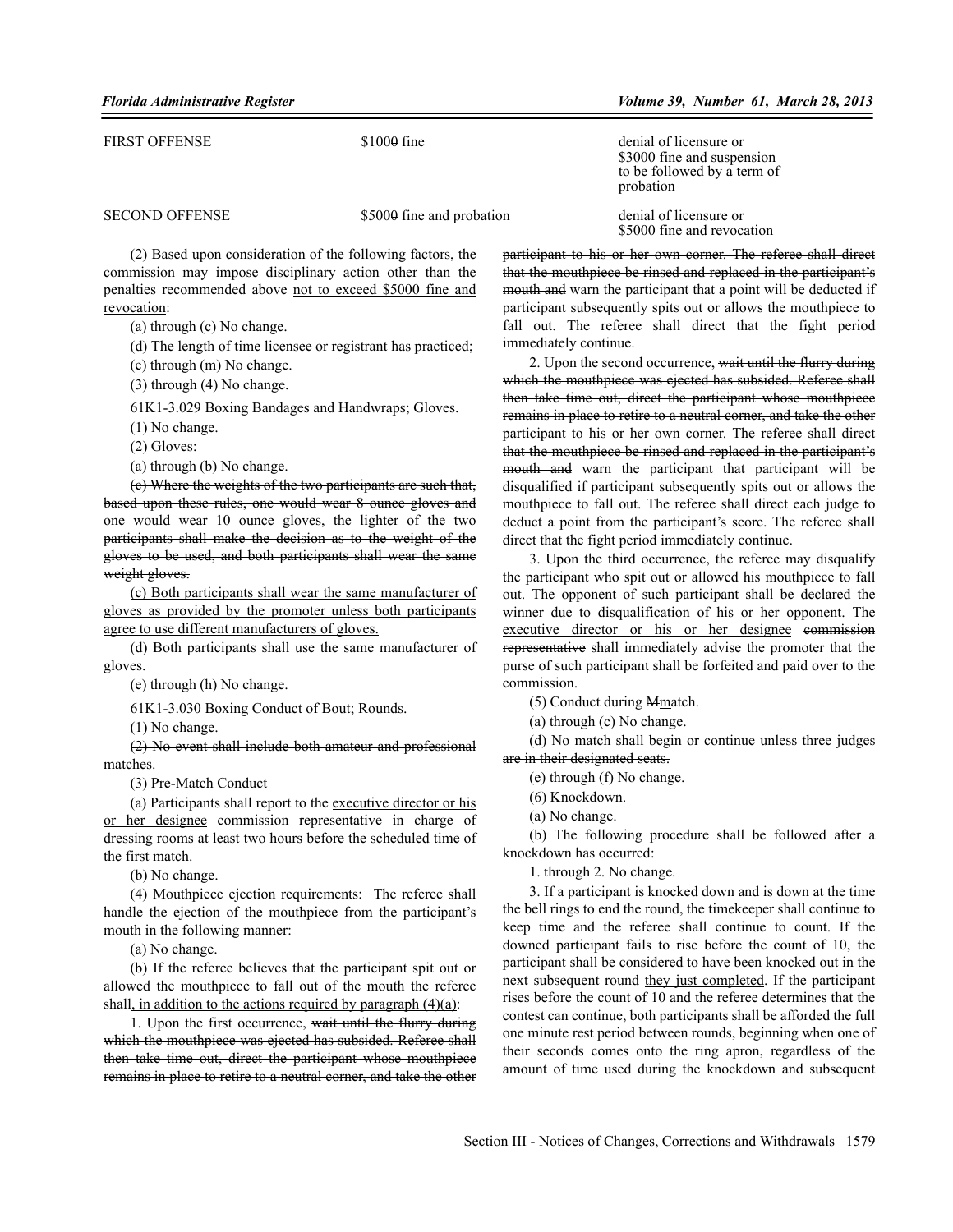counting by the referee. If a participant is knocked down and is down at the time the bell rings in the final round, the timekeeper shall continue to keep time and the referee shall continue to count. If the downed participant fails to rise before the count of 10, the participant shall be considered to have been knocked out in the final round.

4. through 9. No change.

(c) through (d) No change.

(7) Fouls.

(a) No change.

(b) The following actions are considered to be fouls, the committing of which may result in a deduction of points:

1. through 18. No change.

19. Clinching after warning has been given;.

(c) through (g) No change.

 (h) No licensee shall verbally or physically abuse an official, or commission staff member, executive director or his or her designee representative.

(8) Rounds

(a) through (b) No change.

(c) Maximum number of matches/rounds:

 $1.6$ ) A match shall be scheduled for no more than four, five, six, eight, ten, or twelve rounds, depending upon the experience of the participants and whether or not the match is a main event.

2. An event shall be scheduled for no more than 12 matches or 75 rounds. If more than 8 matches or 52 rounds are scheduled by the promoter, the executive director or his or her designee shall appoint the following additional officials, which shall be paid for at the set fees by the promoter:

a. One additional referee;

b. One additional judge; and

c. One additional ringside physician.

(d) Championship matches

1. Men's championship matches shall be scheduled for 12 rounds.

2. Women's championship matches may be scheduled for no less than 10 rounds.

(e) A schedule of matches shall be a minimum of 5 matches 24 rounds.

61K1-3.031 Boxing Scoring.

(1) No change.

(2) Scoring, Criteria;

(a) The awarding or deducting of points by the judges and referee, the determination as to the occurrence of knockdowns, knockouts and fouls and the procedure to be used following such occurrence shall be accomplished in the following manner and based on the following criteria:

1. The only fair punch is a punch delivered with the padded knuckle part of the glove to the front or side of the head or body above the belt, and the participant who delivers such a punch shall be awarded points in proportion to its damaging effects.

2. No change.

3. An unintentional foul may result in a deduction of a point, as determined by the referee. The referee shall determine whether or not a point is to be deducted, using as his criteria the severity of the foul and its effect upon the opponent. When the referee determines that he shall deduct a point from a participant, he shall immediately advise the participants, judges, and the executive director or his or her designee commission representative supervising the event of such action. The referee shall not tolerate continual and repeated commission of fouls by a participant. Points for fouls shall only be deducted in the round in which the fouls occurred. A participant shall not be penalized in a subsequent round for fouls that occurred in a previous round.

4. through 9. No change

(3) Determination of Win or Draw.

(a) through (h) No change.

(i) The referee may penalize any participant who fouls his or her opponent during a match contest, by but charging such participant with the loss of points<del>, whether such fouls be</del> intentional or unintentional. However the referee shall use his or her own discretion in determining the number of points, if any, chargeable against the participant in each instance, depending upon the severity or harmlessness of the foul and its effect on the opponent.

1. No change.

2. The referee shall, at the time of the foul, inform each judge and the executive director or his or her designee supervising commission representative of the nature of the foul, the identity of the offending participant, and the number of points deducted.

3. No change.

(j) through (k) No change.

(l) In any case where the executive director or his designee determines that both participants are not honestly competing, that a takedown is intentional and predetermined by both parties or a foul has been pre-arranged so as to cause the match to be terminated, he shall terminate the match not later than the end of the round and order the promoter to surrender the purses of both participants to the executive director or his or her designee commission representative pending an investigation of the alleged violation. The announcer or referee shall inform the audience that no decision has been rendered.

(m) If, in the opinion of the physician, the referee has received an injury, the seriousness of which prevents him from continuing to officiate, and the executive director or his or her designee commission representative is unable to locate another qualified person to act as referee, the match shall be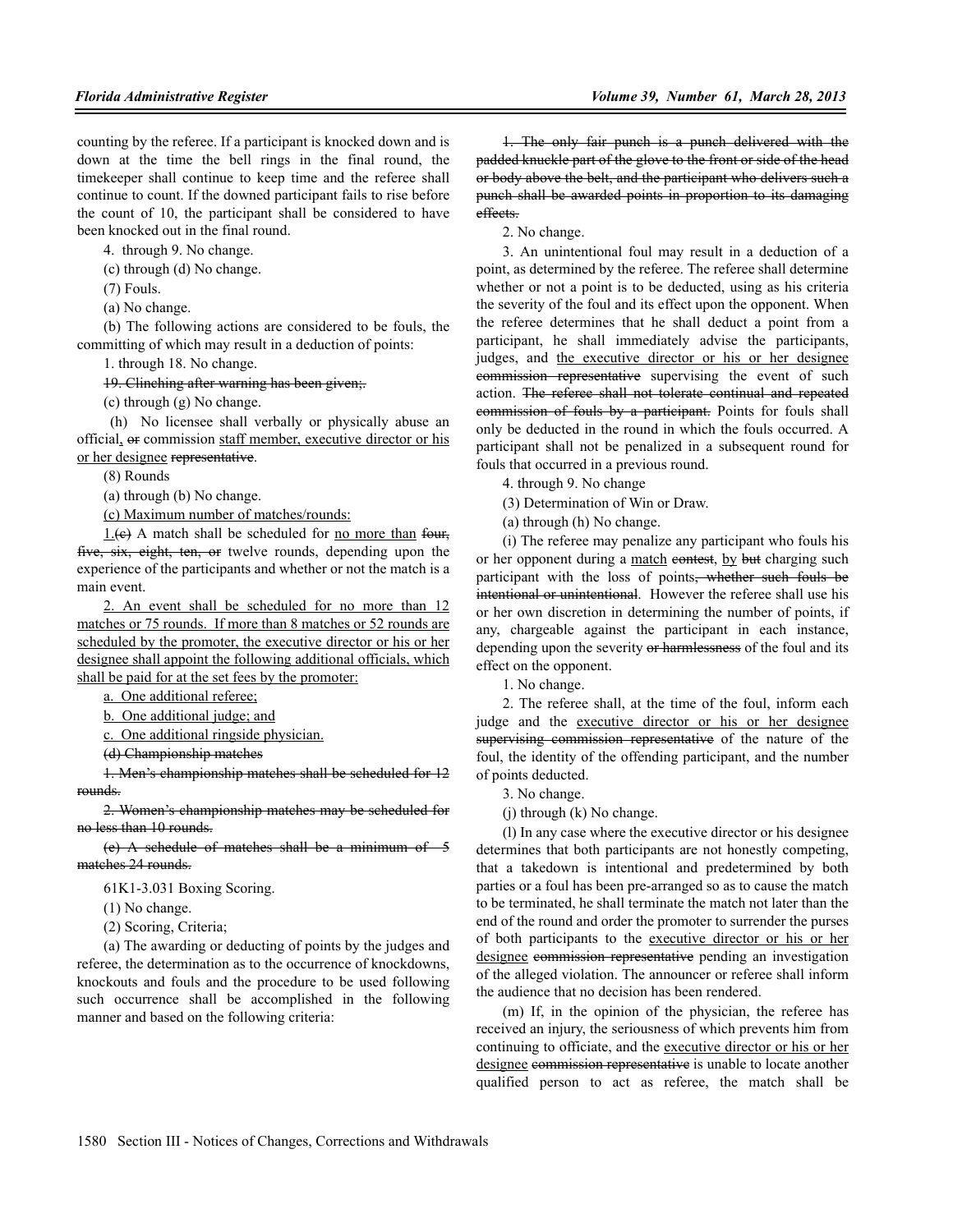terminated, no decision shall be rendered and the purses of both participants shall be withheld. The commission shall then rule as to the disposition of the purses based on the following guidelines:

1. Determine the winner by scorecards if:

a. The match is a 4 round match, and 3 of the rounds were completed: or

b. The match is 6,8,10, or 12 rounds if the participants complete 4 rounds or more.

2. Call it a no contest and distributed 25% of the purse to both participants if:

a. The match is a 4 round match and less than 3 of the rounds were completed; or

b. The match is a 6,8,10, or 12 round match and less than 4 rounds were completed.

(4) No change.

61K1-3.034 Kickboxing Bandages and Handwraps; Gloves.

(1) No change.

(2) Gloves:

(a) When the lighter of the two participants in a kickboxing match weighs 154 pounds or less, both participants shall use 8 ounce gloves. Both participants shall wear the same manufacturer of gloves as provided by the promoter unless both participants agree to use different manufacturers of gloves.

(b) No change.

(c) Where the weights of the two participants are such that, based upon these rules, one would wear 8 ounce gloves and one would wear 10 ounce gloves, the lighter of the two participants shall make the decision as to the weight of the gloves to be used, and both participants shall wear the same weight gloves. Both participants shall use the same manufacturer of gloves.

(c)(d) Prior to the beginning of each match each glove of each participant shall be examined and approved or disapproved by the chief inspector and the referee. Any glove intended to be used by a participant in a match shall be whole, clean, in sanitary condition and shall have the thumb attached. Gloves shall be in good condition. If the padding in a glove is found to be misplaced or lumpy, or if the glove shows evidence of breaking, roughing or twisting, the glove shall be disapproved and shall not be used. The match shall not begin or continue unless an approved glove has been substituted for the disapproved glove.

 $(d)$ (d)(e) Laces of gloves shall be knotted on the back of the wrist and tape shall be applied over the laces so as to prevent injury to the opponent. Velcro shall be located on the back of the wrist and tape shall be applied over the Velcro.

 $(e)$ ( $\leftrightarrow$ ) Gloves shall be adjusted in the ring or the dressing room under the supervision of the inspector.

 $(f)(g)$  Participants shall not supply their own gloves.

61K1-3.035 Kickboxing Conduct of Bout; Rounds.

(1) No change.

(2) No event shall include both amateur and professional matches.

 $(2)(3)$  Pre-Match Conduct

(a) Participants shall report to the executive director or his or her designee commission representative in charge of dressing rooms at least two hours before the scheduled time of the first match.

(b) No change.

(3)(4) Mouthpiece ejection requirements: The referee shall handle the ejection of the mouthpiece from the participant's mouth in the following manner:

(a) No change.

(b) If the referee believes that the participant spit out or allowed the mouthpiece to fall out of the mouth the referee shall, in addition to the actions required by paragraph  $(3)(a)$ :

1. Upon the first occurrence, wait until the flurry during which the mouthpiece was ejected has subsided. Referee shall then take time out, direct the participant whose mouthpiece remains in place to retire to a neutral corner, and take the other participant to his or her own corner. The referee shall direct that the mouthpiece be rinsed and replaced in the participant's mouth and warn the participant that a point will be deducted if participant subsequently spits out or allows the mouthpiece to fall out. The referee shall direct that the fight period immediately continue.

2. Upon the second occurrence, wait until the flurry during which the mouthpiece was ejected has subsided. Referee shall then take time out, direct the participant whose mouthpiece remains in place to retire to a neutral corner, and take the other participant to his or her own corner. The referee shall direct that the mouthpiece be rinsed and replaced in the participant's mouth and warn the participant that participant will be disqualified if participant subsequently spits out or allows the mouthpiece to fall out. The referee shall direct each judge to deduct a point from the participant's score. The referee shall direct that the fight period immediately continue.

3. Upon the third occurrence, the referee may disqualify the participant who spit out or allowed his mouthpiece to fall out. The opponent of such participant shall be declared the winner due to disqualification of his or her opponent. The executive director or his or her designee commission representative shall immediately advise the promoter that the purse of such participant shall be forfeited and paid over to the commission.

(4)(5) Conduct during mMatch.

(a) through (c) No change.

(d) No match shall begin or continue unless three judges are in their designated seats.

(e) No change.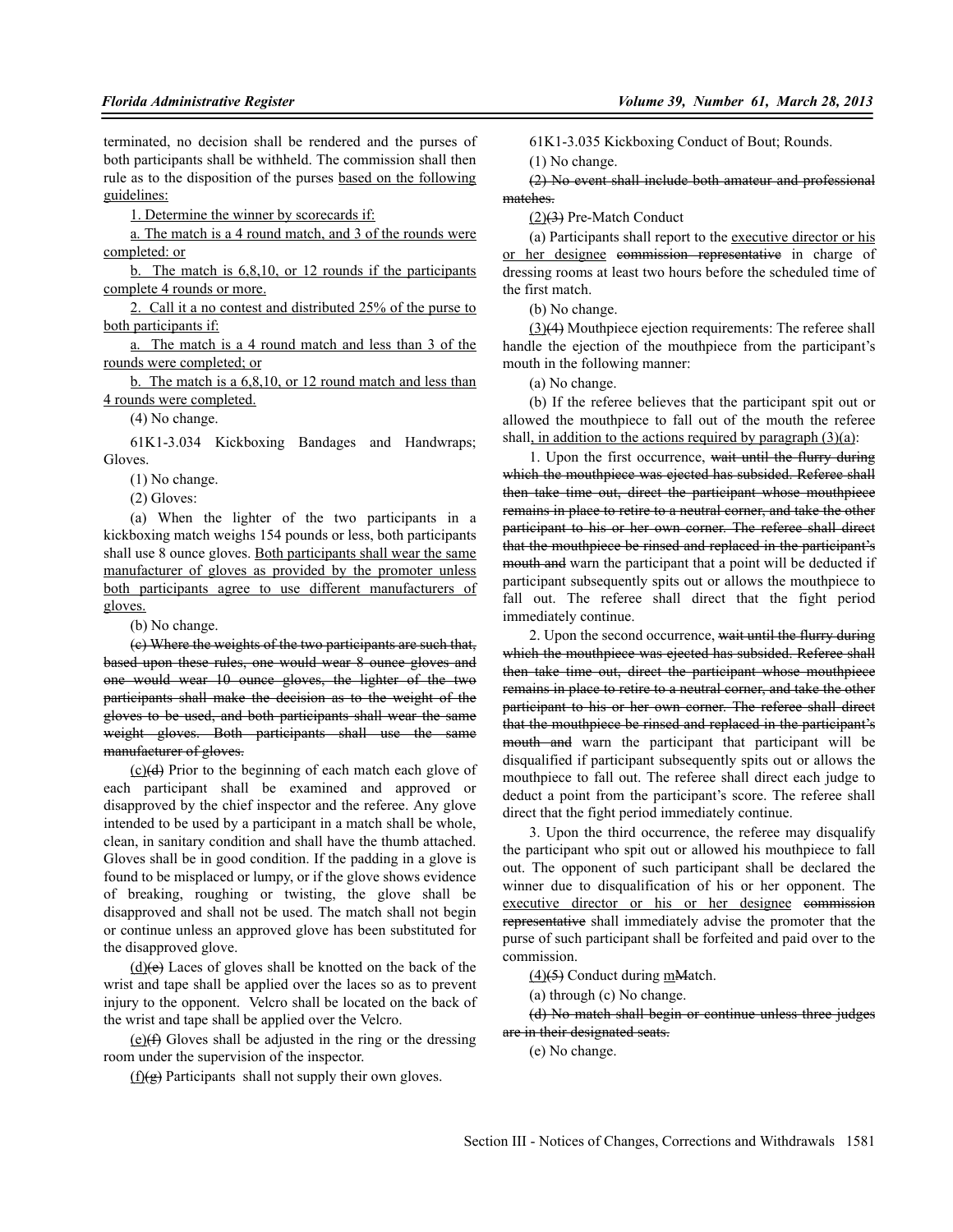(f) Only the referee, the ringside physician, and the executive director or his or her designee are authorized to stop a contest.

 $(5)$ <del>(6)</del> Knockdown.

(a) through (d) No change.

 $(6)$  Fouls.

(a) No change.

(b) In recognition of the fact that kickboxing encompasses numerous styles of combat, the following actions are considered to be fouls in all styles of kickboxing, the committing of which may result in a deduction of points:

1. Punching or kicking below the belt;

2. through 21. No change.

(c) through (f) No change.

(g) No licensee shall verbally or physically abuse an official or executive director or his or her designee commission representative.

(7) Rounds.

(a) No change.

(b) A match shall be scheduled for not more than twelve rounds if the rounds are two-minute rounds, depending on whether or not the match is a main event or title bout and upon the experience of the participants. The number of rounds up to twelve (12) shall be at the discretion of the executive director.

(c) A match shall be scheduled for not more than five rounds if the rounds are three-minute rounds, depending on whether or not the match is a main event or title bout and upon the experience of the participants. The number of rounds up to five (5) shall be at the discretion of the executive director.

(d) An event shall be scheduled for no more than 14 matches or 88 rounds. If more than 10 matches or 40 rounds are scheduled by the promoter, the executive director or his or her designee shall appoint the following additional officials, which shall be paid for at the set fees by the promoter:

a. One additional referee;

b. One additional judge; and

c One additional ringside physician.

61K1-3.036 Kickboxing Scoring.

(1) No change.

(2) Scoring, Criteria.

(a)1. No change.

2. An unintentional foul may result in a deduction of a point, as determined by the referee. The referee shall determine whether or not a point is to be deducted, using as his criteria the severity of the foul and its effect upon the opponent. When the referee determines that he shall deduct a point from a participant, he shall immediately advise the participants, judges, and executive director or his or her designee commission representative supervising the event of such action. The referee shall not tolerate continual and repeated commission of fouls by a participant. Points for fouls shall only be deducted in the round in which the fouls occurred. A participant shall not be penalized in a subsequent round for fouls that occurred in a previous round.

3. through 8. No change.

(3) Determination of Win or Draw.

(a) through (h) No change.

(i)1. No change.

2. The referee shall, at the time of the foul, inform each judge and the supervising executive director or his or her designee commission representative of the nature of the foul, the identity of the offending participant, and the number of points deducted.

3. No change.

(j) through (k) No change.

(l) In any case where the executive director or his designee determines that both participants are not honestly competing, that a takedown is intentional and predetermined by both parties or a foul has been pre-arranged so as to cause the match to be terminated, he shall terminate the match not later than the end of the round and order the promoter to surrender the purses of both participants to the executive director or his or her designee commission representative pending an investigation of the alleged violation. The announcer or referee shall inform the audience that no decision has been rendered.

(m) If, in the opinion of the physician, the referee has received an injury, the seriousness of which prevents him from continuing to officiate, and the executive director or his or her designee commission representative is unable to locate another qualified person to act as referee, the match shall be terminated, no decision shall be rendered and the purses of both participants shall be withheld. The commission shall then rule as to the disposition of the purses.

(4) No change.

61K1-3.038 Mixed Martial Arts Participants' Apparel.

(1) Each male participant shall wear the following:

(a) Shorts approved by the executive director or his or her designee the commission representative;

(b) through (d) No change.

(2) Each female participant shall wear the following:

(a) No change.

(b) Shorts approved by the executive director or the executive director or his or her designee commission representative;

(c) through (f) No change.

(3) No change.

61K1-3.039 Mixed Martial Arts Bandages and Handwraps; Gloves.

(1) No change.

- (2) Gloves.
- (a) through (b) No change.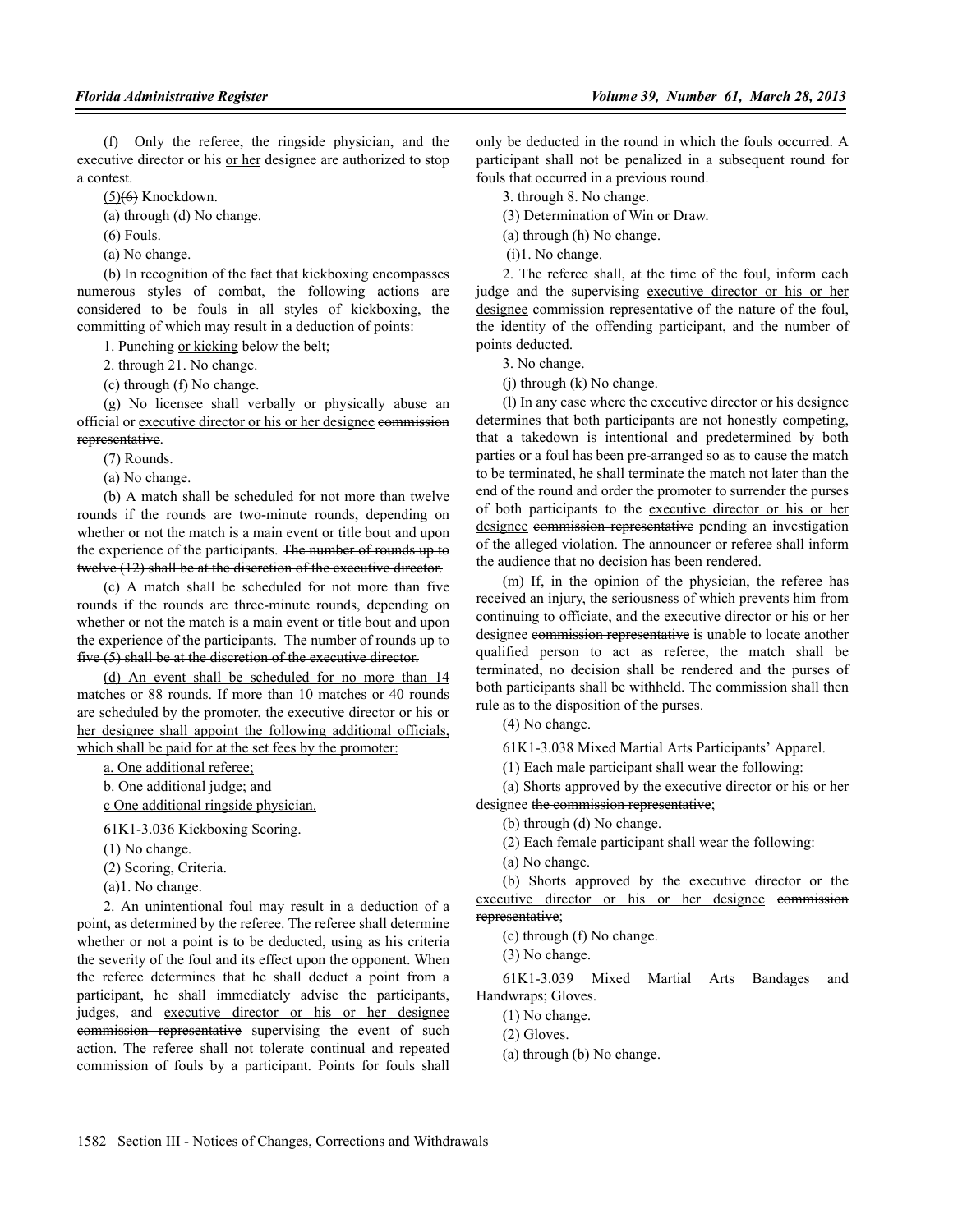(c) If laces are present, laces of gloves shall be knotted on the back of the wrist and tape shall be applied over the laces so as to prevent injury to the opponent. If velcro is present, the chief inspector may require the use of tape to prevent injury or to prevent loosening of the gloves during the match. Whenever the chief inspector decides to require tape, both participants and seconds corners must be subject to the same requirement.

(d) through (e) No change.

61K1-3.040 Mixed Martial Arts Conduct of Bout; Rounds.

(1) If advertising is conducted, the advertising shall clearly indicate the matches are professional. All matches are to be designated as professional.

(a) If advertising is conducted, the advertising shall clearly indicate the matches are professional.

(b) No event shall have both amateur and professional matches.

(2) Pre-Match Conduct.

(a) Participants shall report to the executive director or his or her designee commission representative in charge of dressing rooms at least two hours before the scheduled time of the first match.

(b) No change

(3) Mouthpiece requirements

(a) through (b) No change.

(c) 1. No change.

2. If the referee believes that the participant spit out or allowed the mouthpiece to fall out of the mouth the referee shall, in addition to the actions required by subparagraph  $(3)(c)1$ .:

a. Upon the first occurrence, wait until the action during which the mouthpiece was ejected has subsided. The referee shall direct that the mouthpiece be rinsed and replaced in the participant's mouth and warn the participant that a point will be deducted if participant subsequently spits out or allows the mouthpiece to fall out. The referee shall direct that the fight period immediately continue.

b. Upon the second occurrence, the referee may disqualify the participant who spit out or allowed his mouthpiece to fall out. The opponent of such participant shall be declared the winner due to disqualification of his or her opponent. The executive director or his or her designee commission representative shall immediately advise the promoter that the purse of such participant shall be forfeited and paid over to the commission.

(4) Conduct during Match.

(a) through (c) No change.

(d) No licensee shall verbally or physically abuse an official or the executive director or his or her designee commission representative.

(e) through (f) No change.

(5) through (6) No change.

(7) Rounds.

(a) through (b) No change.

(c) Maximum number of matches/rounds:

1. A match shall be scheduled for no more than five rounds, depending upon the experience of the participants and whether or not the match is a main event.

2. An event shall be scheduled for no more than 14 matches or 40 rounds. If more than 10 matches or counds are scheduled by the promoter, the executive director or his or her designee shall appoint the following additional officials, which shall be paid for at the set fees by the promoter:

a. One additional referee;

b. One additional judge; and

c. One additional ringside physician.

(c) Matches may only be scheduled for 3 or 5 rounds.

(d) A schedule of matches shall be a minimum of  $-3$ matches, 21 rounds.

61K1-3.041 Mixed Martial Arts Scoring.

(1) No change.

(2) Scoring, Criteria; Takedowns, Fouls. The awarding or deducting of points by the judges and referee, the determination as to the occurrence of takedowns, knockouts and fouls and the procedure to be used following such occurrence shall be accomplished in the following manner and based on the following criteria:

(a) through (g) No change.

(3) Determination of Win or Draw.

(a) through (f) No change.

(g) When an unintentional foul causes the bout to be interrupted for the purpose of allowing the injured participant time to recover, the referee shall penalize the participant guilty of the foul one or more points.

 $(g)(h)$  No participant shall be awarded a match based on an unintentional foul. During a five round match, if the unintentional foul occurs in any round subsequent to the scoring of the third round or occurs prior to the scoring of fourth round but the participant is not determined to be unable to continue until after the scoring of the fourth round, the determination of win, loss or draw shall be based upon the score cards of the judges as a technical decision whereby partial rounds will be scored.

 $(h)(i)$  When an injury is produced by a fair technique but because of the severity of the injury the match cannot continue, the injured participant shall be declared the loser by a technical knockout.

 $(i)$ (i) If a participant refuses to continue a match while physically able to do so, the referee shall disqualify him, award the match to his opponent, and shall direct that the purse be withheld. The referee shall provide a written report to the commission. If the commission determines that the participant refused to continue a match while physically able to do so, the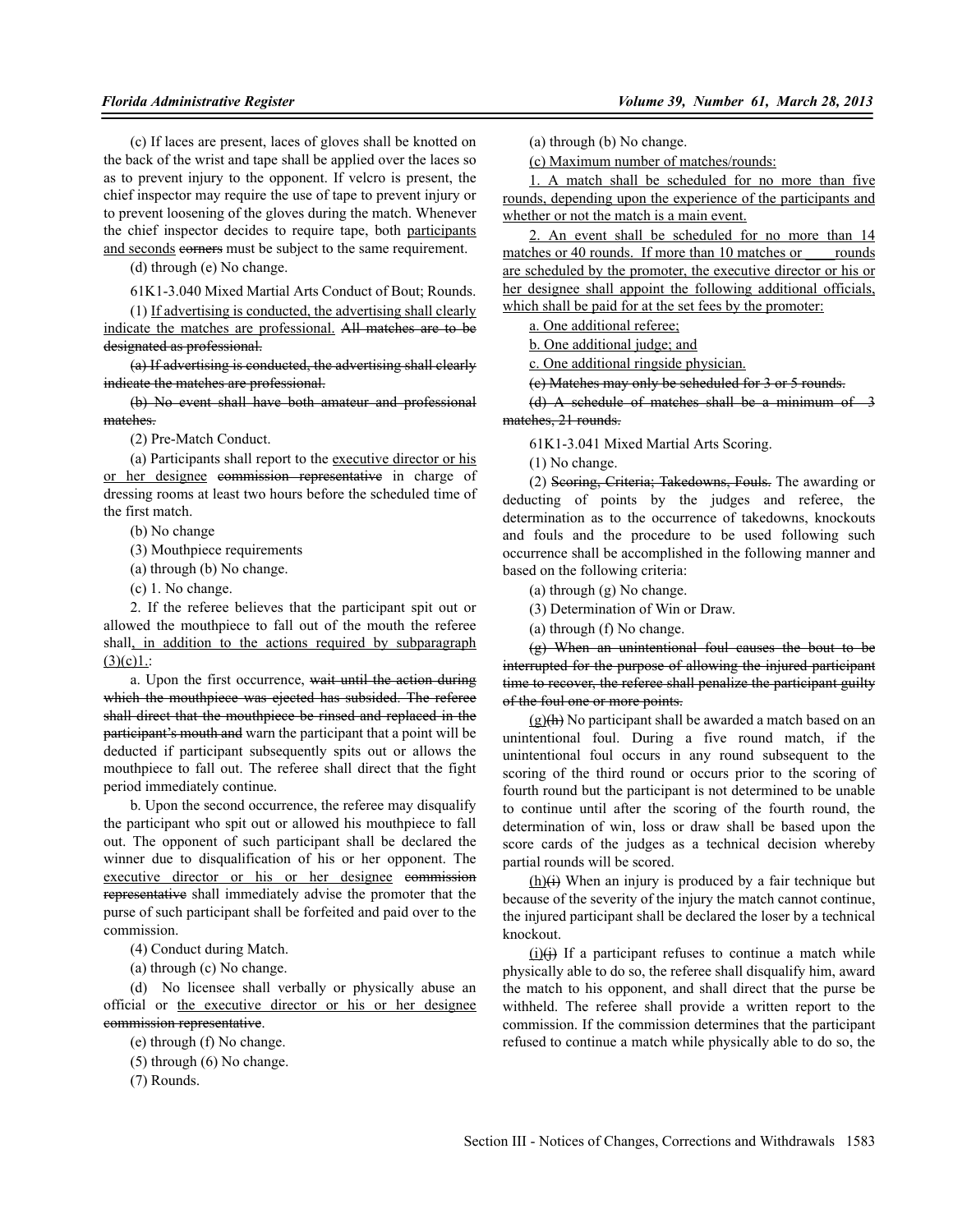commission shall require that the participant's purse shall be forfeited to the commission and shall impose a period of suspension for a period not less than 6 months.

 $(i)$ (k) If, in the opinion of the physician, the referee has received an injury, the seriousness of which prevents him from continuing to officiate, and the executive director or his or her designee commission representative is unable to locate another qualified person to act as referee, the match shall be terminated, no decision shall be rendered and the purses of both participants shall be withheld. The commission shall then rule as to the disposition of the purses.

 $(k)$ ( $\leftrightarrow$  In any case where the executive director or his designee determines that both participants are not honestly competing, that a takedown is intentional and predetermined by both parties or a foul has been pre-arranged so as to cause the match to be terminated, he shall terminate the match not later than the end of the round and order the promoter to surrender the purses of both participants to the executive director or his or her designee commission representative pending an investigation of the alleged violation. The announcer or referee shall inform the audience that no decision has been rendered.

(4) No change.

#### **DEPARTMENT OF HEALTH**

**Division of Environmental Health**

| <b>RULE NOS.:</b> | RULE TITLES:                   |
|-------------------|--------------------------------|
| 64E-3.001         | Fees                           |
| 64E-3.003         | Qualifications for Examination |
| 64E-3.0034        | Speciality Technologists       |
| 64E-3.007         | <b>Bone Densitometry</b>       |
|                   | NOTICE OF CHANGE               |

Notice is hereby given that the following changes have been made to the proposed rule in accordance with subparagraph 120.54(3)(d)1., F.S., published in Vol. 39, No. 36, February 21, 2013 issue of the Florida Administrative Register.

The changes include a typographical error correction to Rule number 64E-3.0034 and a revision to the proposed rule text to Rule 64E-3.0034 in response to concerns presented by the Joint Administrative Procedures Committee.

THE FULL TEXT OF THE PROPOSED RULE SHALL READ AS FOLLOWS:

64E-3.0034 Specialty Technologists.

(1) through (2) No change.

(3) The title, initials and duties for specialty technologists certified by the department are as follows.

(a) Computed Tomography.

1. For a person who is currently registered by the ARRT in Computed Tomography, the title is Certified Radiologic Technologist – Computed Tomography (CT) and the initials are CRT-CT.

2. The duties of the CRT-CT are those contained in the June 19, 2011 ASRT "Computed Tomography Practice Standards," which is incorporated herein by reference and which can be obtained from the internet at or http://www.doh.state.fl.us/mqa/rad-tech.

(b) Mammography.

1. For a person who holds current registration from the ARRT in Mammography, the title is Certified Radiologic Technologist – Mammography (M) and the initials are CRT-M.

2. The duties of the CRT-M are those contained in the July 2012 <del>June 19, 2011</del>, ASRT "Mammography Practice Standards," which is incorporated herein by reference and which can be obtained from the internet at \_\_\_\_\_\_\_\_ or http://www.doh.state.fl.us/mqa/rad-tech.

(c) No change.

Section IV Emergency Rules

# **NONE**

# Section V Petitions and Dispositions Regarding Rule Variance or Waiver

DEPARTMENT OF BUSINESS AND PROFESSIONAL REGULATION

Division of Hotels and Restaurants

RULE NO.: RULE TITLE:

61C-5.001: Safety Standards

The Department of Business and Professional Regulation, Division of Hotels and Restaurants, Bureau of Elevator Safety hereby gives notice: On March 25, 2013, the Department issued a Final Order that was in response to a Petition for Variance from First Baptist Church of Plant City, filed March 25, 2013, and advertised on March 19, 2013 in Vol. 39, No. 54, of the Florida Administrative Register. No comments were received in response to the petition. The Final Order on the Petition for Variance denies the Petitioner a variance from Rule 8.6.4.8.2, ASME A17.1b, 2009 edition, as adopted by paragraph 61C-5.001(1)(a), Florida Administrative Code that requires articles or materials not necessary for the maintenance or operation of the elevator shall not be store in machinery spaces, machine rooms, control spaces, and control rooms because the Petitioner has not demonstrated that the purpose of the rule will be met or that Petitioner would suffer a substantial hardship if required to comply with this rule (VW 2013-084).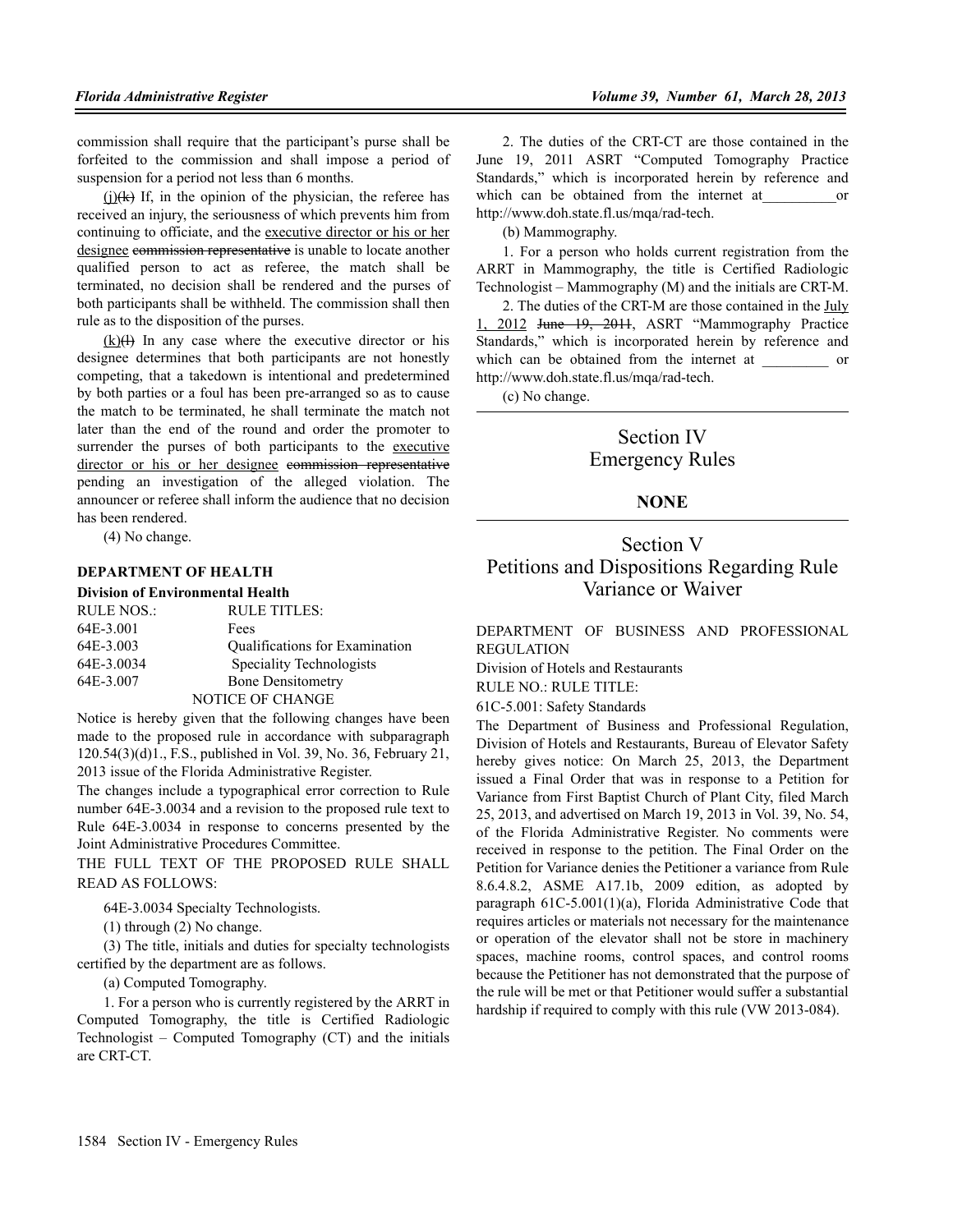A copy of the Order or additional information may be obtained by contacting: Mark Boutin, Bureau of Elevator Safety, 1940 North Monroe Street, Tallahassee, Florida 32399-1013, (850)488-1133.

#### DEPARTMENT OF BUSINESS AND PROFESSIONAL REGULATION

Division of Hotels and Restaurants

RULE NO.: RULE TITLE:

61C-1.004: General Sanitation and Safety Requirements

NOTICE IS HEREBY GIVEN that on March 20, 2013, the Florida Department of Business and Professional Regulation, Division of Hotels and Restaurants, received a petition for a Routine Variance for paragraph 61C-1.004(1)(a), Florida Administrative Code, Paragraph 5-202.11(A), 2009 FDA Food Code, Paragraph 4-301.12(A), 2009 FDA Food Code and subsection 61C-4.010(5), Florida Administrative Code from Quik Chix located in Orlando. The above referenced F.A.C. addresses the requirement that each establishment have an approved plumbing system installed to transport potable water and wastewater, facilities for manually washing, rinsing and sanitizing equipment and utensils, and areas for food preparation and storage. They are requesting to install holding tanks at a portable handwash sink, and share warewashing, food preparation and food storage areas within another licensed food service establishment under a different ownership on the same premises.

The Division of Hotels and Restaurants will accept comments concerning the Petition for 14 days from the date of publication of this notice. To be considered, comments must be received on or before 5:00 p.m.

A copy of the Petition for Variance or Waiver may be obtained by contacting: Lydia.Gonzalez@dbpr.state.fl.us, Division of Hotels and Restaurants, 1940 North Monroe Street, Tallahassee, Florida 32399-1011.

DEPARTMENT OF BUSINESS AND PROFESSIONAL REGULATION

Division of Hotels and Restaurants

RULE NO.: RULE TITLE:

61C-5.001: Safety Standards

The Department of Business and Professional Regulation, Division of Hotels and Restaurants, Bureau of Elevator Safety hereby gives notice: On March 25, 2013 the Division issued an order. The Final Order was in response to a Petition for an emergency Variance from Florida Dental Implant & Oral Surgery, filed March 18, 2013, and advertised on March 19, 2013 in Vol. 39, No. 54, of the Florida Administrative Register. No comments were received in response to the petition. The Final Order on the Petition for Variance grants the Petitioner a variance from Rule 2.20.4, 2.18.5.1, and 8.11.2.1.3(cc)(1)&(3) ASME A17.1b, 2009 edition, as adopted by paragraph 61C-5.001(1)(a), Florida Administrative Code from the

requirement that suspension and governor ropes be no less than 9.5 mm to allow the installation of EcoSpace® elevator system with 6mm governor ropes and 8 mm hoist ropes because the Petitioner has demonstrated that the intent of the rule will be met and that Petitioner would suffer a substantial hardship if required to comply with this rule (VW 2013-089).

A copy of the Order or additional information may be obtained by contacting: Mark Boutin, Bureau of Elevator Safety, 1940 North Monroe Street, Tallahassee, Florida 32399-1013.

### DEPARTMENT OF BUSINESS AND PROFESSIONAL REGULATION

Division of Hotels and Restaurants

RULE NO.: RULE TITLE:

61C-5.001: Safety Standards

The Department of Business and Professional Regulation, Division of Hotels and Restaurants, Bureau of Elevator Safety hereby gives notice:

On March 25, 2013 the Division issued an order. The Final Order was in response to a Petition for an emergency Variance from Crestwood Nursing Center, filed March 6, 2013, and advertised on March 14, 2013 in Vol. 39, No. 51, of the Florida Administrative Register. No comments were received in response to the petition. The Final Order on the Petition for Variance grants the Petitioner a variance from Rule 3.11.3, 3.10.4(t), 2.7.4, 3.11.1, 3.4.5 and 3.10.3, ASME A17.3, 1996 edition, as adopted by paragraph  $61C-5.001(1)(a)$ , Florida Administrative Code that requires upgrading the elevators with firefighters' emergency operations, in-car stop switch, car emergency signaling devices, restricted door openings, top-of-car operating devices and car illumination because the Petitioner has demonstrated that the intent of the rule will be met and that Petitioner would suffer a substantial hardship if required to comply with this rule (VW 2013-072).

A copy of the Order or additional information may be obtained by contacting: Mark Boutin, Bureau of Elevator Safety, 1940 North Monroe Street, Tallahassee, Florida 32399-1013.

#### DEPARTMENT OF BUSINESS AND PROFESSIONAL REGULATION

Division of Hotels and Restaurants

RULE NO.: RULE TITLE:

61C-4.010: Sanitation and Safety Requirements

NOTICE IS HEREBY GIVEN that on March 20, 2013, the Florida Department of Business and Professional Regulation, Division of Hotels and Restaurants, received a petition for an Emergency Variance for paragraph 61C-1.004(2)(a), Florida Administrative Code, subsection 61C-4.010(7), Florida Administrative Code, subsection 61C-4.010(6), Florida Administrative Code, and Section 6-402.11, 2009 FDA Food Code from Food Four Thought located in Lauderhill. The above referenced F.A.C. addresses the requirement that at least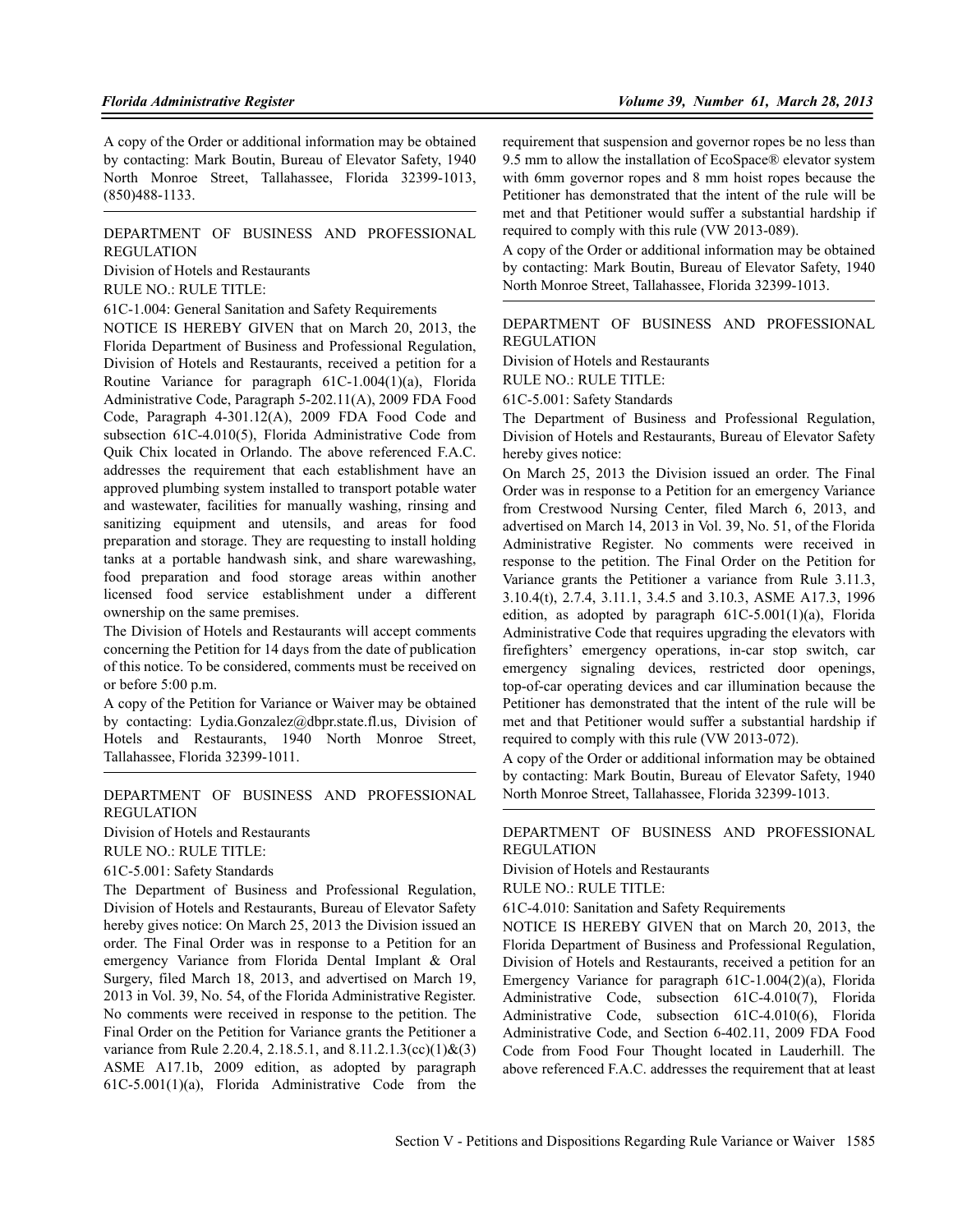one accessible bathroom on the same level be provided for use by customers and employees. They are requesting to utilize bathrooms located on a different level.

The Division of Hotels and Restaurants will accept comments concerning the Petition for 5 days from the date of publication of this notice. To be considered, comments must be received on or before 5:00 p.m.

A copy of the Petition for Variance or Waiver may be obtained by contacting: Lydia.Gonzalez@dbpr.state.fl.us, Division of Hotels and Restaurants, 1940 North Monroe Street, Tallahassee, Florida 32399-1011.

### DEPARTMENT OF BUSINESS AND PROFESSIONAL REGULATION

Division of Hotels and Restaurants

RULE NO.: RULE TITLE:

61C-1.004: General Sanitation and Safety Requirements

NOTICE IS HEREBY GIVEN that on March 21, 2013, the Florida Department of Business and Professional Regulation, Division of Hotels and Restaurants, received a petition for a Routine Variance for paragraph 61C-1.004(1)(a), Florida Administrative Code, Paragraph 5-202.11(A), 2009 FDA Food Code, Paragraph 4-301.12(A), 2009 FDA Food Code and subsection 61C-4.010(5), Florida Administrative Code from Dippin Dots located in Jacksonville. The above referenced F.A.C. addresses the requirement that each establishment have an approved plumbing system installed to transport potable water and wastewater, facilities for manually washing, rinsing and sanitizing equipment and utensils, and areas for food preparation and storage. They are requesting to install holding tanks at a portable handwash sink, and share warewashing, food preparation and food storage areas within another licensed food service establishment under the same ownership and on the same premises.

The Division of Hotels and Restaurants will accept comments concerning the Petition for 14 days from the date of publication of this notice. To be considered, comments must be received on or before 5:00 p.m.

A copy of the Petition for Variance or Waiver may be obtained by contacting: Lydia.Gonzalez@dbpr.state.fl.us, Division of Hotels and Restaurants, 1940 North Monroe Street, Tallahassee, Florida 32399-1011.

#### DEPARTMENT OF BUSINESS AND PROFESSIONAL REGULATION

Division of Hotels and Restaurants

RULE NO.: RULE TITLE:

61C-4.010: Sanitation and Safety Requirements

NOTICE IS HEREBY GIVEN that on March 21, 2013, the Florida Department of Business and Professional Regulation, Division of Hotels and Restaurants, received a petition for an Emergency Variance for subsection 61C-4.010(7) Florida Administrative Code and subsection 61C-4.010(6), Florida Administrative Code from Butcher Shop located in Miami. The above referenced F.A.C. addresses the requirement that at least one accessible bathroom be provided for use by customers. They are requesting to share the bathrooms located within an adjacent establishment under the same ownership for use by customers only.

The Division of Hotels and Restaurants will accept comments concerning the Petition for 5 days from the date of publication of this notice. To be considered, comments must be received on or before 5:00 p.m.

A copy of the Petition for Variance or Waiver may be obtained by contacting: Lydia.Gonzalez@dbpr.state.fl.us, Division of Hotels and Restaurants, 1940 North Monroe Street, Tallahassee, Florida 32399-1011.

#### DEPARTMENT OF HEALTH

Board of Medicine

RULE NO.: RULE TITLE:

64B8-4.018: International Medical Graduates; Qualification **Requirements** 

NOTICE IS HEREBY GIVEN that on March 26, 2013, the Board of Medicine, received a petition for waiver filed by Jesse B. Holmes, M.D., from Rule 64B8-4.018, F.A.C., with regard to core clerkships. Comments on this petition should be filed with the Board of Medicine, 4052 Bald Cypress Way, Bin #C03, Tallahassee, Florida 32399-3053, within 14 days of publication of this notice.

A copy of the Petition for Variance or Waiver may be obtained by contacting: Allison M. Dudley, J.D., Executive Director, Board of Medicine, at the above address, or telephone (850)245-4131.

#### FLORIDA HOUSING FINANCE CORPORATION

NOTICE IS HEREBY GIVEN that on March 26, 2013, the Florida Housing Finance Corporation, received a petition for waiver from Northwest Properties II, LTD, of 2011 Universal Application Instructions, Housing Credit Program, Part III, Section B(4)(a), which incorporate the Energy Star Qualified Homes Florida Builder Option Package, Rev. 01/05/2013 (the "Builder Option Package").

A copy of the Petition for Variance or Waiver may be obtained by contacting: Della Harrell, Corporation Clerk, Florida Housing Finance Corporation, 227 North Bronough Street, Suite 5000, Tallahassee, Florida 32399-1329. The Petition has also been posted on Florida Housing's website at floridahousing.org. Florida Housing will accept comments concerning the Petition for 14 days from the date of publication of this notice. To be considered, comments must be received on or before 5:00 p.m., Eastern Standard Time, on the 14th day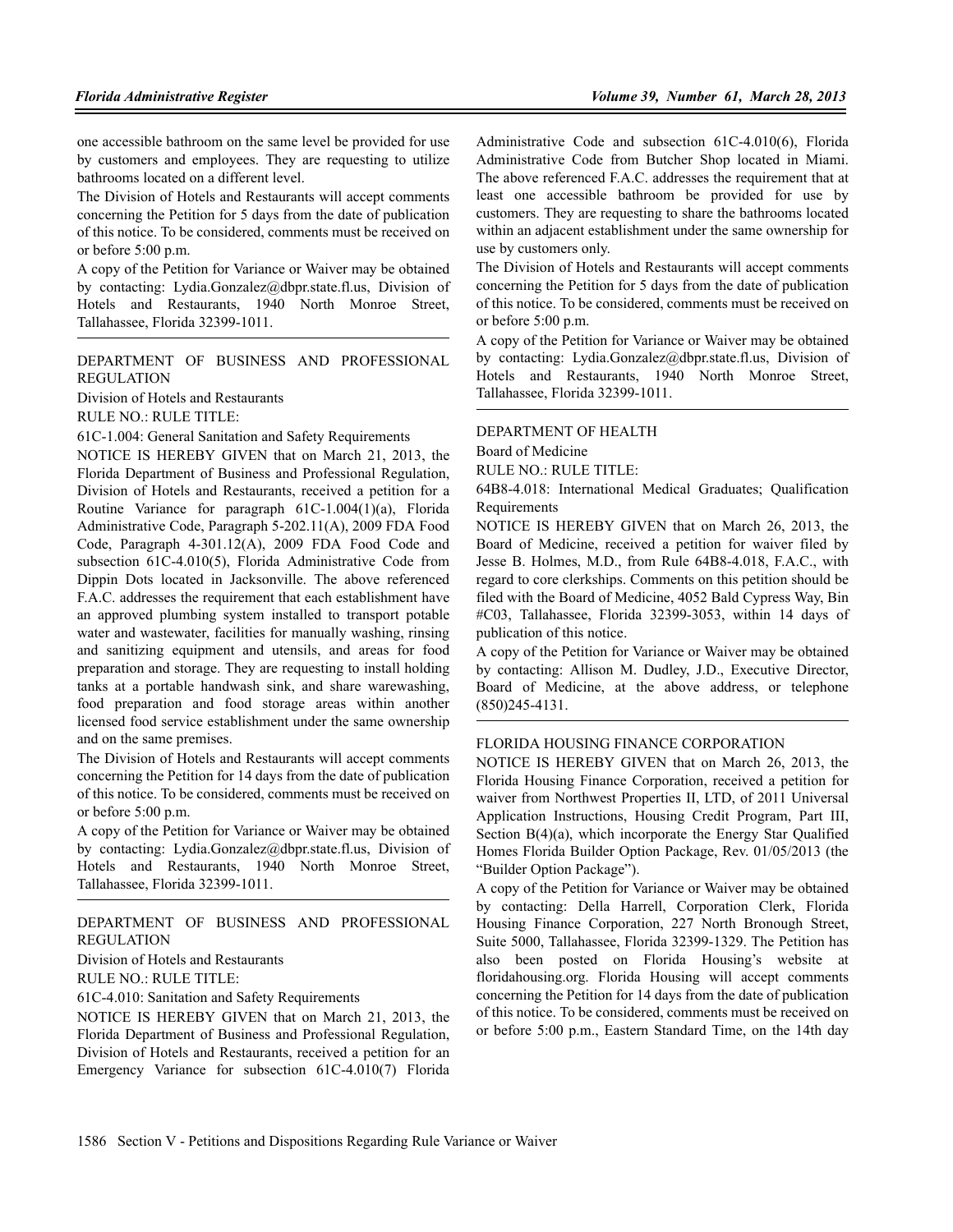after publication of this notice at Florida Housing Finance Corporation, 227 North Bronough Street, Suite 5000, Tallahassee, Florida 32399-1329.

## FLORIDA HOUSING FINANCE CORPORATION

NOTICE IS HEREBY GIVEN that on March 26, 2013, the Florida Housing Finance Corporation, received a petition for waiver from Northwest Properties IV, LTD of 2011 Universal Application Instructions, Housing Credit Program, Part III, Section B(4)(a), which incorporate the Energy Star Qualified Homes Florida Builder Option Package, Rev. 01/05/2013 (the "Builder Option Package").

A copy of the Petition for Variance or Waiver may be obtained by contacting: Della Harrell, Corporation Clerk, Florida Housing Finance Corporation, 227 North Bronough Street, Suite 5000, Tallahassee, Florida 32399-1329. The Petition has also been posted on Florida Housing's website at floridahousing.org. Florida Housing will accept comments concerning the Petition for 14 days from the date of publication of this notice. To be considered, comments must be received on or before 5:00 p.m., Eastern Standard Time, on the 14th day after publication of this notice at Florida Housing Finance Corporation, 227 North Bronough Street, Suite 5000, Tallahassee, Florida 32399-1329.

# Section VI

# Notices of Meetings, Workshops and Public **Hearings**

#### PUBLIC SERVICE COMMISSION

The Florida Public Service Commission announces its regularly scheduled conference to which all interested persons are invited.

DATE AND TIME: April 9, 2013, 9:30 a.m.

PLACE: Betty Easley Conference Center, 4075 Esplanade Way, Room 148, Tallahassee, Florida

GENERAL SUBJECT MATTER TO BE CONSIDERED: To consider those matters ready for decision.

LEGAL AUTHORITY AND JURISDICTION: Chapters 120, 350, 364, 366, and 367, F.S.

Persons who may be affected by Commission action on certain items on the conference agenda may be allowed to address the Commission, either informally or by oral argument, when those items are taken up for discussion at the conference, pursuant to Rules 25-22.0021 and 25-22.0022, F.A.C.

The Florida Public Service Commission Conference's Notice, Agenda, related documents, and contact information may be obtained from www.floridapsc.com. Persons needing ADA accommodation to participate should contact the FPSC at least five days prior to the conference via (800)955-8770 (Voice) or (800)955-8771 (TDD) Florida Relay Service.

\*Changes to this notice will be published at the earliest practicable time on the Commission's Web site.

#### PUBLIC SERVICE COMMISSION

The Florida Public Service Commission announces its Internal Affairs Meeting to which all interested persons are invited.

DATE AND TIME: April 10, 2013, 9:30 a.m.

PLACE: Betty Easley Conference Center, 4075 Esplanade Way, Conference Room 140, Tallahassee, Florida

GENERAL SUBJECT MATTER TO BE CONSIDERED: To discuss and make decisions on matters which affect the operation of the Commission.

Internal Affairs Agendas and Florida Public Service Commission's contact information may be obtained from www.floridapsc.com. Persons needing ADA accommodation to participate should contact the FPSC at least five days prior to the conference via (800)955-8770 (Voice) or (800)955-8771 (TDD) Florida Relay Service.

\*Changes to this notice will be published at the earliest practicable time on the Commission's Web site.

#### REGIONAL PLANNING COUNCILS

East Central Florida Regional Planning Council

The East Central Florida Regional Planning Council announces a public meeting to which all persons are invited.

DATE AND TIME: Monday, April 8, 2013, 9:00 a.m.

PLACE: ECFRPC Office: 309 Cranes Roost Blvd., Suite 2000, Altamonte Springs, FL 32701

GENERAL SUBJECT MATTER TO BE CONSIDERED: Regular monthly meeting of the Executive Committee to discuss the upcoming April 17, 2013 Council Meeting.

A copy of the agenda may be obtained by contacting: Gina Marchica at gmarchica@ecfrpc.org or (407)262-7772.

Pursuant to the provisions of the Americans with Disabilities Act, any person requiring special accommodations to participate in this workshop/meeting is asked to advise the agency at least 2 days before the workshop/meeting by contacting: Gina Marchica at gmarchica@ecfrpc.org or (407)262-7772. If you are hearing or speech impaired, please contact the agency using the Florida Relay Service, 1(800)955-8771 (TDD) or 1(800)955-8770 (Voice).

#### WATER MANAGEMENT DISTRICTS

Southwest Florida Water Management District

The Southwest Florida Water Management District (SWFWMD) announces a public meeting to which all persons are invited.

DATE AND TIME: Wednesday, April 10, 2013, 9:00 a.m.

PLACE: SWFWMD Tampa Service Office, 7601 US Highway 301 North, Tampa, FL 33637.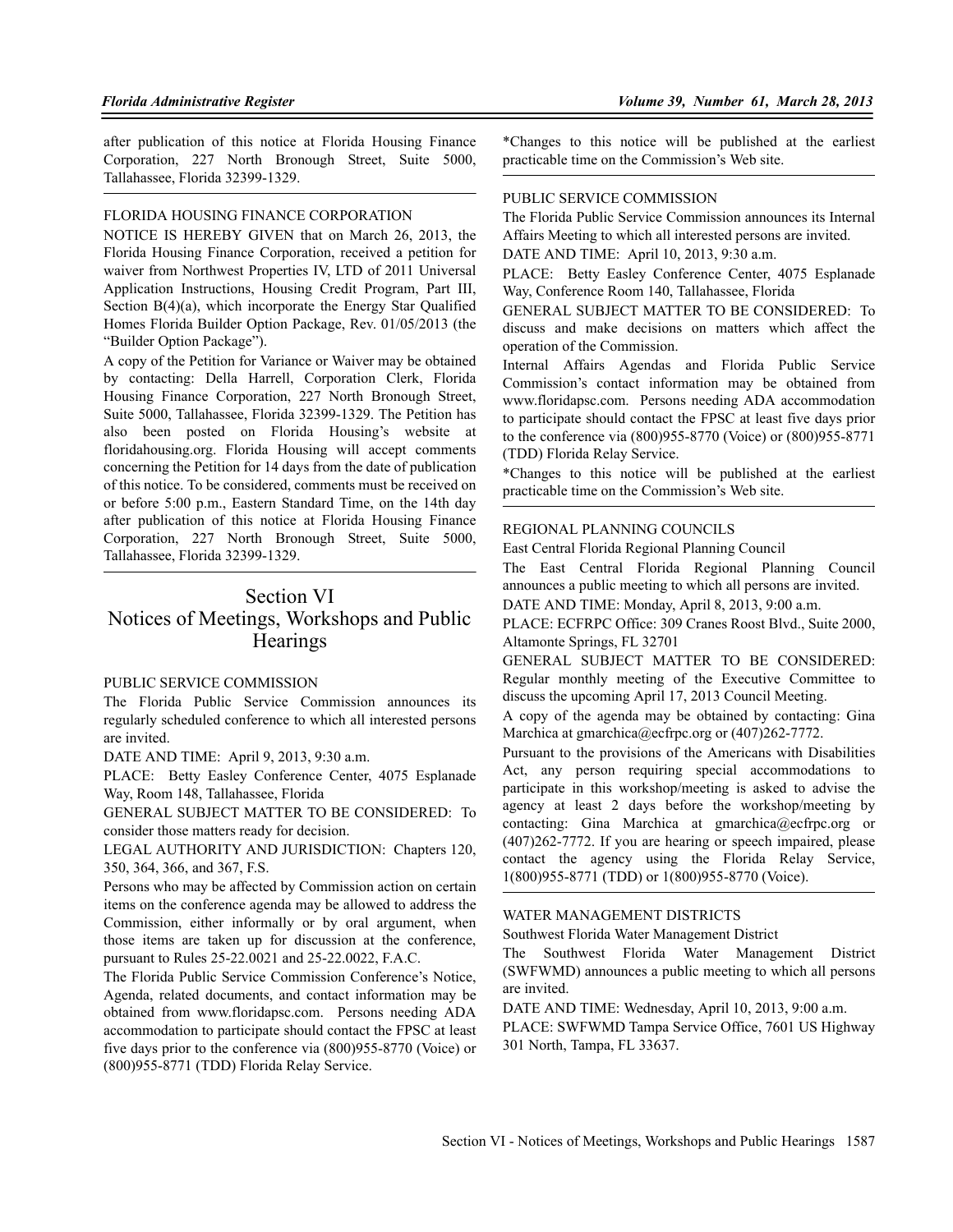GENERAL SUBJECT MATTER TO BE CONSIDERED: Governing Board members will tour the Lower Hillsborough Flood Detention Area and Tampa Bypass Canal to provide perspective on the facilities and the flood protection it provides for the cities of Temple Terrace and Tampa.

A copy of the agenda may be obtained by contacting: cara.martin@watermatters.org, (800)423-1476 (FL only) or (352)796-7211, x4636.

Pursuant to the provisions of the Americans with Disabilities Act, any person requiring special accommodations to participate in this workshop/meeting is asked to advise the agency at least 5 days before the workshop/meeting by contacting: SWFWMD Human Resources Bureau Chief at (800)423-1476 (FL only) or (352)796-7211, x4702; TDD (FL only) (800)231-6103; or email ADACoordinator@swfwmd.state.fl.us. If you are hearing or speech impaired, please contact the agency using the Florida Relay Service, (800)955-8771 (TDD) or (800)955-8770 (Voice).

For more information, you may contact: cara.martin@watermatters.org; (800)423-1476 (FL only) or (352)796-7211, x4636 (Ad Order EXE0259).

DEPARTMENT OF BUSINESS AND PROFESSIONAL REGULATION

Board of Employee Leasing Companies

The Department of Business and Professional Regulation, Board of Employee Leasing Companies announces a public meeting to which all persons are invited.

DATES AND TIMES: Wednesday, April 17, 2013, 1:00 p.m. or soon thereafter and Thursday, April 18, 2013, 9:00 a.m. or soon thereafte.

PLACE: The Ritz-Carlton Golf Resort, Naples, 2600 Tiburon Drive, Naples, Florida 34109, (239)593-2000

GENERAL SUBJECT MATTER TO BE CONSIDERED: General Business of the Board.

A copy of the agenda may be obtained by contacting: the Department of Business and Professional Regulation, Board of Employee Leasing Companies at 1940 North Monroe Street, Tallahassee, Florida 32399-0767, or by calling their office at (850)487-1395.

Pursuant to the provisions of the Americans with Disabilities Act, any person requiring special accommodations to participate in this workshop/meeting is asked to advise the agency at least 48 hours before the workshop/meeting by contacting: the board office at (850)487-1395. If you are hearing or speech impaired, please contact the agency using the Florida Relay Service, (800)955-8771 (TDD) or (800)955-8770 (Voice).

If any person decides to appeal any decision made by the Board with respect to any matter considered at this meeting or hearing, he/she will need to ensure that a verbatim record of the proceeding is made, which record includes the testimony and evidence from which the appeal is to be issued.

For more information, you may contact: the Board of Employee Leasing Companies at 1940 North Monroe Street, Tallahassee, Florida 32399-0767.

### DEPARTMENT OF HEALTH

Board of Dentistry

The Board of Dentistry announces a public meeting to which all persons are invited.

DATE AND TIME: April 19, 2013, 9:00 a.m.

PLACE: Department of Health 4042 Bald Cypress Way, Room #301, Tallahassee, Florida 32399

GENERAL SUBJECT MATTER TO BE CONSIDERED: To review reconsideration cases.

A copy of the agenda may be obtained by contacting: Sue Foster, Executive Director, Department of Health, Board of Dentistry, 4052 Bald Cypress Way, BIN #C08, Tallahassee, Florida 32399-3258.

If any person decides to appeal any decision made by the Board with respect to any matter considered at this meeting, he/she will need to ensure that a verbatim record of the proceeding is made, which record includes the testimony and evidence upon which the appeal is to be made.

Those who are hearing impaired, using TDD equipment can call the Florida Telephone Relay System at 1(800) 955-8771. Persons requiring special accommodations due to disability or physical impairment should contact Sue Foster at (850)245-4474.

#### FISH AND WILDLIFE CONSERVATION COMMISSION

The Wildlife Foundation of Florida announces a public meeting to which all persons are invited.

DATE AND TIME: April 17, 2013, 1:00 p.m. – 6:00 p.m.

PLACE: Wildlife Foundation Meeting Room, 676 Live Oak Lane, Monticello, Florida

GENERAL SUBJECT MATTER TO BE CONSIDERED: The Board of Directors of the Wildlife Foundation of Florida will conduct administrative business of the Foundation including the Director update, Marketing update and Financial update.

A copy of the agenda may be obtained by contacting: Mr. Will Bradford, P. O. Box 11010, Tallahassee, Florida 32302, (850)921-1144.

Pursuant to the provisions of the Americans with Disabilities Act, any person requiring special accommodations to participate in this workshop/meeting is asked to advise the agency at least 5 days before the workshop/meeting by contacting: The ADA Coordinator, (850)488-6411. If you are hearing or speech impaired, please contact the agency using the Florida Relay Service, 1(800)955-8771 (TDD) or 1(800)955-8770 (Voice).

For more information, you may contact: Mr. Will Bradford, P.O. Box 11010, Tallahassee, Florida 32302, (850)921-1144.

FISH AND WILDLIFE CONSERVATION COMMISSION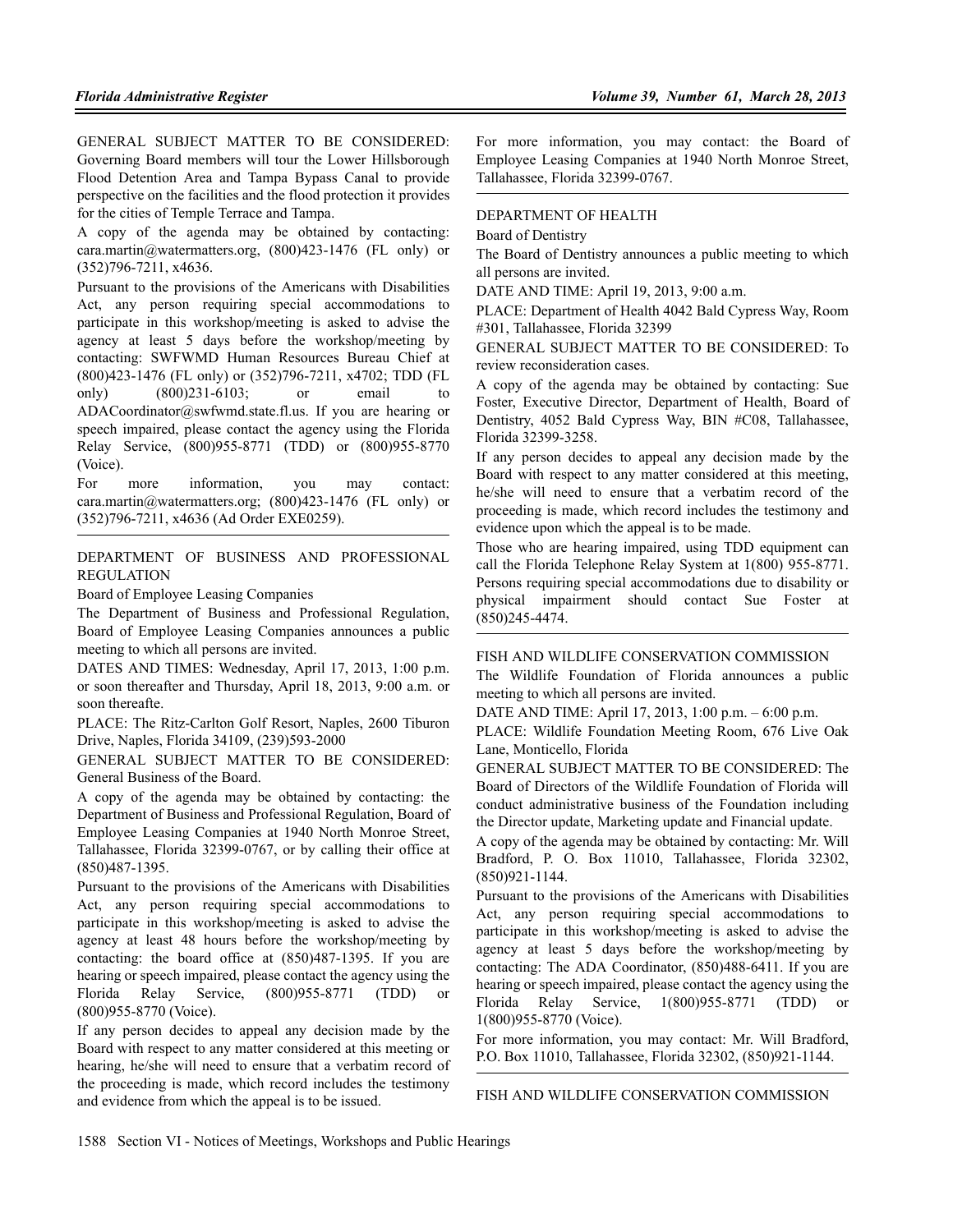The Wildlife Foundation of Florida announces a public meeting to which all persons are invited.

DATE AND TIME: April 18, 2013, 10:00 a.m. – 3:00 p.m.

PLACE: Conference Room 252, Marathon Building, Tallahassee, Florida

GENERAL SUBJECT MATTER TO BE CONSIDERED: The Board of Directors of the Wildlife Foundation of Florida will review and award funding for the 2013-2014 Conserve Wildlife and Protect Florida Springs license plate grants.

A copy of the agenda may be obtained by contacting: Mr. Will Bradford, P.O. Box 11010, Tallahassee, Florida 32302, (850)921-1144.

Pursuant to the provisions of the Americans with Disabilities Act, any person requiring special accommodations to participate in this workshop/meeting is asked to advise the agency at least 5 days before the workshop/meeting by contacting: The ADA Coordinator, (850)488-6411. If you are hearing or speech impaired, please contact the agency using the Florida Relay Service, 1(800)955-8771 (TDD) or 1(800)955-8770 (Voice).

For more information, you may contact: Mr. Will Bradford, P.O. Box 11010, Tallahassee, Florida 32302, (850)921-1144.

#### DEPARTMENT OF FINANCIAL SERVICES

OIR – Insurance Regulation

RULE NO.: RULE TITLE:

69O-149.003: Rate Filing Procedures

The Office of Insurance Regulation announces a hearing to which all persons are invited.

DATE AND TIME: April 23, 2013, 9:00 a.m., during a regular meeting of the Financial Services Commission

PLACE: Cabinet Meeting Room, Lower Level, The Capitol, Tallahassee, Florida

GENERAL SUBJECT MATTER TO BE CONSIDERED: The Final Public Hearing on the adoption of proposed amendments to Rule 69O-149.003, Florida Administrative Code, published on July 20, 2012 in Vol. 38, No. 29, of the Florida Administrative Register has been changed from April 2, 2013, to April 23, 2013.

A copy of the agenda may be obtained by contacting: The Governor and Cabinet Website at http://www.myflorida.com/myflorida/cabinet/mart.html.

Pursuant to the provisions of the Americans with Disabilities Act, any person requiring special accommodations to participate in this workshop/meeting is asked to advise the agency at least 5 days before the workshop/meeting by contacting: Tom Zutell at E-mail Tom.Zutell@floir.com. If you are hearing or speech impaired, please contact the agency using the Florida Relay Service, 1(800)955-8771 (TDD) or 1(800)955-8770 (Voice).

For more information, you may contact: Tom Zutell at E-mail Tom.Zutell@floir.com.

#### GULF CONSORTIUM

The Gulf Consortium announces a public meeting to which all persons are invited.

DATE AND TIME: April 5, 2013, 9:00 a.m. – 12:00 Noon, EDT

PLACE: City of Tallahassee City Commission Chambers, 300 South Adams Street, Tallahassee, FL 32301

GENERAL SUBJECT MATTER TO BE CONSIDERED: Presentations by State agencies on issues of relevance to Consortium members, interest by municipalities in membership in the Consortium, a Memorandum of Understanding between the Governor and the Consortium, and other matters.

A copy of the agenda may be obtained by contacting: Doug Darling at  $(850)922-4300$  or ddarling@fl-counties.com.

Pursuant to the provisions of the Americans with Disabilities Act, any person requiring special accommodations to participate in this workshop/meeting is asked to advise the agency at least 3 days before the workshop/meeting by contacting: Doug Darling at (850)922-4300 or ddarling@fl-counties.com. If you are hearing or speech impaired, please contact the agency using the Florida Relay Service, 1(800)955-8771 (TDD) or 1(800)955-8770 (Voice).

If any person decides to appeal any decision made by the Board with respect to any matter considered at this meeting or hearing, he/she will need to ensure that a verbatim record of the proceeding is made, which record includes the testimony and evidence from which the appeal is to be issued.

For more information, you may contact: Doug Darling at  $(850)922-4300$  or ddarling@fl-counties.com.

# Section VII Notices of Petitions and Dispositions Regarding Declaratory Statements

### **NONE**

# Section VIII Notices of Petitions and Dispositions Regarding the Validity of Rules

**Notice of Petition for Administrative Determination has been filed with the Division of Administrative Hearings on the following rules:**

#### **NONE**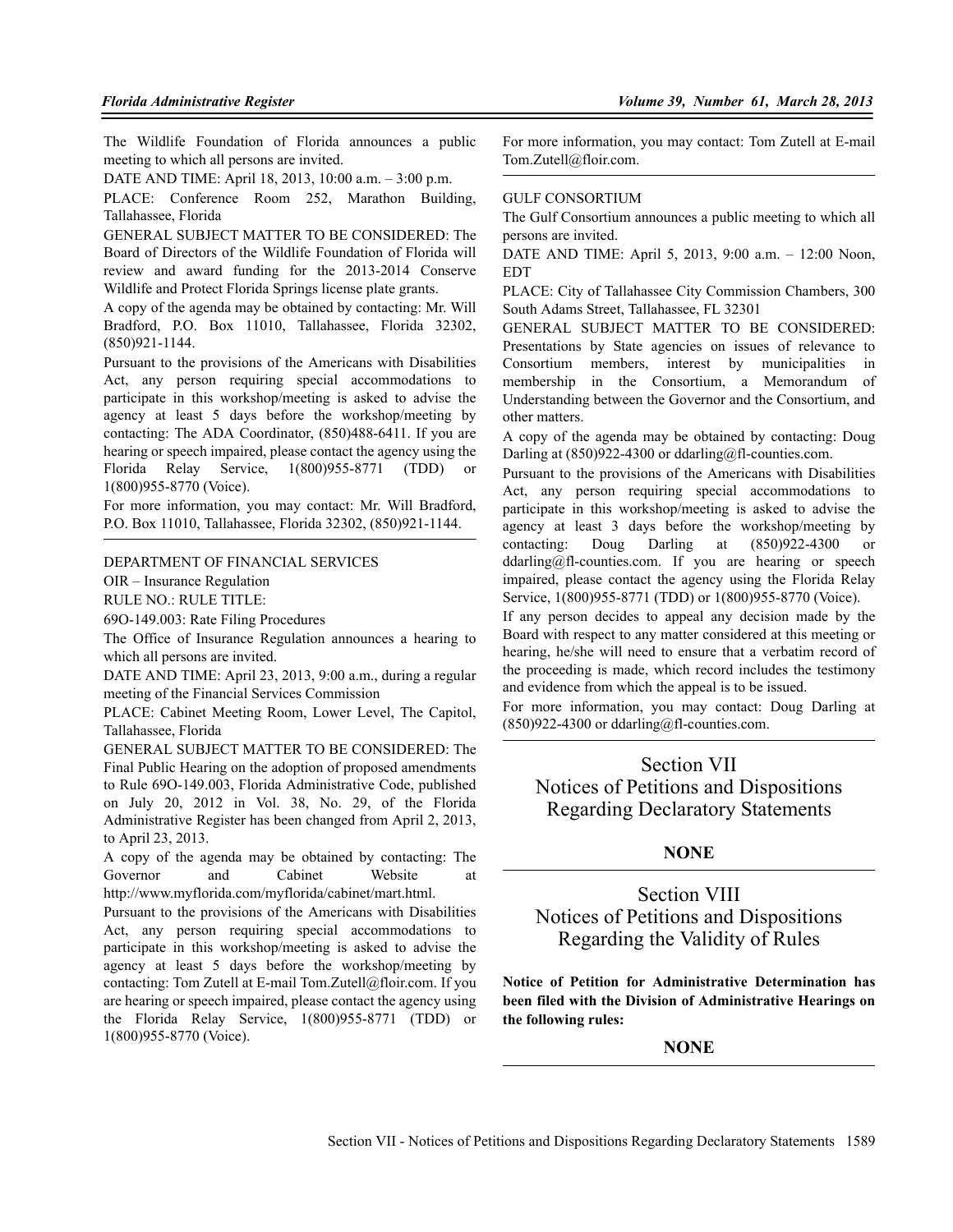**Notice of Disposition of Petition for Administrative Determination have been filed by the Division of Administrative Hearings on the following rules:**

### **NONE**

Section IX Notices of Petitions and Dispositions Regarding Non-rule Policy Challenges

# **NONE**

Section X Announcements and Objection Reports of the Joint Administrative Procedures Committee

# **NONE**

Section XI Notices Regarding Bids, Proposals and Purchasing

DEPARTMENT OF EDUCATION

School Districts

Fresh Milk and Other Dairy Products – B137118BC PUBLIC NOTICE

ITB #B137118BC

Fresh Milk and Other Dairy Products

Thursday, April 18 2013 at 2:00 p.m. local time

Sealed bids for Fresh Milk and Other Dairy Products will be received from eligible bidders at the School District of Lee County (hereinafter the District), Department of Procurement Services, 2855 Colonial Blvd, Fort Myers, FL 33966, until Thursday, April 18, 2013 at 2:00 p.m. local time. The purpose and intent of this invitation to bid is to secure firm prices and establish a term contract for the purchase of Fresh Milk and Other Dairy Products.

Interested parties must register with the Department of Procurement Services by contacting Procurement Agent Brandi Camelio at BrandiLC@leeschools.net and provide the responding bidder's name, primary point of contact for this Bid, phone number, and e-mail address.

All bids submitted shall be on Attachment A, Bid Response Form included in the bid specifications, a copy of which may be reviewed or obtained at the Department of the Procurement Services or by downloading from the School District of Lee County, Procurement Services' website at: http://procurement.leeschools.net/bids.htm.

Questions: Questions regarding specifications shall be submitted in writing to The Department of Procurement Services, Brandi Camelio at BrandiLC@leeschools.net. Questions are due no later than Thursday, April 11, 2013.

# Section XII Miscellaneous

EXPRESSWAY AUTHORITIES

Orlando-Orange County Expressway Authority

**NOTICE** 

Under the provisions of Section 121.055, Florida Statutes, the Orlando-Orange County Expressway Authority intends to designate the position of Director of Toll Operations and the position of Director of Engineering in the Senior Management Service Class.

### HARDEE COUNTY ECONOMIC DEVELOPMENT **AUTHORITY**

#### EDA Grant Cycle

The Hardee County Economic Development Authority will accept grant applications for projects that provide economic development and infrastructure within the geographic boundaries of Hardee County. The Authority shall rank applications to the extent of estimated available program funds based on criteria relating to administrative capacity, public benefit, economic benefits, and public use.

Applications and Program Guidelines are available at the Hardee County Board of County Commissioners Office, 412 W. Orange Street, Room 103, Wauchula, FL 33873; Phone: (863)773-9430; Fax: (863)773-0958; e-mail: bcc@hardeecounty.net.

May 1, 2013, through May 31, 2013, 8:00 a.m. to 5:00 p.m. Please Note: Site of benefiting business for consideration of these funds must be located entirely within Hardee County. For more information, please call (863)773-9430.